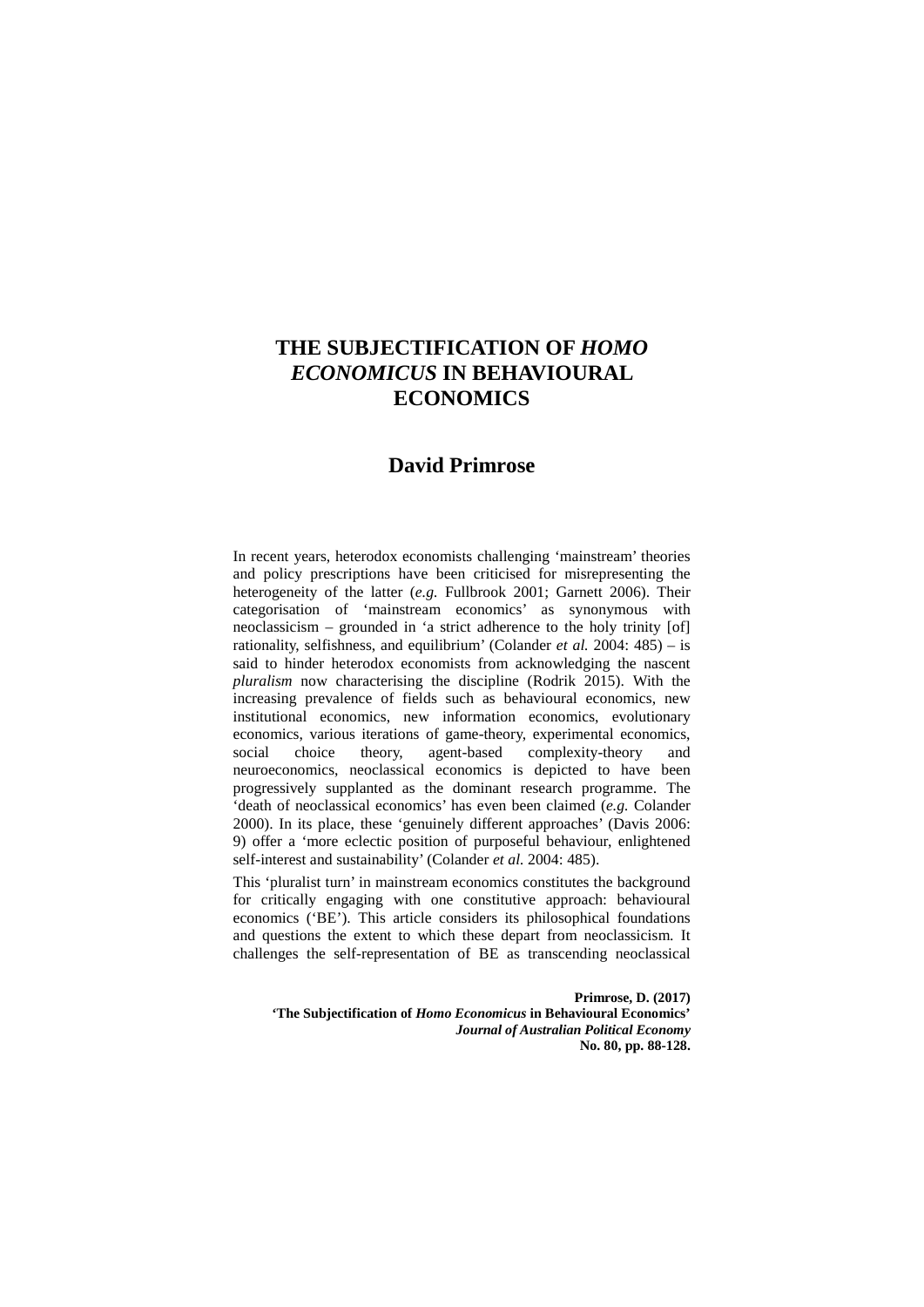presuppositions of hyper-rational<sup>[1](#page-1-0)</sup> decision-making in favour of more empirically realistic representations of behaviour (*e.g.* Rabin 1998, 2002; Camerer 1999, 2003; Altman 2015). It argues that a methodological commitment to greater empirical realism, alongside retention of neoclassical axioms of hyper-rationality, reflects behavioural economists' efforts to reconfigure, rather than reject, the *theoretical problematic of neoclassical humanism* (Madra 2016). That is, BE utilises psychological insights to understand why markets fail to function as predicted by neoclassicism. By articulating bounded-rationality as an irrational 'deviation' from *Homo Economicus*, BE positions *Homo Economicus* as the ideal subject for functioning markets and potentially realisable through corrective measures.

In presenting this case, the article is structured as follows. The next section examines the respective positions adopted by neoclassicism and BE concerning the 'rationality' of subjects. While BE criticises *Homo Economicus* as empirically unrealistic, BE's methodology retains some key neoclassical features. Drawing on this critique, section three lays the foundations for a more capacious appraisal of the performative significance of BE by introducing theoretical humanism and its relevance to neoclassicism. Emphasis is placed on delineating the two theoretical presuppositions underpinning theoretical humanism – namely, the concepts of human subject and social reconciliation – and how these structure the theoretical problematic of neoclassicism. Section four argues that, through its reworking of this problematic, BE subjectifies (Foucault 1982, 2003) *Homo Economicus* as the microfoundation for functioning markets. In pathologising 'irrational' decision-making as responsible for markets failing to operate as predicated, behaviouralism brings *Homo Economicus* back in as both a normative ideal and potentially realisable subject. Section five then addresses the policy implications arising from this pathologisation. It considers how boundedly-rational subjects are positioned as legitimate targets for corrective actions to make their decisions approximate hyper-rationality.

 $\overline{a}$ 

<span id="page-1-0"></span><sup>1</sup> To circumvent the neoclassical practice of contrasting hyper-rationality as perfect with actual behaviour that is imperfect, this article will refer to the neoclassical conception of rationality as the doctrine of 'hyper-rationality'. This distinguishes neoclassical conceptions of rationality from the broader philosophical principle of 'rationality' which hold that actions and opinions should be grounded in reason (Shaikh 2016: 78).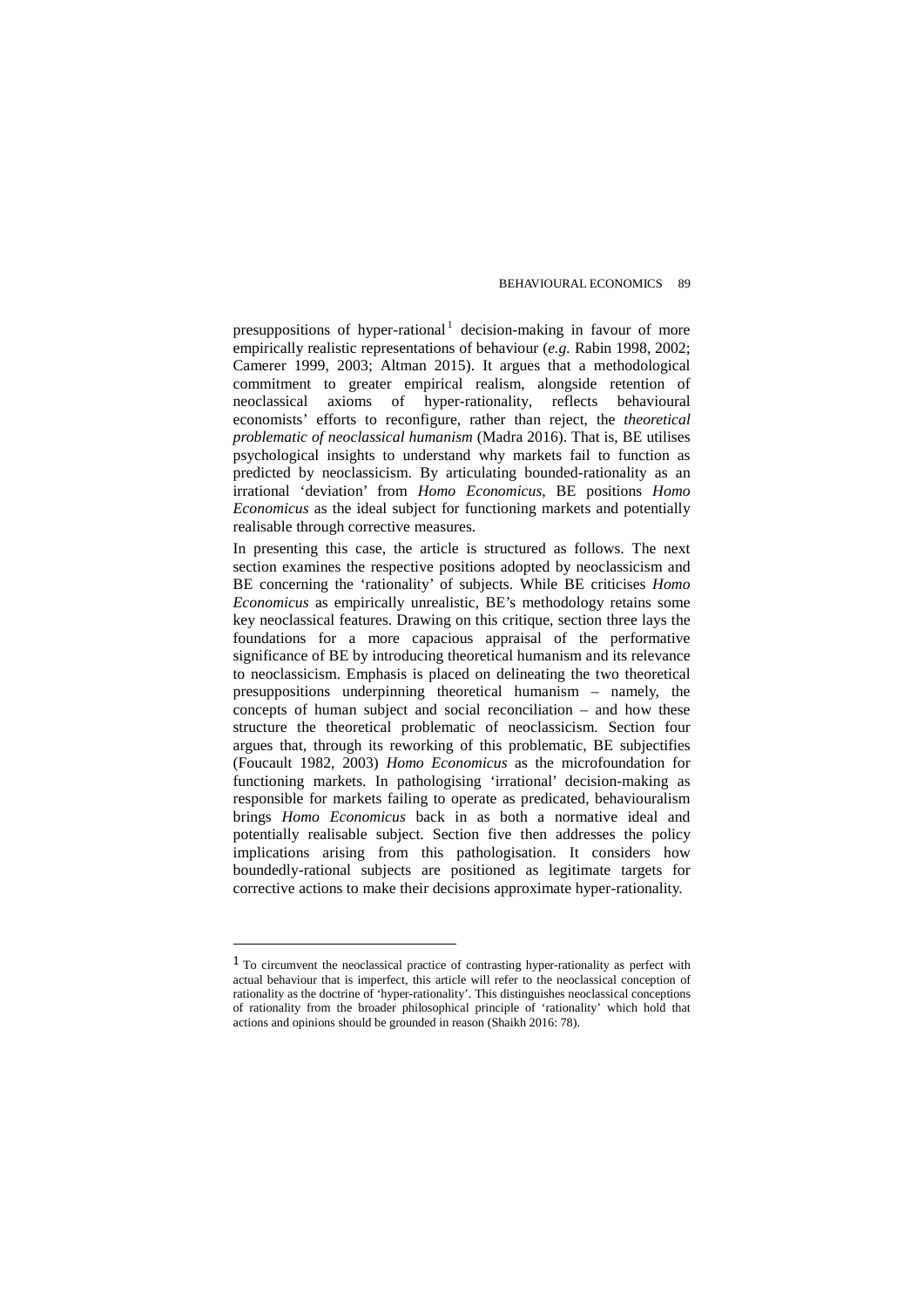## **Behavioural cconomics: challenging** *Homo Economicus***?**

To begin, it is useful to be clear sbout what comprises BE. A distinction is often made between the 'old and 'new' strands of BE (Sent 2004; Heukelom 2014). The former, associated with Simon (1955, 1956, 1959), Selten (1998) and Gigerenzer (2000, 2015), constructs an account of rationality as 'bounded' and rejects the neoclassical atomistic conception of individuals in favour of an evolutionary account promulgating a more holistic, ecological conception of rationality and individuality (Goldstein and Gigerenzer 2002). The 'new' school – arising from the work of Kahneman and Tversky (1979) – retains neoclassicism's atomistic conception of individuals, but revises it to embed agents within an ahistorical and non-developmental social ontology (Davis 2011, 2015; Leggett 2014). This article concentrates on the newer iteration as it constitutes the mainstream of behavioural research (Heukelom 2014) and is also the most politically influential – as manifest in the growing institutionalisation of 'nudge' research units in governments around the world (Jones *et al.* 2013). Hence, unless otherwise-specified, all references to 'BE' throughout this article refer exclusively to the *new* school. The first issue to consider is how it relates to neoclassical economics.

#### *Neoclassical Hyper-Rationality: Homo Economicus*

Neoclassicism seeks to develop a positive theory promulgating the notion that all individuals approach decision-making in a universally 'rational' manner, thereby engendering common responses. This standard model is based on a corpus of assumptions concerning the decision-making characteristics of agents, rendered axiomatic in rational-choice theory and embodied in the avatar of *Homo Economicus* (Hollis and Nell 1975). Neoclassical rationality theory, or expected utility theory, is axiomatic in that it is constructed around a specific set of logical assumptions (completeness, transitivity, independence and continuity) formulated to produce well-defined preference orderings (Davis 2011). The 'von Neumann-Morgenstern utility function theorem' articulates that satisfaction of these axioms enables representation of any set of wellordered preferences through a distinct individual utility function, as embodied in *Homo Economicus* (von Neumann and Morgenstern 2007). That is, conceiving the fundamental economic problem as relations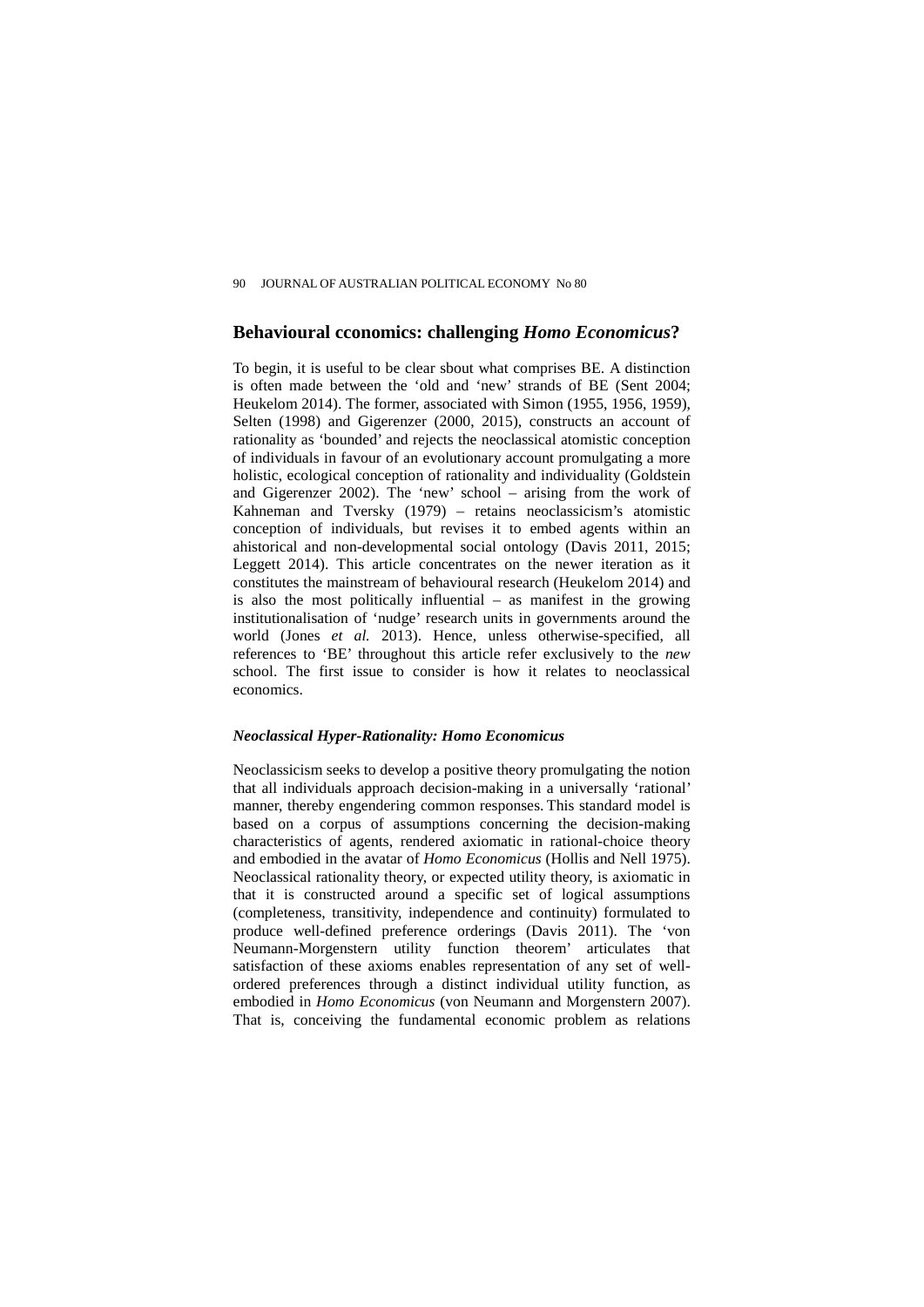between a suite of scarce resources and psychological ends (utility) (Robbins 1935), actors are conceptualised as making choices which maximise individual utility. This choice, in turn, reduces to the four consistency conditions above. This formally defines hyper-rationality in that it is the violation of these conditions that results in incorrect choices and 'irrational' behaviour (Sen 1977). Hyper-rationality and individuality are, thus, deductively and logically coupled: the utility function representation of individuals is logically derived from the axiomatic assumptions governing preferences, while selection of those assumptions is driven by the imperative to extrapolate a distinct utility function securing rational choice-making, understood as choice consistency (Davis 2011, 2015).

More specifically, three qualities are attributed to the hyper-rational subject of *Homo Economicus*. First, each individual is assumed to possess consistent, well-defined and coherent preferences, grounded in self-interested forms of utility maximisation as manifest in her/his choices. Second, these preferences are taken to be rationally maximised by individuals – assuming a given set of available options, s/he evaluates the costs and benefits of countless choices and follow the appropriate strategy to maximise her/his expected utility. Third, the model presumes that individuals possess well-formed assumptions applicable to any given situation and modify these when receiving new information. Consequently, individuals are not cognitively impeded in assessing the various alternatives at hand, nor hindered by problems of self-control impairing articulation and pursuit of the optimal choice. Given the subject is guided by narrow self-interest, choice depends on individuals' subjective preferences and the constraints they face, especially income and the relative price of each alternative (Senstat and Constantine 1975; Screpanti 2000; Davis 2011). These attributes are deemed to equip individuals to pursue and realise the best possible outcomes for themselves in market interactions. The market is assumed to provide relevant information and incentives to augment choices, thereby maximising individual utility and social welfare (the sum of individual utilities) (Sen 1977).

This formulation of *Homo Economicus* thereby shows the separation of neoclassicism from psychology (Sent 2004). While neoclassicism may informally address individuals' 'preferences' as psychological phenomena, as suggested above, the term embodies a formal ordering relation fashioned to enable equilibrium analysis. Rational 'choices'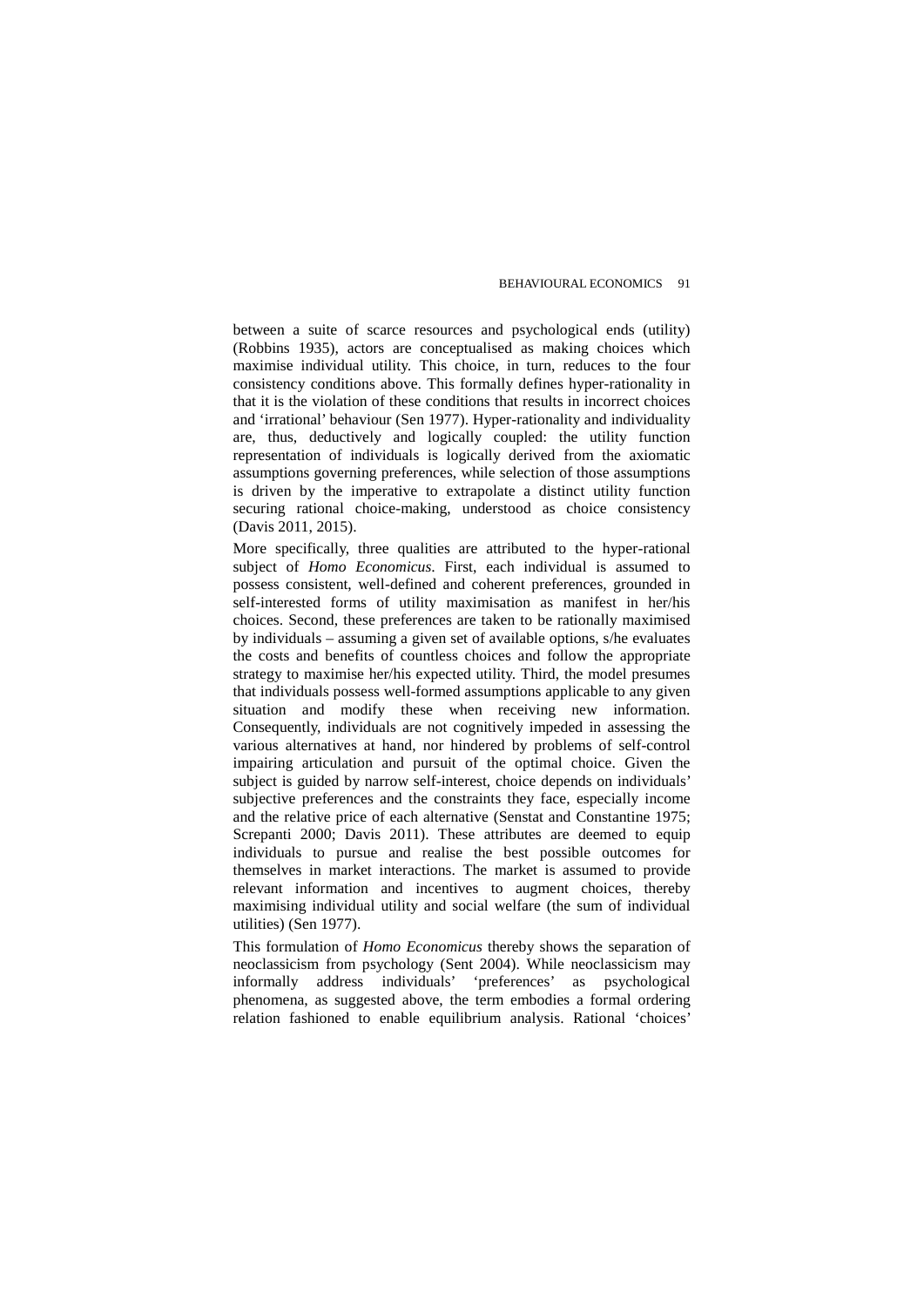depend on 'well-behaved' preferences, guaranteeing downward-sloping demand and upward-sloping supply curves with parametrically varied prices through fostering a functional representation of individuals. Reasoning is assumed to be instrumentally-oriented, while individuals are held to act as if drawing on mathematical logic: each actor is assumed to form correct beliefs about her/his environment, as well as her/his own and others' behaviour, and select actions satisfying her/his preferences (Davis 2011). Thus, rationality and individuality are co-defined according to the logical-mathematical properties of equilibrium analysis.

#### *The behavioural challenge: the boundedly rational individual*

Taking exception to assumptions required to rationalise the utility function interpretation of preference ordering and the self-interested actor, many critical accounts have challenged the realism and logical consistency of this neoclassical formulation of hyper-rationality (*e.g.* Hollis and Nell 1975; Sen 1977, 2002; Hewitson 1999; Davis 2011). Nevertheless, neoclassical axioms have appeared largely impervious to falsification, partly due to increasing formalism in the tradition encouraging escalating forms of reductionism in general equilibrium theory, while hyper-rationality axioms have been taken as self-evident (Dow 2013). More recently, a different challenge has arisen from confrontations between pure theory and applied work, with hyperrational presuppositions and the formalist structure of neoclassicism increasingly confronted by empirical counter-evidence. As Blaug (1992) demonstrates, anomalies arising from such evidence were initially rejected as random micro-level perturbations, though the mainstream has increasingly sought to theorise such deviations from the predictions of hyper-rational behaviour and the pertinence of socioeconomic institutions in shaping this behaviour and aggregate outcomes, as examined below (Wolff and Resnick 2012). This shift partially reflects the pervasive influence of BE within the mainstream of the discipline.

BE amalgamates psychological insights with the 'tractability' and 'parsimony' of neoclassical methods (Rabin 1998: 12) to construct more empirically-realistic models of behaviour. Inspired by empirical evidence countering hyper-rationality axioms, alongside articulations of the mind as constituting an information-processing device arising from cognitive psychology, BE formalises and tests psychological predictions and draws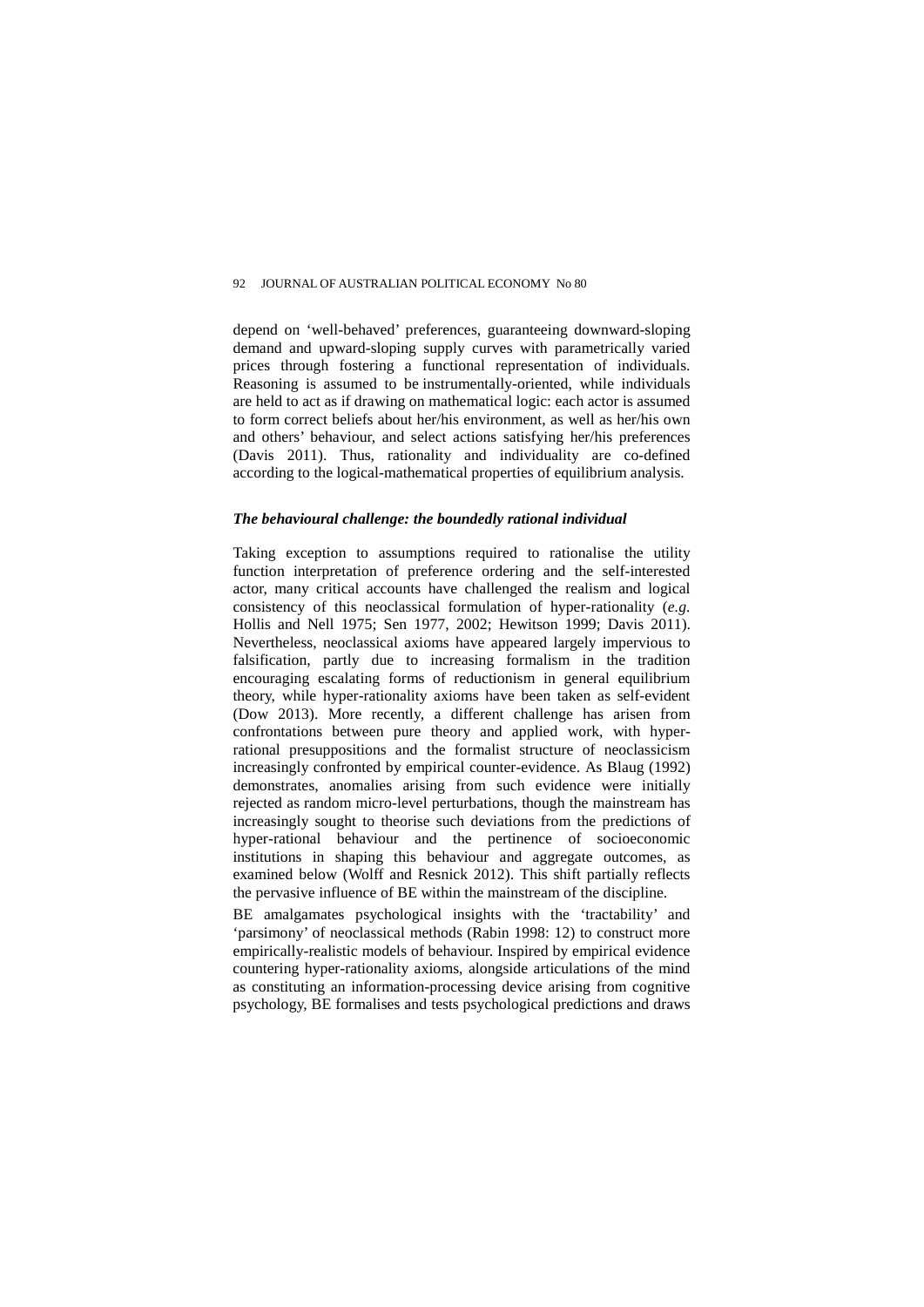conclusions about decision-making processes (Heidl 2016). Demonstrating that neoclassicism accords little emphasis to constructing models based on realistic assumptions, nor the institutional and sociocultural parameters affecting decision-making, behaviouralism identifies the observable realities of decision-making as diverging from the precepts of hyper-rationality (Altman 2005, 2015). Empirical accounts – involving the study of real-world decision-making and the neural gaze of laboratory brain-scanning equipment – reveal that, while 'irrational' from the neoclassical perspective, such divergent behaviour is pervasive (*e.g.*  Fehr *et al.* 2002; Henrich *et al.* 2005). In turn, this behaviour is theorised as depending on psychological, cultural and biological considerations affecting and constraining choice.

|           | <b>Automatic System</b> | Reflective System |
|-----------|-------------------------|-------------------|
| Processes | Fast                    | Slow              |
|           | Parallel                | Serial            |
|           | Automatic               | Controlled        |
|           | Effortless              | Effortful         |
|           | Associative             | Rule-governed     |
|           | Slow-learning           | Flexible          |
|           | Emotional               | Neutral           |

**Table 1: A simplified model of dual process**

 $\overline{a}$ 

Source: Adapted from Kahneman ([2](#page-5-0)003a: 1451).<sup>2</sup>

The entry-point for considering BE as a form of critique and alternative theory of behaviour may be summarised in the now-pervasive notion of simultaneous 'dual processes' operating in the brain and shaping decision-making. Although not a unified theory, this heuristic has been introduced to represent the foundations of BE research (Sloman 1996;

<span id="page-5-0"></span><sup>2</sup> See Kahneman (2003a: 1451) and Thaler and Sunstein (2008: 21) for more extensive accounts of this heuristic, which also feature additional reflections on the cognitive processes associated with dual process. An excellent critical reflection on the philosophical and its political foundations of this framework is presented in Heilmann (2014).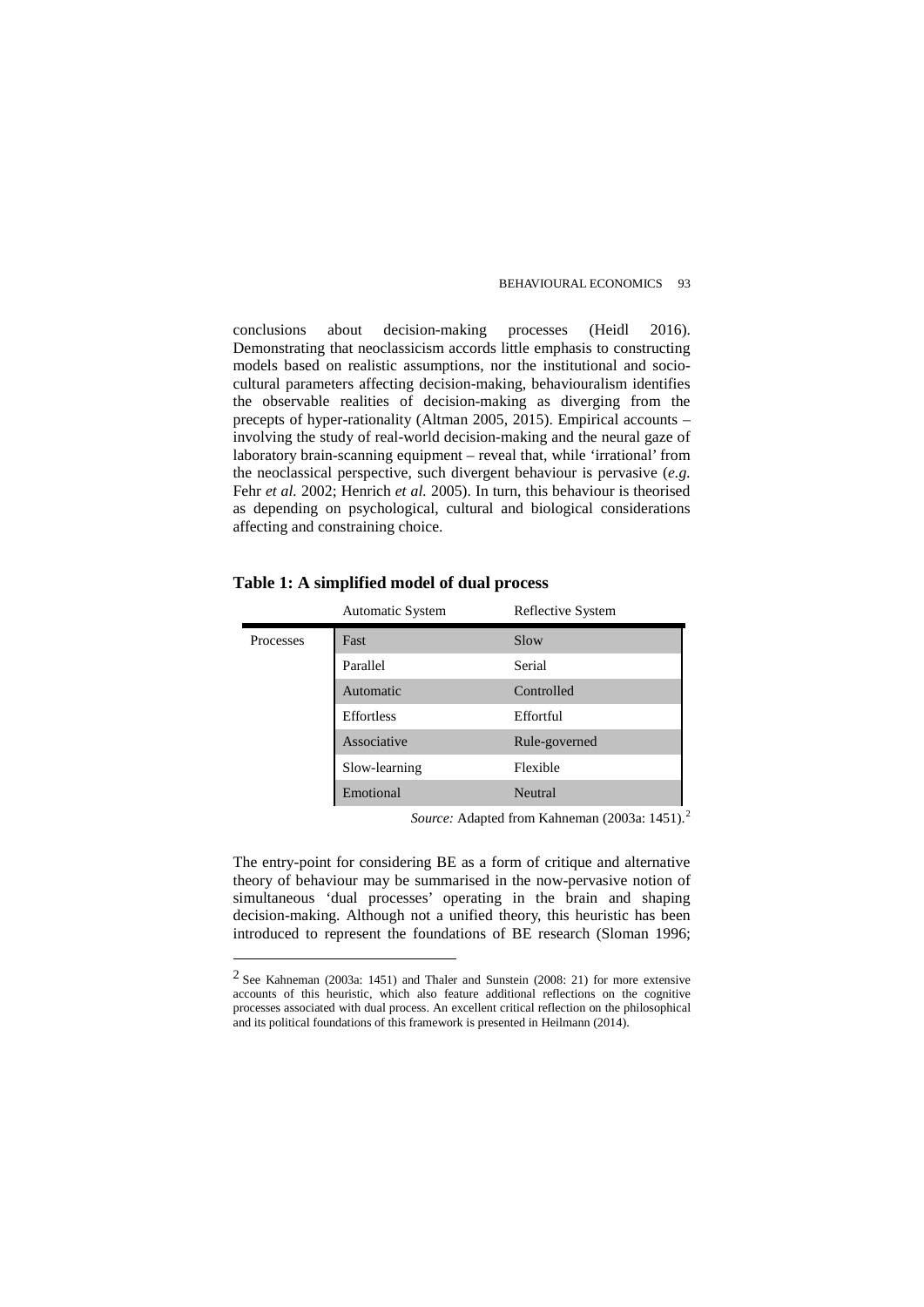Kahneman 2003b). Actors' mental capacities are conceptualised as aligned with properties of two systems: one 'automatic' and one 'reflective' (Thaler and Sunstein 2008: 21). In turn, decision-making is theorised as a process in which each system concentrates on addressing differing cognitive and deliberative tasks. As depicted in Table 1 above, the *automatic* system is formulated as rapid, instinctual and emotional and, thus, capable of managing straightforward precepts and stimulation beyond contemplation. By contrast, the *reflective* system better handles concepts and deliberative behaviours considered rule-bound, deductive and logical, as it is described as controlled, effortful and neutral (Roberto and Kawachi 2015). While neoclassicism assumes decision-makers possess complete access to and utilise the latter, empirical evidence indicates that the former underpins decision-making in practice. BE thereby conceptalises the biases, heuristics and framing effects affecting decision-making, explored below, as grounded in information being simplified and distorted by the automatic system, leading actors to expedient, albeit not always prudent, choices (Heilmann 2014).

To some extent, BE models utilising this heuristic depart from the same behavioural assumptions informing neoclassicism, given the individual is assumed to be purposefully seeking to ascertain the optimal choice based on her/his preferences across the available options (Laibson and List 2015). Yet, rather than a logico-deductive theory of choice giving rise to *Homo Economicus*, individuals are described as characterised by *bounded-rationality*. Initially proposed by Simon (*e.g.* 1955, 1956), bounded-rationality proposes a foundational challenge to the axioms of hyper-rationality. Rather than decision-making reflecting consistent application of knowledge, reflection and deliberation (comprising the 'reflective system'), Simon contended that insufficient knowledge, suboptimal cognitive practices and the imperative for regular hasty decisionmaking led to bounded rationality (Velupillai and Kao 2016). He utilised this conception to explain actors pursuing short-term over long-term objectives, making impulsive judgements and allowing social norms and past habits to influence decisions – that is, decision-making operates according to the 'automatic system' (Kahneman 2003b). While such behavioural 'aberrations' transcended the purview of neoclassicism, the BE tradition initiated by Simon centred them as an object of analysis (Velupillai and Kao 2016).

The 'prospect theory' of Kahneman and Tversky (*e.g.* 1973, 1974) subsequently sought to deepen this conception of real-world decision-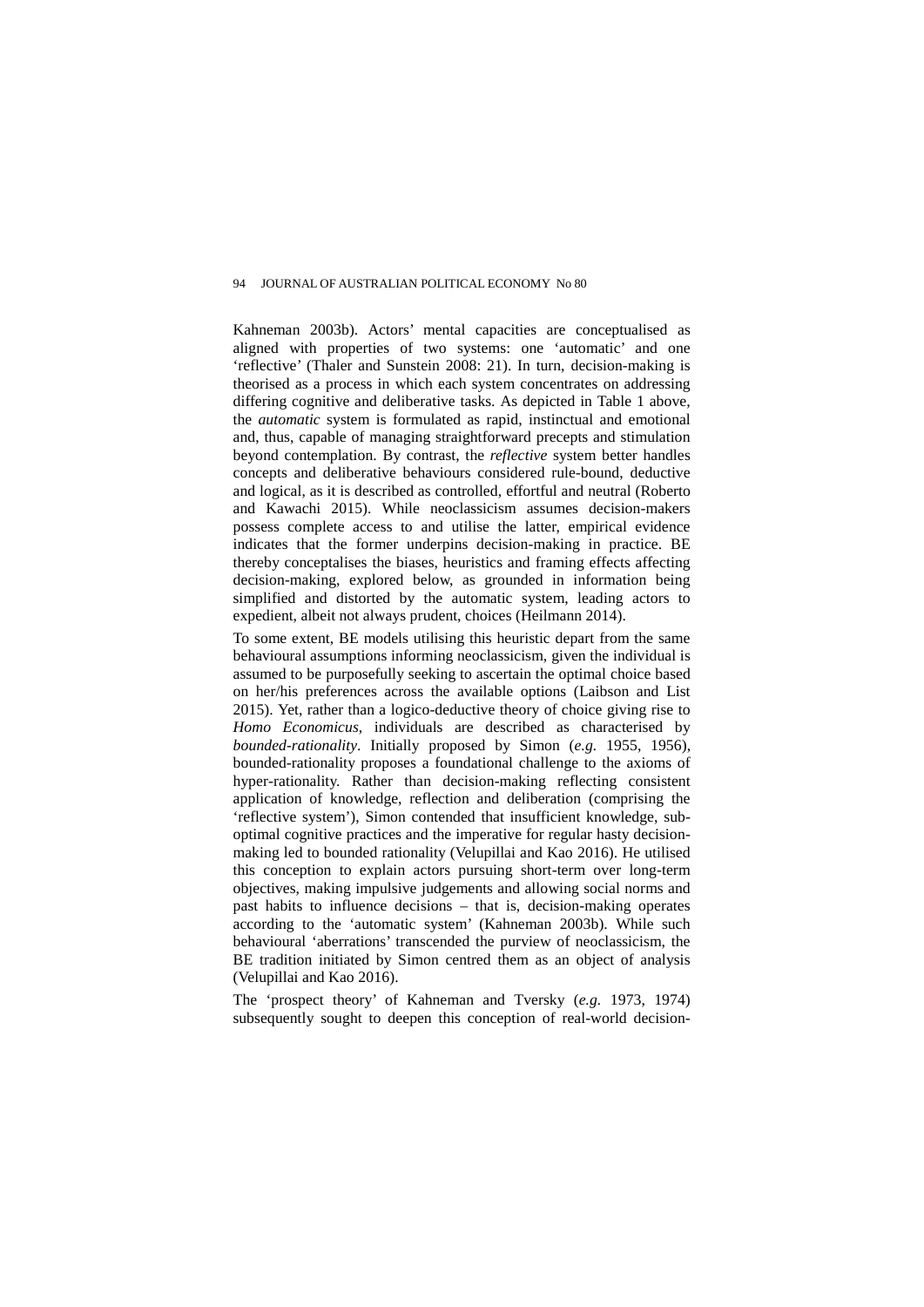making by uncovering the processes engendering the bounded-rationality identified by Simon. Utilising detailed empirical studies, Kahneman and Tversky isolated various *heuristics* (or necessary shortcuts) as steering decision-making by rendering complex problems more manageable, thus inhibiting hyper-rationality. Specifically, through streamlining matters of judgement (evaluating options, including estimating probabilities) and choice (choosing between those options), heuristics constitute contextspecific rules of thumb facilitating choices without thorough deliberation (Kahneman 2003b). These heuristics seem intuitively judicious to optimising individuals and enable practical strategies to manage given situations: 'a good heuristic provides fast, close to optimal, answers when time or cognitive capabilities are limited' (Camerer and Loewenstein 2004: 11). Yet, they simultaneously infuse systematic *biases* into decision-making and, consequently, may engender sub-optimal outcomes relative to those realised by hyper-rational individuals. BE thus presents individuals as lacking complete information and having recourse to biases and heuristics to enable swift and satisfactory decision-making, albeit leading to choices differing to those anticipated by neoclassicism.

Such insights would be relatively unproblematic for neoclassicism so long as behavioural deviations remained idiosyncratic and would, on average, cancel each other out. The problem, however, arises from BE's universalist assumption that utility maximisation is hindered by systematic biases underpinning decision-making (Ariely 2008). As Thaler and Sunstein (2003: 176) explain:

People do not exhibit rational expectations, fail to make forecasts that are consistent with Bayes' rule, use heuristics that lead them to make systematic blunders, exhibit preference reversals (that is, they prefer A to B and B to A) and make different choices depending on the wording of the problem.

That is, the nature of human cognitive processes inherently engenders 'irrationality'. In turn, as identified in DellaVigna (2009), BE challenges the assumption of expected utility maximisation by positing three qualities of individuals that differ from those found in *Homo Economicus*. First, while neoclassicism assumes individual preferences concerning future plans remain identical at different points in time, BE conceptualises *non-standard preferences*. For instance, there is a tendency for decision-makers to put disproportionate weight on present over future concerns, as in the case of individuals choosing to consume income at any given moment despite committing to long-term savings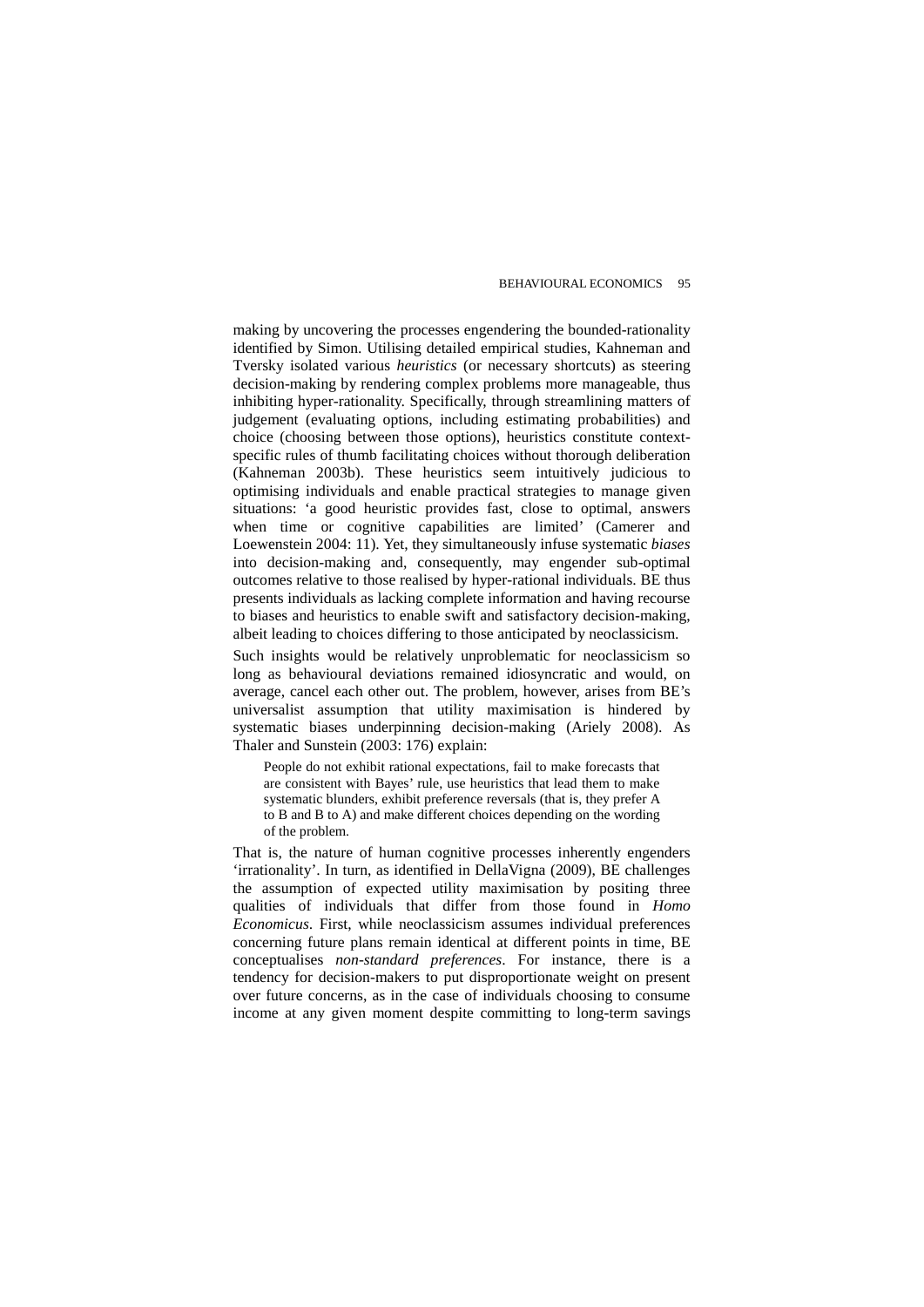plans (O'Donoghue and Rabin 1999; Benartzi and Thaler 2007). These are said to be systemic present-biased preferences. Second, subjects are conceptualised as holding *non-standard beliefs*. This may include, for instance, systematic overconfidence, whereby subjects overestimate their own capabilities and undervalue the probability of adverse phenomena and time required to accomplish projects, such as individuals naïvely overestimating their commitment to future gym attendance (Griffin and Tversky 1992; Camerer and Lovallo 1999). Third, subjects are held to be informed by *non-standard decision-making*, whereby a decision associated with equivalent opportunity-costs and logic can be made differently depending on its *framing* in experiments. In contrast to the neoclassical assumption that behaviour is determined by individuals weighing-up the costs and benefits of alternatives, BE regards individuals as having inconsistent standpoints on risk and responding to difficulties according to their framing. This recognises that decisionmaking is affected by context (Tversky and Kahneman,1986, 1991).

These features of BE present an important challenge to the usefulness of neoclassicism grounded in hyper-rationality axioms. They also offer an alternative conception of the subject to that manifest in *Homo Economicus*. The contrast is encapsulated by Thaler and Sunstein's (2008: 24) dichotomy between the 'econs' of neoclassicism and the 'humans' that inhabit the real world. The former are assumed to be hyper-rational utility maximisers replete with a given utility function, whereas the latter are shambolic in their decision-making – more akin to the Homer Simpson 'lurking somewhere in each of us' than to *Homo Economicus*. Even when strategic and purposeful, humans make repeated miscalculations in pursuing their objectives and are influenced by external factors, especially comparison against social norms. In contrast to Veblen's (1898: 398-9) sardonic depiction of the neoclassical subject as 'a lightning calculator of pleasures and pains, who oscillates like a homogeneous globule of desire of happiness under the impulse of stimuli that shift him about the area but leave him intact', BE depicts *Homo Sapiens* as failing to cognitively approximate *Homo Economicus*.

#### *'As-if' behavioural economics*

The analysis so far has depicted neoclassicism and behaviouralism as apparent antinomies. BE demonstrates the *empirical unreality* of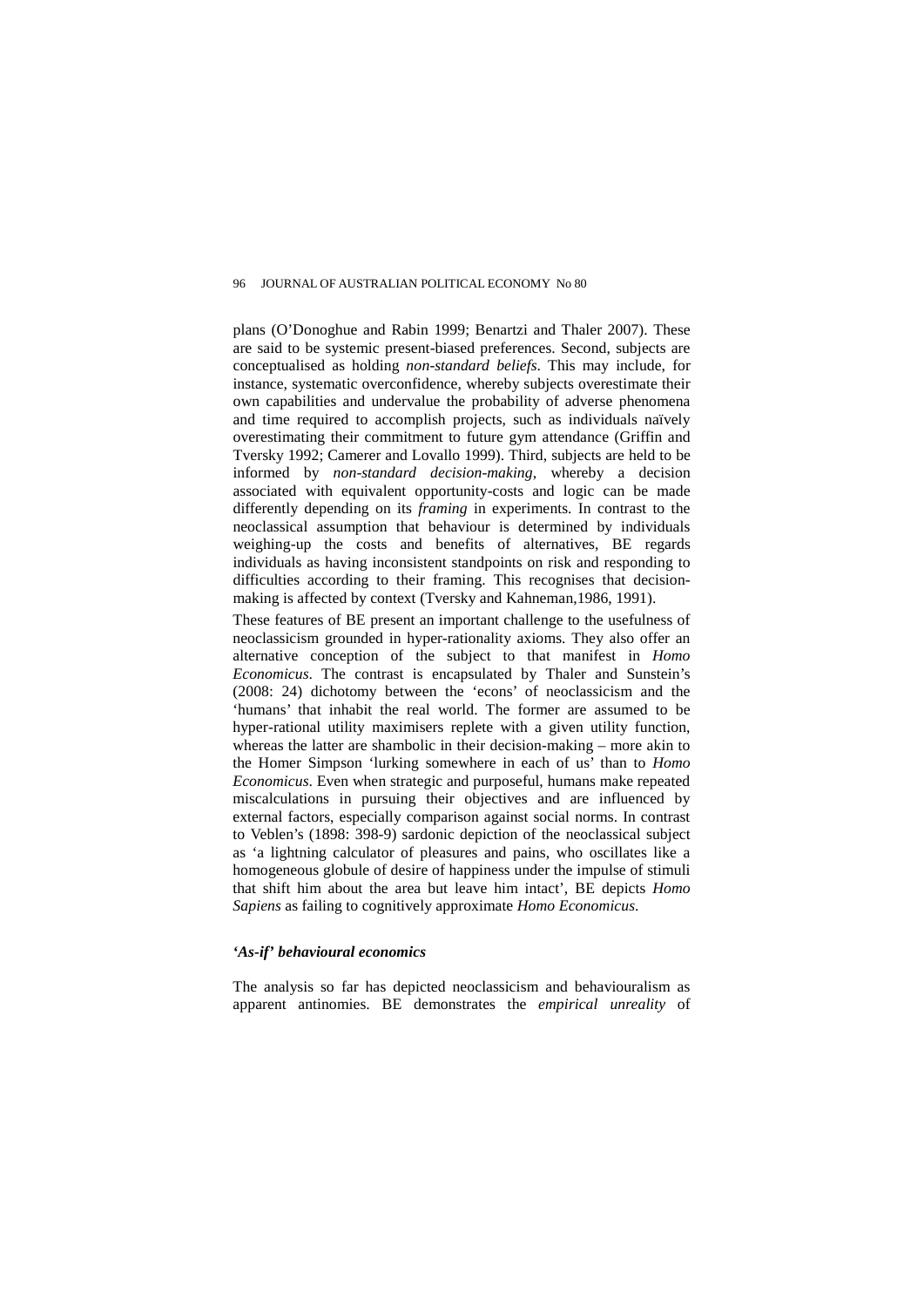neoclassical axioms of hyper-rationality and, in turn, rejects *Homo Economicus* in favour of alternative accounts of decision-making. Rather than framing individual choice through a cost-benefit calculus enabling utility maximisation, BE demonstrates that individuals have recourse to myriad heuristics and biases, such that boundedly-rationality is the norm in reality. This inference has gained popularity within the economics profession and the broader social sciences, partly because it seems to advance beyond an earlier orthodoxy grounded in neoclassicism and libertarian philosophy. For instance, Conly (2012: 8) concludes that Mill 'failed to adequately reckon with human psychology, as we now know it to be', while 'the existence of cognitive deficits does suggest a need for different sorts of legislation […] coercive paternalism, for laws that force people to do what is good for them'. Similarly, Kahneman (2011: 145) asserts that '[d]emocracy is invariably messy, in part because the availability and affect heuristics that guide citizens' beliefs and attitudes are invariably biased, even if they generally point in the right direction'. More broadly, the award of the 2017 Sveriges Riksbank Prize in Economic Sciences in Memory of Alfred Nobel to Richard Thaler for his contributions to behavioural economics continues popular recognition – following Herbert Simon (1978), Daniel Kahneman (2002) and Robert Shiller (2013) – for the contribution of behaviouralists to enriching mainstream economics. Such examples highlight how unrealistic hyperrationality axioms are deemed to have been cast aside in BE.

Nevertheless, a fledgling critical literature has contested the contribution of behaviouralism to greater empirical realism.<sup>[3](#page-9-0)</sup> Specifically, it has demonstrated that BE is underpinned by an *incongruous methodological configuration*, simultaneously promulgating the need for more realistic accounts of behaviour while retaining unrealistic assumptions associated with hyper-rationality. The foundations of this critique may be best understood according to the Lakatosian yardstick of 'verification' (Dow 2013). Within the Lakatosian philosophy of science, a 'theory' constitutes a succession of gradually established marginally dissimilar

 $\overline{a}$ 

<span id="page-9-0"></span><sup>3</sup> The foregoing examination of continuities running through the neoclassical and behavioural traditions is not intended as an exhaustive discussion of such elements, nor the critical political economy literature in which such matters are addressed. Rather, the examples considered are indicative of the focus on methodological incongruities informing such critiques of BE. These are the most important considerations for the purposes of the present analysis. For critiques of a range of the assumptions underpinning the behavioural canon, see Berg and Gigerenzer (2010); Davis (2011, 2015); and Heidl (2016).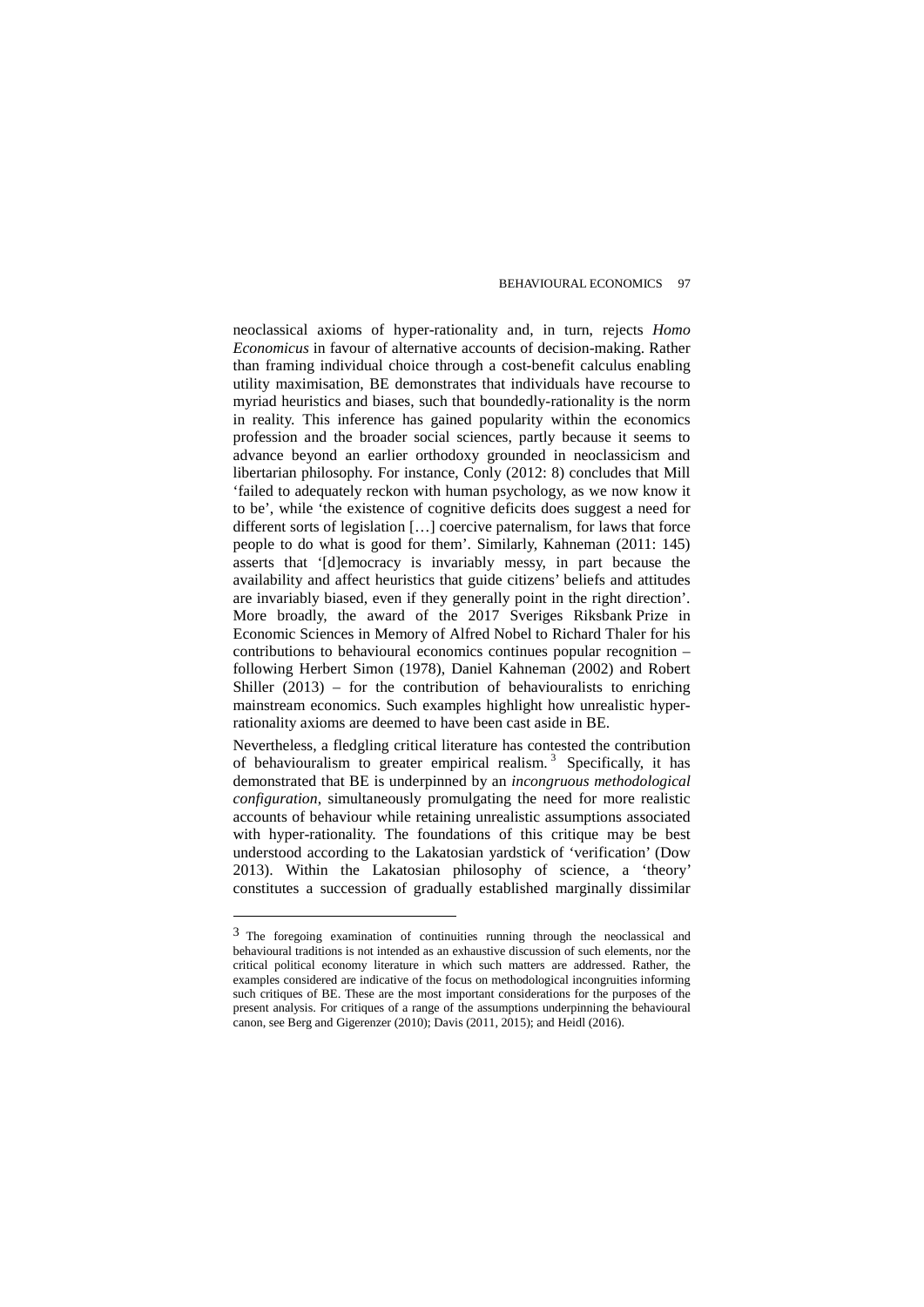hypotheses and experimental techniques sharing a *common hard core* (the 'research programme')*.* Practitioners operating within research programmes protect this core from falsification through devising a *protective belt of auxiliary hypotheses* (Caldwell 1991; Backhouse 1998). The Popperian methodological concern with the truth or falsity of a paradigm is supplemented by investigation into whether a programme is 'progressive' or 'degenerating'. The former embodies development, prediction of novel facts and precise predications; conversely, the latter is marked by minimal progress, such that its auxiliary belt does not engender novel and verifiable predictions.

From this perspective, BE is regarded as a *degenerative* programme. While its *modus operandi* has been the introduction of psychological insights to explain evidence of behaviour deviating from that assumed by neoclassicism, BE has largely incorporated such insights *within* the standard hyper-rational choice framework. Thus, behaviouralists Camerer and Loewenstein (2004: 3) highlight how BE centres on 'the conviction that increasing the realism of the psychological underpinnings of economic analysis will improve the field of economics on its own terms' through 'generating theoretical insights, making better predictions of field phenomena, and suggesting better policy'. In turn, consideration of psychological factors does not necessitate 'a wholesale rejection of the neoclassical approach to economics based on utility maximization, equilibrium, and efficiency'. Such reasoning is mirrored in the *2015 World Development Report* ('the *Report*'; World Bank 2015). While stating its primary objective as being 'to inspire and guide researchers and practitioners who can help advance a new set of development approaches based on a fuller consideration of psychological and social influences' (p. 2), the *Report* qualifies that 'the new tools based on this full consideration of human factors do not displace existing policy approaches based on affecting self-interested personal incentives; rather, they complement and enhance them' (p. 3). Such examples do not point to a new Lakatosian research programme, so much as a marginal modification of the protective belt of auxiliary hypotheses: the neoclassical hard core of hyper-rationality axioms is retained, with constraints on hyper-rational choice elucidated through more complex representations of 'rationality' or otherwise as 'irrationality' (Dow 2013).

The result is an incongruous methodology. On the one hand, BE holds that the empirical lessons of psychological experiments will advance economic analysis when filtered through models allowing for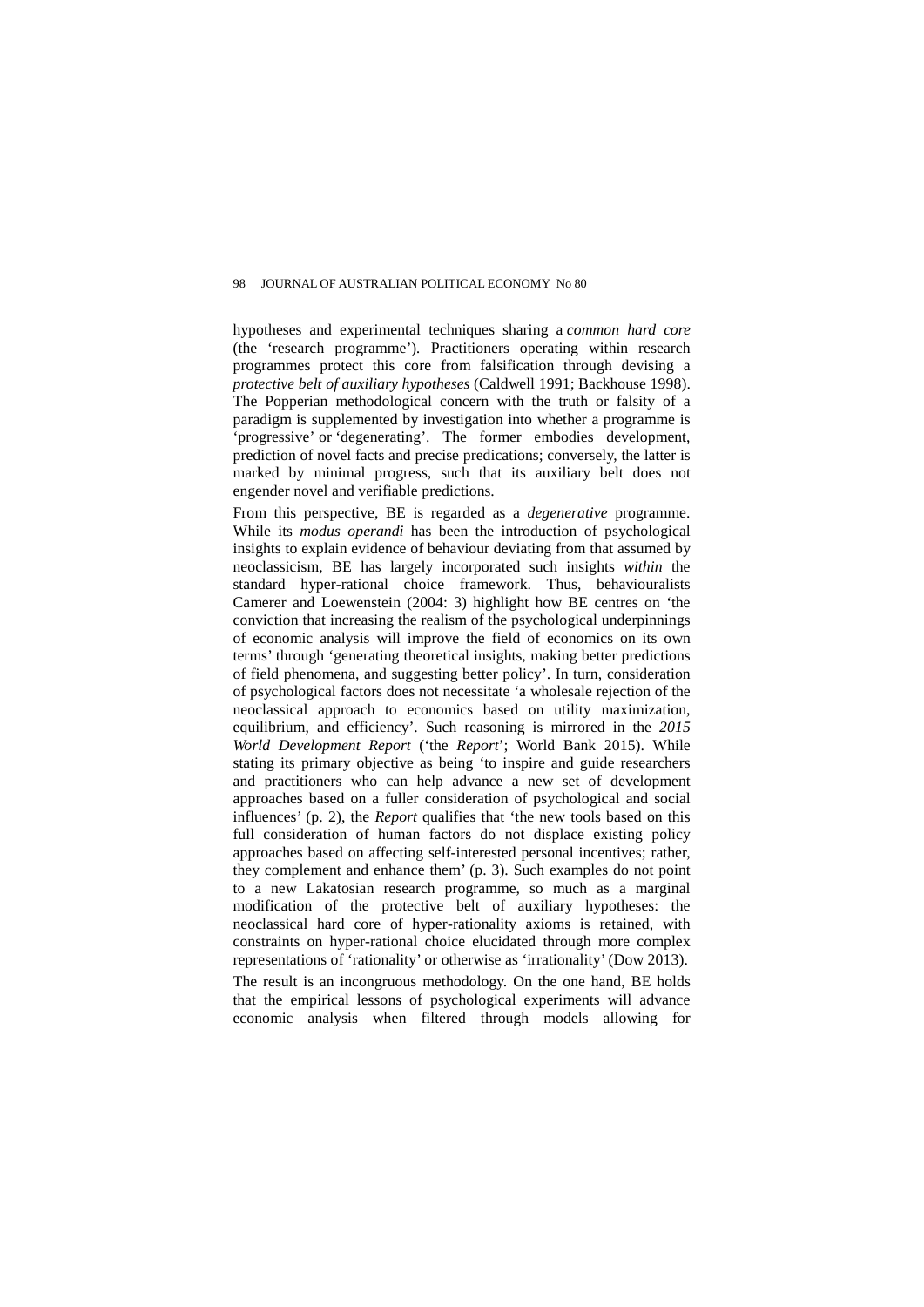behavioural phenomena diverging from hyper-rationality. On the other hand, such modelling often does not pursue psychological realism, depending on Friedman's (1953) instrumentalist 'as-if' defence to justify *increasingly unrealistic* formulations of psychological choice as resolving more elaborate constrained optimisation problems than the simpler neoclassical models they intended to transcend (Berg and Gigerenzer 2010). That is, BE has retreated from exploring and theorising *actual* decision-making processes. Instead, it regularly conforms to Friedman's defence of unrealistic models endowed with additional psychological parameters, assuming that individuals behave *as if* they are resolving intricate constrained optimisation problems and modelling cognitive limitations in the objective function or constraint set. Indeed, Jolls *et al*[. \(1998: 1471\)](http://cje.oxfordjournals.org.ezproxy1.library.usyd.edu.au/content/37/6/1243.full#ref-42) mirror Friedman in asserting that 'economics should not be judged on whether the assumptions are realistic or valid, but rather on the quality of its predictions'. The result of this seemingly inconsistent methodological posture may be labelled 'as-if behavioural economics' (Berg and Gigerenzer 2010).

To clarify, much behavioural modelling generalises otherwise-familiar neoclassical accounts, incorporating novel parameters in the objective function or constraint set to characterise psychological phenomena (Pesendorfer 2006). Reflecting Kahneman's (2003a: 1469) concession that it largely 'retain[s] the basic architecture of the rational model, adding assumptions about cognitive limitations designed to account for specific anomalies', BE *expands* the scope of the neoclassical utility function to represent heuristics through incorporating psychology. It consequently aims to accord increased theoretical exactitude to notions of bounded-rationality and their consequences for decision-making outcomes. Thus, as Camerer (1999, n.p.) notes, 'psychology provide[s] a way to model bounded rationality which is more like standard economics than the more radical departure Simon had in mind…[and]…incorporate this kind of psychology into [neoclassical] economics.'

The result is that potentially valuable behavioural insights are lost by maintaining that actors optimise more-or-less complex utilities. For example, in conceptualising inter-temporal choice, models of time inconsistency fuse discounting parameters with non-exponential weighting schemes while preserving the assumption that individuals maximise a time-separable utility function (*e.g.* Laibson 1997). Similarly, social preferences theorists affix parameters weighting individuals' concern for gaining more or less than others to an otherwise-neoclassical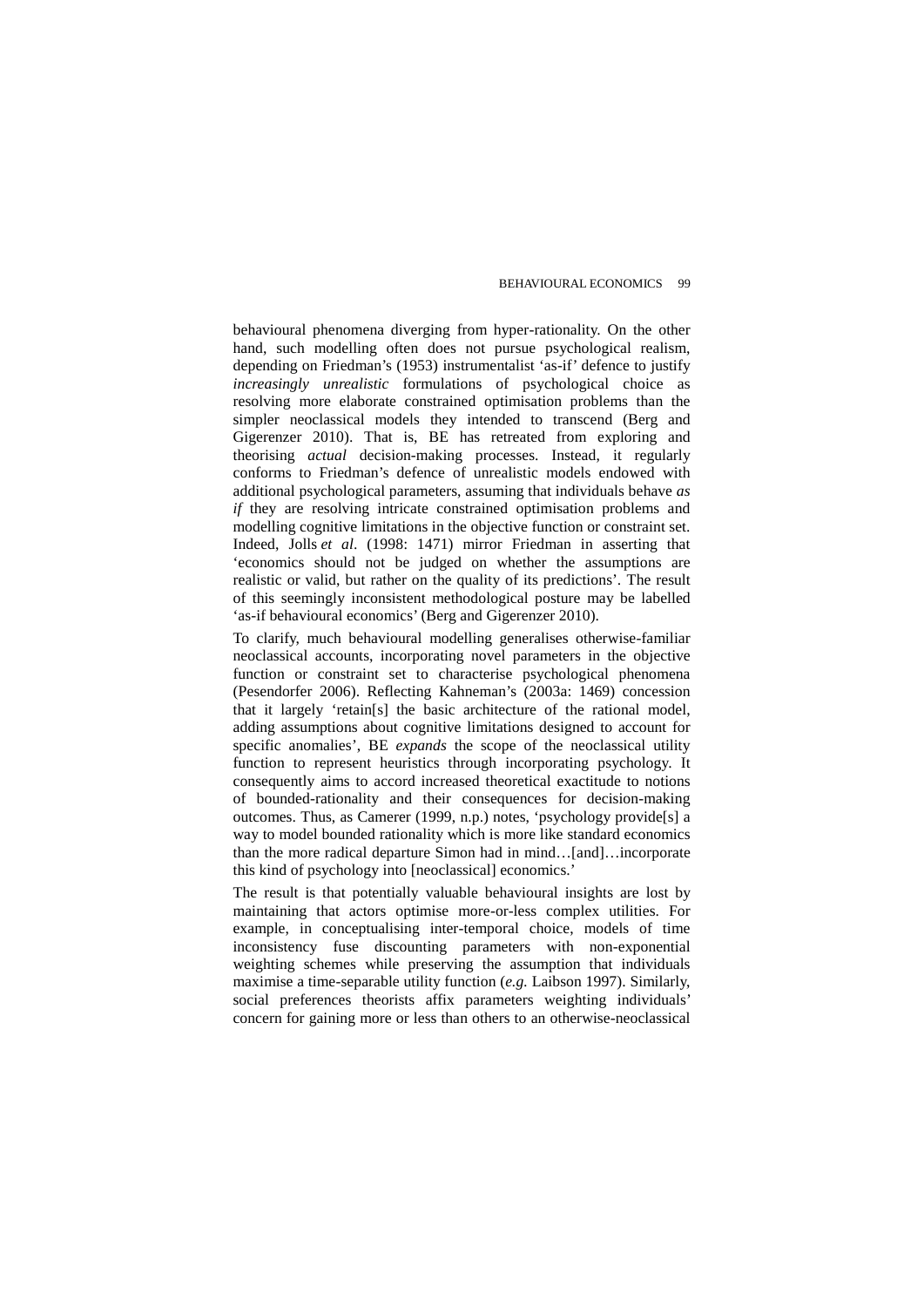utility function (*e.g.* Fehr and Schmidt 1999). Such models retain the neoclassical supposition that all behaviour is oriented around constrained optimisation – decision-makers systematically explore every potential consumption sequence, calculate the weighted sum of utility terms for each and choose that with the highest weighted utility. Incorporating psychological elements thereby simply produces more complex optimisation problems to solve (Gigerenzer and Selten 2001). Given the lack of empirical evidence that individuals actually solve such problems or more substantive empirical accounts of decision-making processes, BE thus relies on arguments approximating Friedman's 'as-if' doctrine (Gigerenzer and Berg 2010).

Such accounts of the incongruous methodological configuration of BE offer a pertinent critique of its claims to greater empirical realism. The progression of behaviouralism beyond neoclassicism remains limited by the former's acceptance of the latter's rational-choice axioms as their hard core, while only modifying its auxiliary hypotheses through amending its models to taike account of restricted cognitive limitations and asymmetrical preferences.

## **The theoretical problematic of neoclassical humanism**

Because BE has largely sought to *modify* rather than *reject* neoclassical models of hyper-rationality based on constrained optimisation, its capacity to utilise insights from cognitive psychology and social experiments is restricted. This tempers its claim to be constructing more realistic descriptions of individuals' cognitive processes. It would, therefore, be tempting to dismiss behaviouralism on Lakatosian grounds as yet another string in the epistemological bow of neoclassicism and, instead, turn to alternative schools adopting different stances on the nature and meaning of theory and evidence. Heterodox economics approaches such as Marxism, old institutionalism and post-Keynesianism offer that option because they employ different, more holistic methodological and conceptual frameworks and, thus, constitute competing Lakatosian research programmes.

While not disregarding this need for alternatives, the political economic significance of behaviouralism's retention of hyper-rationality extends beyond methodological incongruity. Rather than focussing on the apparent fissure between pursuing greater realism and preserving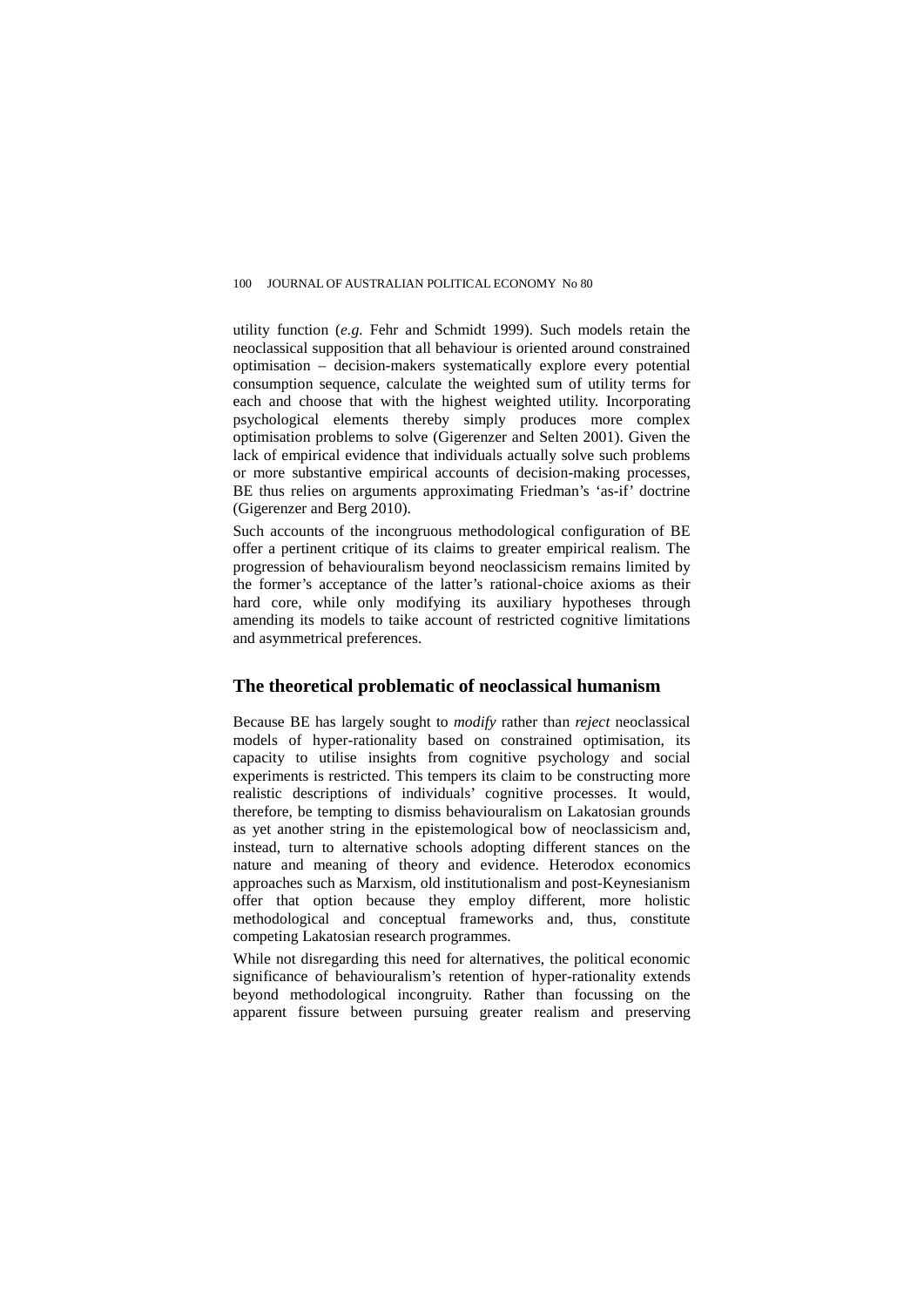neoclassical axioms as a methodological *contradiction per se*, the remainder of this article argues this is actually *consistent* with the *theoretical problematic of neoclassical humanism* ('theoretical problematic') that structures BE. That is, behaviouralism remains within a problematic in which the interests of hyper-rational and autonomous human subjects are to be reconciled through markets.

From this perspective, beyond the 'as-if' critique outlined above, retention of hyper-rationality alongside more realistic descriptions of psychological processes has critical *performative* implications. Specifically, as demonstrated below, BE engages in the subjectification of *Homo Economicus* by *reworking,* rather than rejecting, the theoretical problematic. Explaining the failure of markets to perform as predicted by neoclassicism as stemming from the bounded-rationality characterising decision-making in reality, BE *pathologises* the latter as an irrational divergence from *Homo Economicus*. It thereby fosters a functionalist explanation of non-market institutional arrangements to buttress markets through correcting such deviations. The remainder of this article is, thus, not concerned with the empirical truth or logical consistency of behaviouralism *per se* – that is, its failure to represent the *truth* of the subject. Rather, it examines how BE discursively produces and accords authority to a particular hyper-rational subjectivity as the normative 'microfoundation' for harmonious economic and social order.

To appreciate this position, it is first necessary to comprehend the key philosophical tenets of theoretical humanism ('TH') and its significance in structuring neoclassicism. Initially arising with the Renaissance and developing alongside the transition from Feudalism to Capitalism in Europe, TH constitutes a post-Enlightenment philosophical orientation informing numerous social theories (Rabil 1988a, b; Wolff and Resnick 2012). It reflects a focus on individual human subjects as the fundamental driving force for and essence of society and thought. In contrast to extant religious thought, human subjects thereby supersede the central ontological position (*logos*) previously occupied by God as the *sine qua non* for deliberation and practice (Copson 2015). From this foundation, TH is underpinned by two theoretical conceptions: (i) the human subject and (ii) social reconciliation (Madra 2016). With regard to the former, as Ruccio and Amariglio (2003: 48) explain:

Placing humans at the center *[sic]* of schemas of progress and history and meaning is what distinguishes theoretical humanism, as the human subject is thus the beginning and ending point of all movement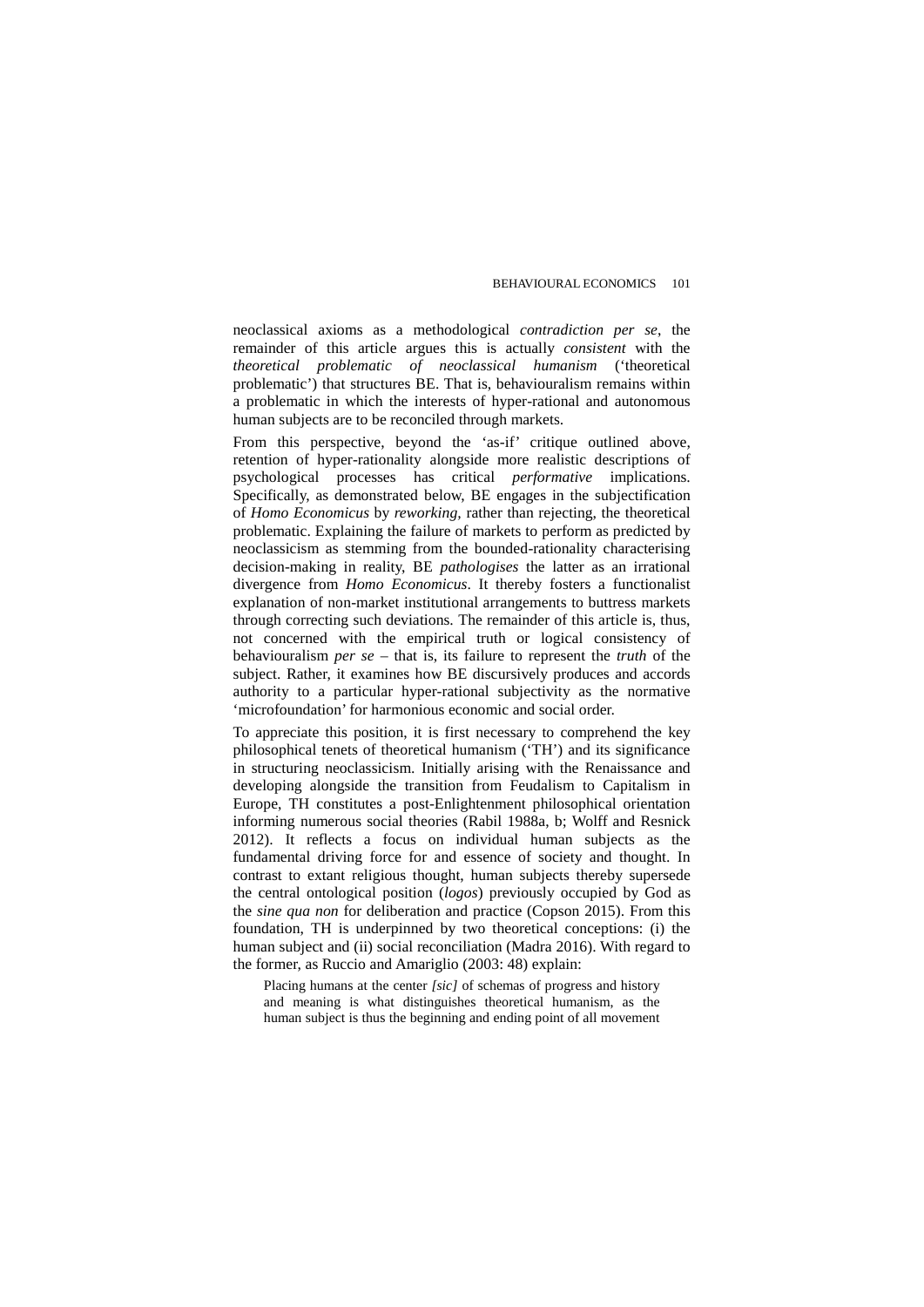from the growth of knowledge ([…] understood as undertaken by, for, and through human subjectivity) to the transformation of the natural world (through science and technology oriented to human desires and ends, such as happiness).

This *subject* is an essentialist conception of a *rational, centred and autonomous self-consciousness* possessing, or capable of possessing, complete knowledge of its 'true' preferences formed largely in isolation from external influence, and largely unbounded computational capacities to purposefully utilise whatever measures are required to realise her/his individual ends (Screpanti 2000; Madra 2016). Thus, the TH subject is both an epistemological and ontological entity: enjoying the cognitive capacity to *recognise* its interests and *understand* how to satisfy them, and benefiting from an intentional 'agency' to purposefully attain these ends through all means necessary (Madra 2016).

The corollary of this subjective essence is the utopian vision of an accommodating *harmonious and contradiction-free social order* reconciling the aggregation of subjects' interests (Garnett 1994; Madra 2016). Regardless of whether this order is realised, the concept remains a reference-point to juxtapose actually-existing states as imperfect approximations of the ideal. Within neoclassical theory, for example, this notion of *social reconciliation* is most discernible in notions of equilibrium, which conceptualise an ideal social order grounded in the unimpeded competitive interaction of rational and autonomous subjects (*i.e.* individuals who possess consistent preferences reflecting their welfare and choose according to these preferences). If such subjects only interact through markets, social relations are reduced to exchange relations, such that competitive equilibrium is underpropped by *Homo Economicus*. Reconciliation of actors' various interests through the market thereby ensures that hyper-rational individuals, in pursuing their own objectives, enable all others to pursue theirs (Garnett 1994; Screpanti 2000). Thus, while not necessarily representing reality, reconciliation is normatively founded on an essentialist subject. This, in turn, legitimises free markets as a theoretically efficient apparatus to secure Pareto-optimal states of equilibrium (Shaikh 2016).

These two presuppositions – the essentialist hyper-rational subject and harmonious reconciliation of these subjects' interests – inform the constitutive problematic of neoclassicism. In contrast to the structuralism informing Keynesianism and some variants of Marxism (see Wolff and Resnick 2012), TH structures this problematic within neoclassicism as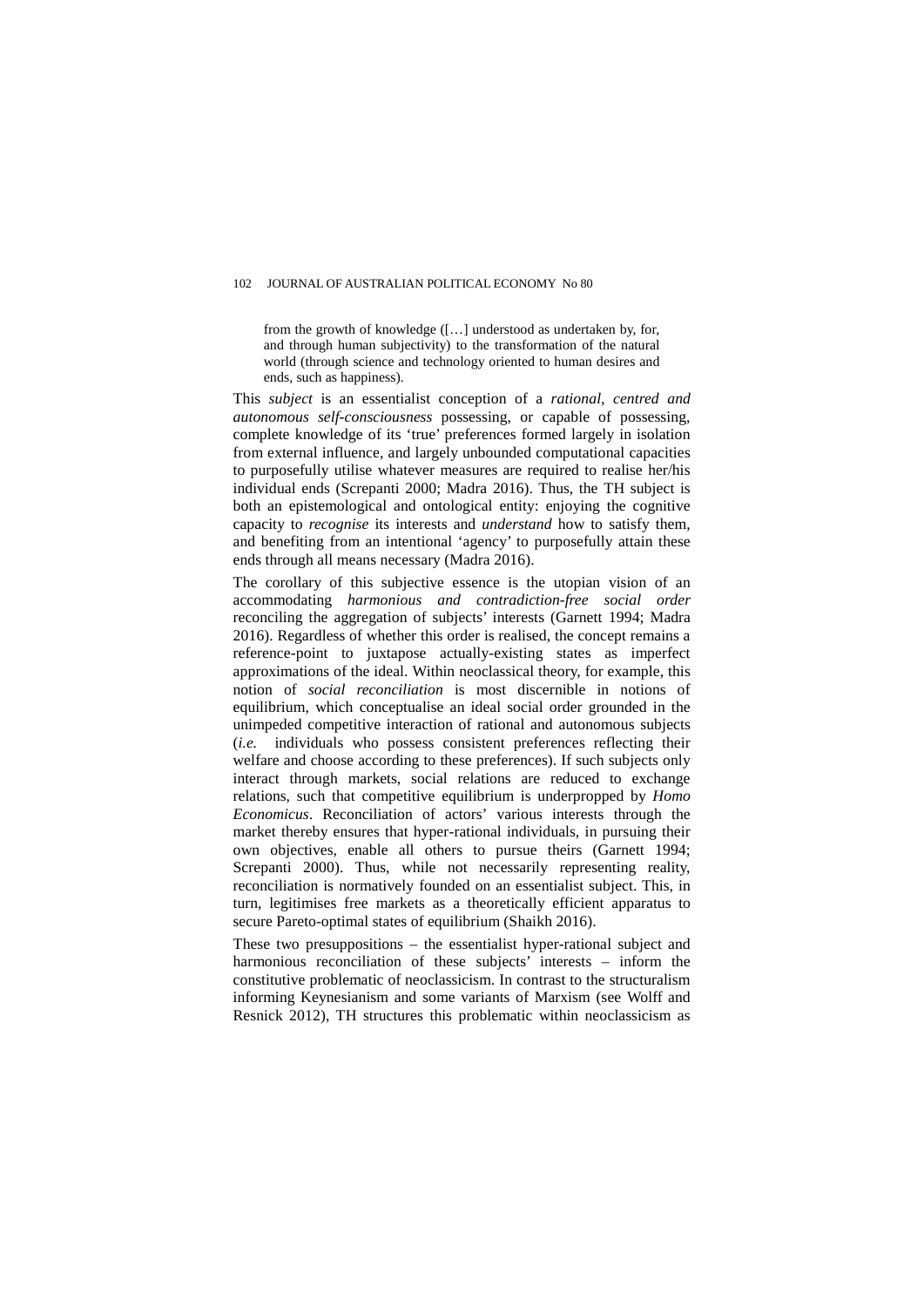*studying the conditions of existence for reconciling individual and collective rationality* (Madra 2016). That is, neoclassicism is concerned with conceptualising how reconciliation (for instance, equilibrium) of the diverse demands of hyper-rational individual subjects may be realised.

This problematic has taken heterogenous forms within neoclassicism. For instance, while the invisible-hand constitutes one formulation – assuming that equilibrium maximising social welfare is secured through subjects' activities being channelled by competitive markets and private ownership – its form varies across the tradition (Aydinonat 2009; Wolff and Resnick 2012). This divergence is evident amongst early neoclassical practitioners where, for example, Walrasians constructed general equilibrium models bottom-up from individual agents, whereas the British tradition of utility calculus articulated a partial equilibrium approach utilising representative agents and market-level analysis (Hennings and Samuels 1990; Ingrao and Israel 1990). In a static equilibrium and price-adjustment formulation, the former conceptualises competitive markets as an auction, such that the invisible-hand equates to a hypothetical auctioneer. Conversely, the Marshallian School favoured an evolutionary interpretation of the problematic, whereby competition is theorised as a quasi-Darwinian selection process clearing out inefficient agents, with the 'invisible hand' reflected in this mechanism (Koppl 1992; Roncaglia 2005). Thus, while formulating the problematic differently, each neoclassical school remains structured around investigating reconciliation of individual and collective rationality (see Madra 2016 for a survey).

## **The subjectification of** *Homo Economicus*

BE reworks the theoretical problematic by continuing to posit human rationality as the *logos* of economic processes, while examining how and why societies fail to secure reconciliation through markets. It does not reject *Homo Economicus*, but *reinterprets* it as the normative ideal against which reality is compared. The behavioural criticism of neoclassicism for failing to realistically describe decision-making is concerned not with the anthropological *truth* of *Homo Economicus*: rather it introduces psychological insights to explain why subjects in reality deviate from this ideal. Behavioural discourse thus contributes to the discursive *subjectification* of *Homo Economicus* as the normative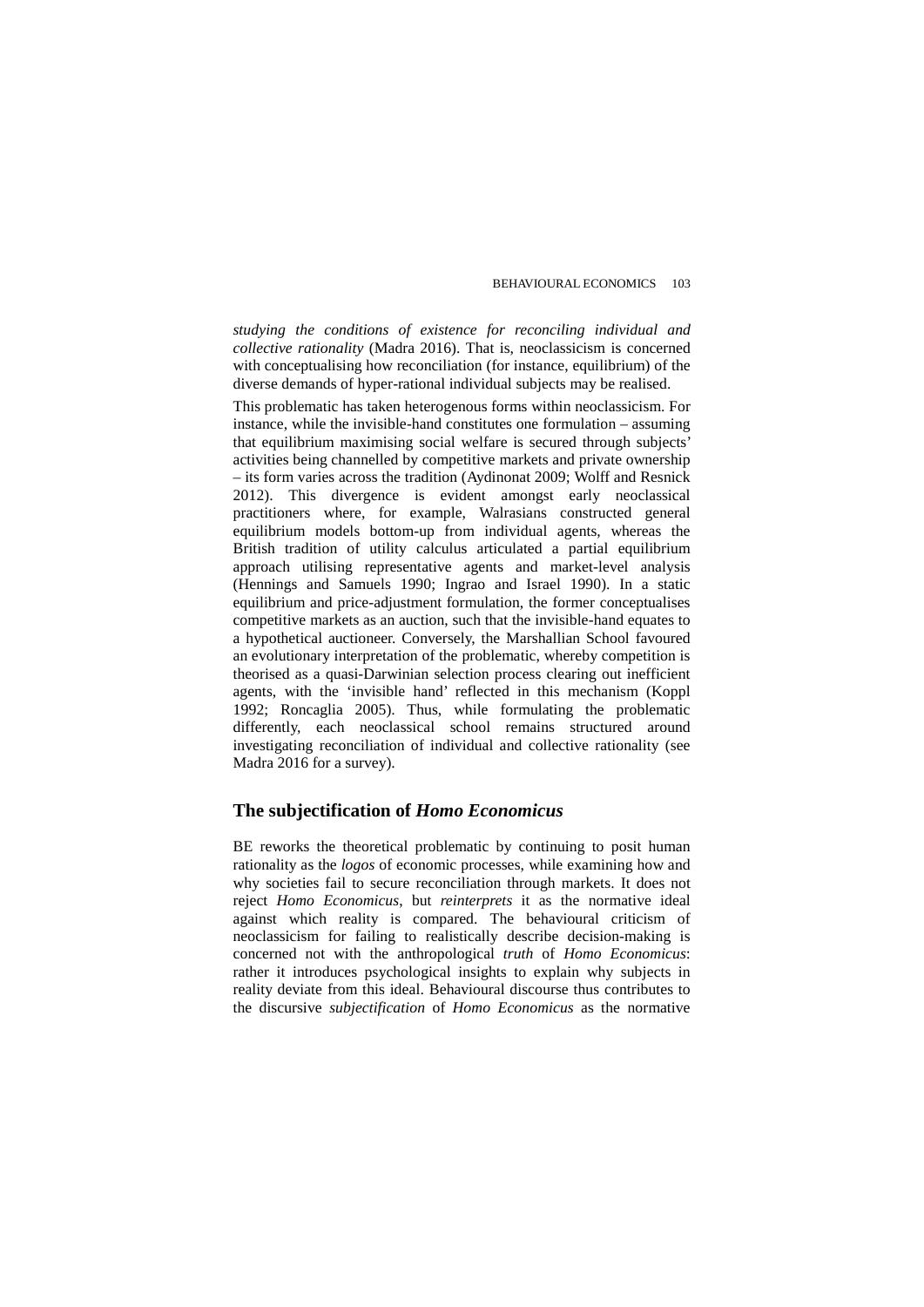microfoundation for functioning markets. Bounded-rationality, arising from systemic biases and heuristics, is *pathologised* as 'anomalous' relative to this ideal and articulated as explaining why markets fail to perform as anticipated by neoclassical models. This section explains each of these features in BE and the pitfalls therein.

#### *Subjectification and economic discourse*

In challenging the notion of the subject as ontologically given, Foucault (1982, 2003) conceptualises 'subjectification' as entailing the process whereby a discursive formation (in this case, BE theory) produces and accords authority to a particular subjectivity as the essence of economy and society (Butler 1995; Callari 2011). That is, while the TH discourse previously examined *presupposes* hyper-rational subjects as a site of epistemological certitude, Foucault's deconstructs the category of 'subject' as an entry-point by examining how it is produced in a particular form through a structured set of discursive processes and practices (Callari 2011). By questioning the naturalised ontological status of *Homo Economicus* as the *logos* for economic processes, Foucault's insights enable evaluation of how this subject is articulated as an authoritative figure within BE.

To understand the logic of subjectification through economic discourse, it is necessary to briefly consider Foucault's approach to the discursive construction of semantic fields. Interrogating the conditions engendering certain objects of analysis, Foucault (*e.g.* 1972, 1980) held that, as part of the signification system producing and reproducing meaning and identity, discourse exerts power over knowledge by serving as a locus of truth. In turn, it legitimises authority and social control. Rather than being given, analytical objects arise in a contextually-specific form through a nexus of interrelated institutional and discursive practices, such as behavioural patterns, norms and forms of classification (Foucault 1991). Concepts (*e.g.* 'student') are established not simply through their pronouncement as such. Rather, the articulation of mutually-reinforcing practices enables the referenced concept to materialise as a prospective *given*, thereby buttressing specific formulations (for instance, labelling a particular contribution in class as 'disruptive') and points of authority (*e.g.* 'teacher') (Mehta 2013). These givens structure relationships accordingly: operating beyond actors' conscious deliberation (*e.g.* that of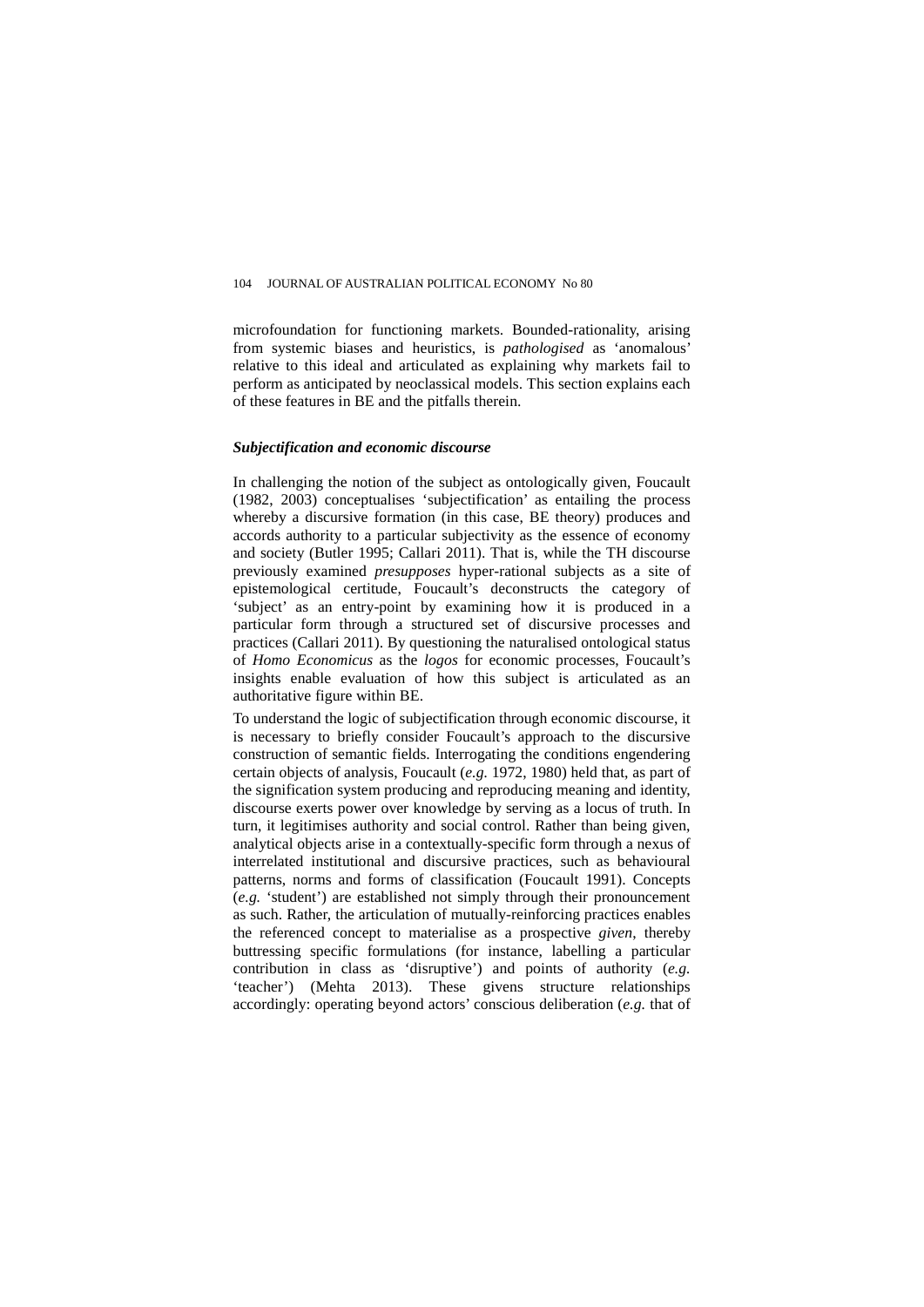the teacher, student or University attesting 'disruptiveness') and, instead, functioning as *givens* (outside questioning) and points of *authority*  (authorising the practices and relationships) (Callari 2011).

Concomitantly, economics constitutes a modernist discourse abstracting the human experience and demarcating it into distinct fields of inquiry: 'history', 'society' and myriad subdivisions (*e.g.* 'the economy') and combinations (*e.g.* 'economic history') (Screpanti 2000). These fields are constitutive of a Foucauldean process of subjectification because they engender *subject-effects*: insofar as they are conceptualised and come to be known as products of a subject (or collectivities thereof), these fields and the discursive protocols through which they are constituted make the subject *visible* and imbue that vision with epistemic *authority* (Callari 2011). This combination of visibility and authority discursively constructs the subject as the essence of society and economy.

#### *Reworking the theoretical problematic of neoclassical humanism*

Examined through this Foucauldean lens, BE subjectifies *Homo Economicus* as a *normative ideal* for cognition and behaviour, and a *potentially realisable* subject to be procured through policy measures. To develop this case, the remainder of this article examines the conceptual and discursive logic and terms distinguishing boundedly-rational subjects from their hyper-rational counterparts. This shows the values that are embodied in giving normative priority to the latter. Specifically, the articulation of *Homo Economicus* as the authoritative subject in BE is underpinned by the identification and pathologisation of 'anomalies'. Boundedly-rational decision-making is derided as both 'irrational' and requiring correction to become congruent with the hyper-rational ideal. That is, BE discourse determines and hierarchically organises categories of '(hyper-)rationality' and 'bounded-rationality' based on assumptions about what constitutes 'normal' or 'desirable' decision-making characteristics (Mehta 2013).

Comprehending this subjectification initially requires grasping how BE remains oriented to the theoretical problematic. BE constitutes one of a plethora of contemporary mainstream traditions which has, since the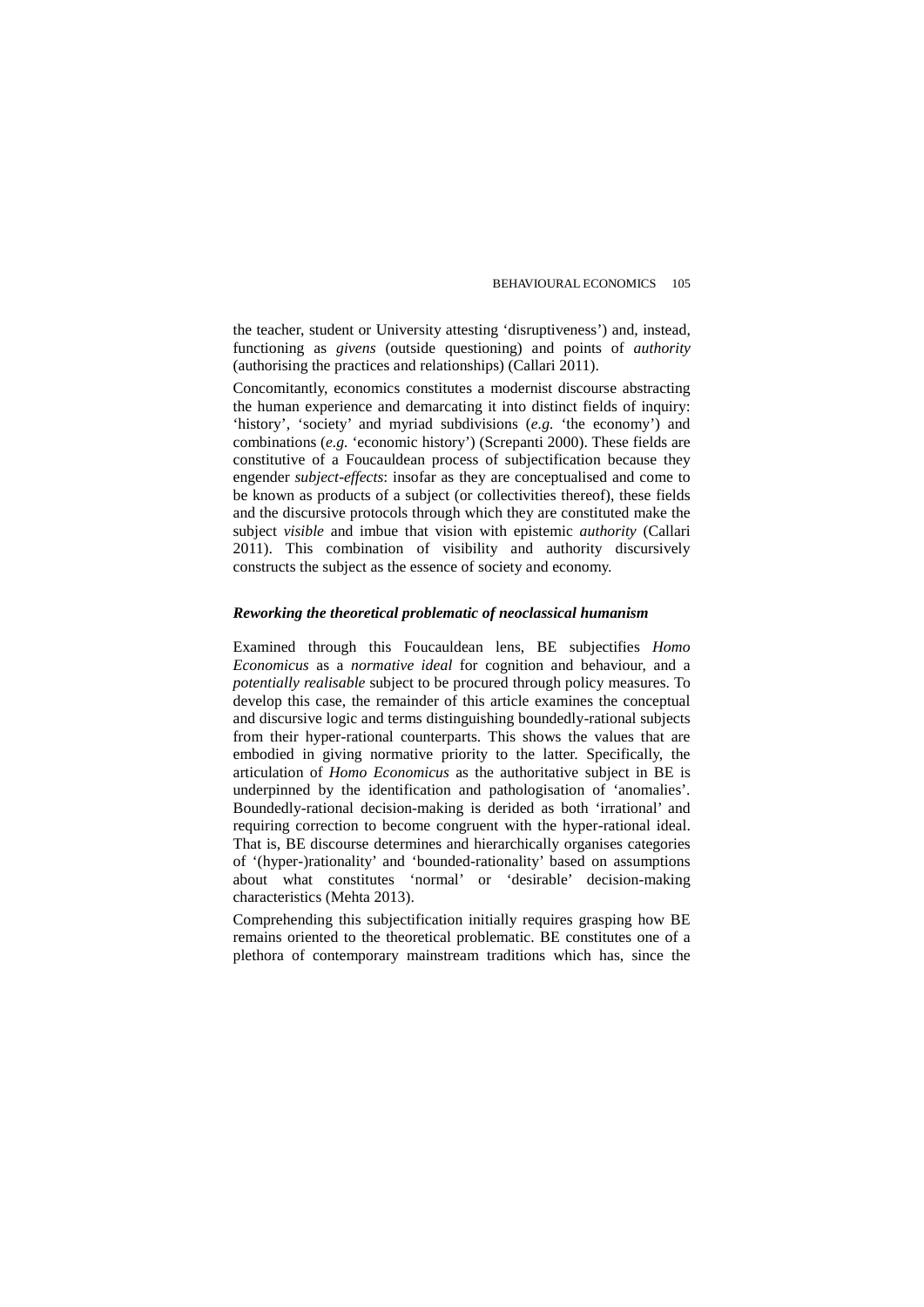1970s, responded to the crisis in Walrasian general equilibrium analysis $4$ – formalised in Arrow-Debreu (A-D) general equilibrium models – through rehabilitating and reworking the two presuppositions underpinning the problematic explored above.  $\frac{1}{5}$  $\frac{1}{5}$  $\frac{1}{5}$  As Madra (2016) demonstrates, such efforts have taken one of two forms: i) *isolating* specific axioms in A-D and constructing models derived from these weakened assumptions without emasculating the neoclassical humanist presuppositions; or ii) *reformulating* the problematic, through either integrating *non-Walrasian* neoclassical schools or incorporating concepts and methods from *other disciplines*. These two steps have enabled the production of concepts explaining why the requisite conditions for the operation of the 'invisible hand' cannot be secured (markets are insufficient) *or* why its realisation necessitates measures instituting favourable conditions (insufficient markets exist).

Numerous examples are evident in contemporary mainstream economics. Concepts associated with *information failures* (moral hazard and adverse selection), for instance, relax assumptions of perfect information to rationalise phenomena such as unemployment (*e.g.* Shapiro and Stiglitz 1982; Bowles and Gintis 1990). Similarly, notions of *transaction costs*  loosen assumptions of the smooth formulation and enforcement of contracts enabling perfect competition (*e.g.* Coase, 1937; 1960). These conceptual innovations, in turn, inform functionalist formulations of 'institutions' as arising to resolve the inability of the price-mechanism to produce unique Pareto-efficient equilibrium outcomes. While taking many forms in such accounts, by theorising the conditions unsettling or inhibiting markets from conforming to the predictions of perfect competition and how (extant or potential) institutions may resolve such tensions, the theoretical problematic is thus not abandoned but *reproduced* in novel forms.

BE distinctively reformulates this problematic through the notion of *bounded-rationality* discussed above. In contrast to the representation of the subject in the A-D model, BE relaxes the assumption that actors

 $\overline{a}$ 

<span id="page-18-0"></span><sup>&</sup>lt;sup>4</sup> For consideration of this crisis in general equilibrium theory since the 1970s and some of the ensuing responses, see *e.g.* Bell and Kristol (1981); Hahn (1984); Arrow (1987); Katzner (1999, 2010); Bowles and Gintis (2000); Ackerman (2004); and Madra (2016).

<span id="page-18-1"></span><sup>5</sup> For surveys of such mainstream approaches, see *e.g.* Colander *et al.* (2004); Colander (2006); Milonakis and Fine (2008); Fine and Milonakis (2009); Chernomas and Hudson (2016); Madra (2016); Crespo (2017); and Mirowski and Nik-Khah (2017).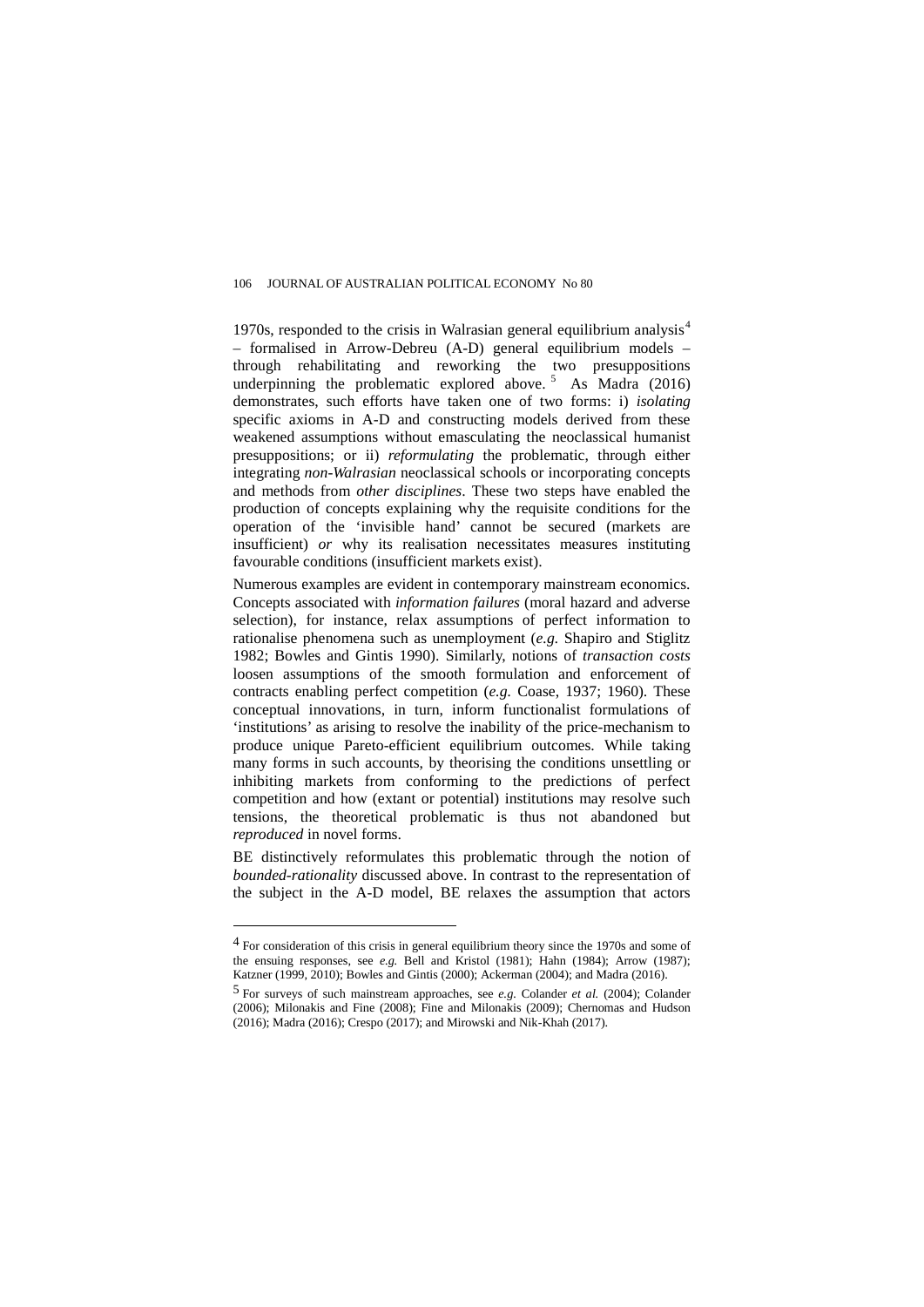exercise hyper-rationality in decision-making. Concomitantly, this failure to conform to *Homo Economicus* is used to rationalise why individuals and, in turn, markets fail to function as predicted by neoclassicism. Analogous to concepts such as information failures and transaction costs, BE posits bounded-rationality as *another* reason individual and aggregate rationality fail to reconcile through markets, engendering functionalist explanations of complementary institutional arrangements to buttress markets through enabling individuals to make choices *as if* they were *Homo Economicus*, as explored further below.

Specifically, BE reworks the theoretical problematic by investigating conditions for social harmony premised upon hyper-rational subjects, *given that subjects are assumed to be characterised by boundedrationality in reality*. Recall from above that the problematic is underpinned by a notion of the subject as an autonomous, selftransparent and rational self-consciousness cognisant of her/his true, welfare-enhancing preferences and capable of translating these into choices within markets. BE departs from this conception to the extent that it acknowledges actual decision-makers fail to approximate *Homo Economicus*. However, BE continues to accord this ideal central ontological status as *logos* determining the economy as a whole in that deviations from it are held responsible for markets failing to function effectively in practice. Thus, Akerlof and Shiller (2015: 164) summarise their objective as being to analyse 'the role of markets when people have weaknesses, so markets are not efficient'. Similarly, Camerer and Fehr (2006: 47) contend that while behaviour deviating from hyper-rationality may occlude welfare-maximising outcomes, the presence of sufficient subjects approximating *Homo Economicus* 'may cause aggregate outcomes to be close to the predictions of a [neoclassical] model that assumes that everyone is rational and self-regarding.'

Illustrative examples abound in the behavioural literature. Consider, for example, Thaler and Sunstein's (2008) study of high rates of household indebtedness and financial instability in the Global North. They contend that these have arisen partly due to individuals' self-control problems (favouring immediate gratification over the long-term costs of impulsiveness) and difficult-to-comprehend information, resulting in injudicious consumption and investment decisions.<sup>[6](#page-19-0)</sup> Similarly, Akerloff

 $\overline{a}$ 

<span id="page-19-0"></span><sup>6</sup> More explicitly, in referring to mortgage markets, Thaler and Sunstein (2008: 134) argue that: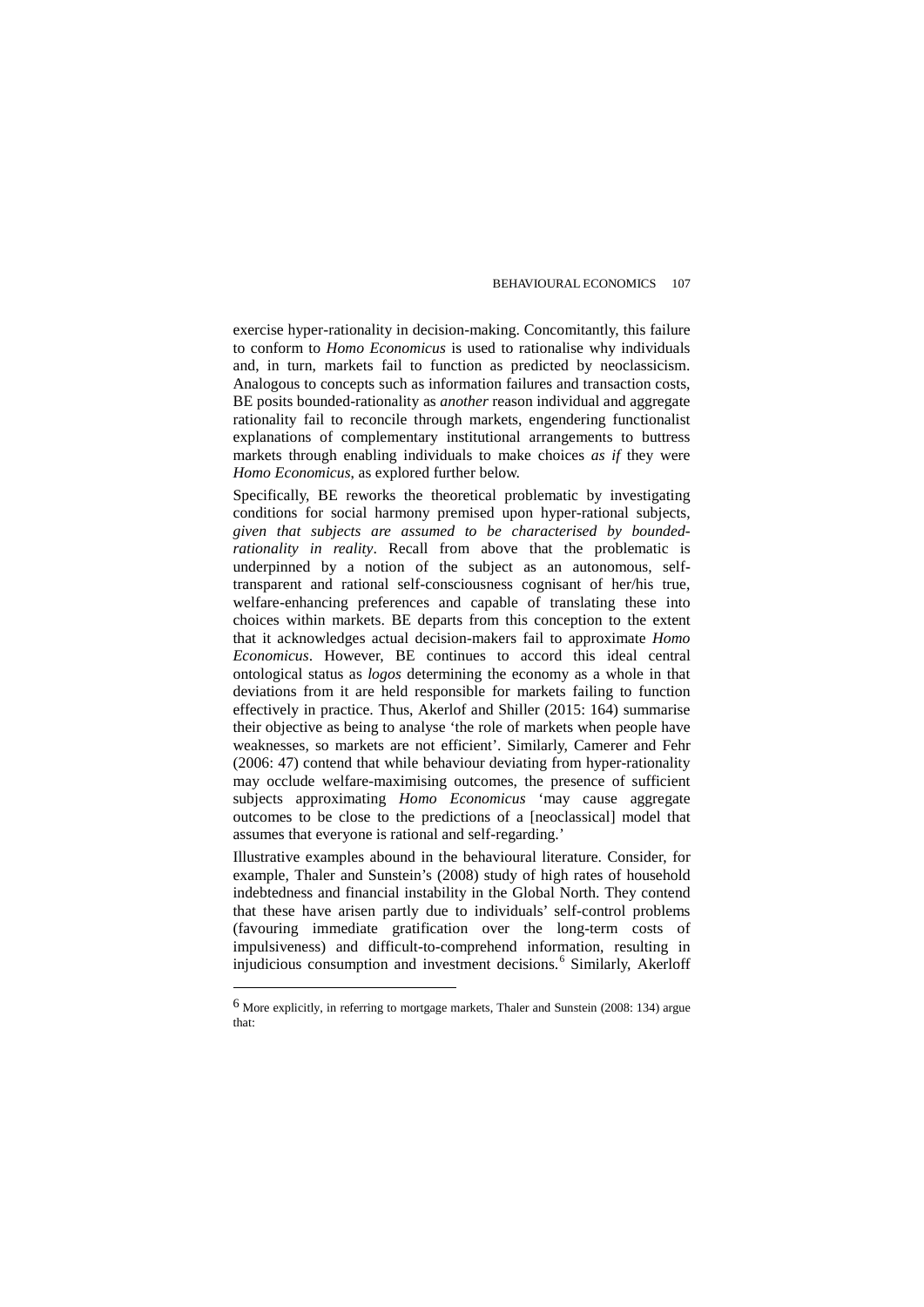and Shiller (2009) appropriate Keynes' 'beauty contest model' of expectations formation to attribute persistent global macroeconomic problems to financial volatility stemming from boundedly-rational selffulfilling beliefs. In both cases, while *Homo Economicus* is positioned as the normative microfoundation for properly functioning markets, divergence from this subjective ideal due to bounded-rationality is held to compromise such order.

In this respect, behaviouralism exists symbiotically with neoclassicism, as it is primarily organised around explaining failures of the latter. Rather than laying the foundation for a more complex theory of subjectivity *per se*, BE introduces psychological factors as *means* to explain why individual behaviour does not correspond to *Homo Economicus* and, concomitantly, how this prevents markets from functioning effectively. For example, although appreciating Berg and Gigerenzer's (2010) critical assessment, discussed above, that BE models assume that agents solve complex optimisation problems *as if* they were *Homo Economicus*, Rabin (2013) defends modelling behaviour as stemming from such optimisation problems while recognising contextual influences on preferences. For Rabin, it is problematic to assume that all deviations from neoclassical models stem from agents' incapacity to solve complex optimisation problems. In some situations, agents may be *theoretically* capable of solving such problems and try to do so, yet commit systemic errors in doing so due to their underlying biases and heuristics. As Rabin (2002: 611) elsewhere articulates, the objective of BE thereby becomes utilising empirical methods and experimental evidence to identify which departures from neoclassicism are necessary through categorising such departures in a manner which enables theorists to distinguish 'as precisely as possible where and how [neo]classical economic assumptions go awry' (see also Camerer and Loewenstein 2004).

Such reasoning, whereby observed deviations from hyper-rationality are conceptualised as resulting from mistakes, effectively presupposes the neoclassical optimising model of decision-making as correct at one,

When markets get more complicated, unsophisticated and uneducated shoppers will be especially disadvantaged by the complexity. The unsophisticated shoppers are also more likely to be given bad or self-interested advice by people serving in roles that appear to be helpful and purely advisory. In this market, mortgage brokers who cater to rich clients probably have a greater incentive to establish a reputation for fair dealing. By contrast, mortgage brokers who cater to the poor are often more interested in making a quick buck.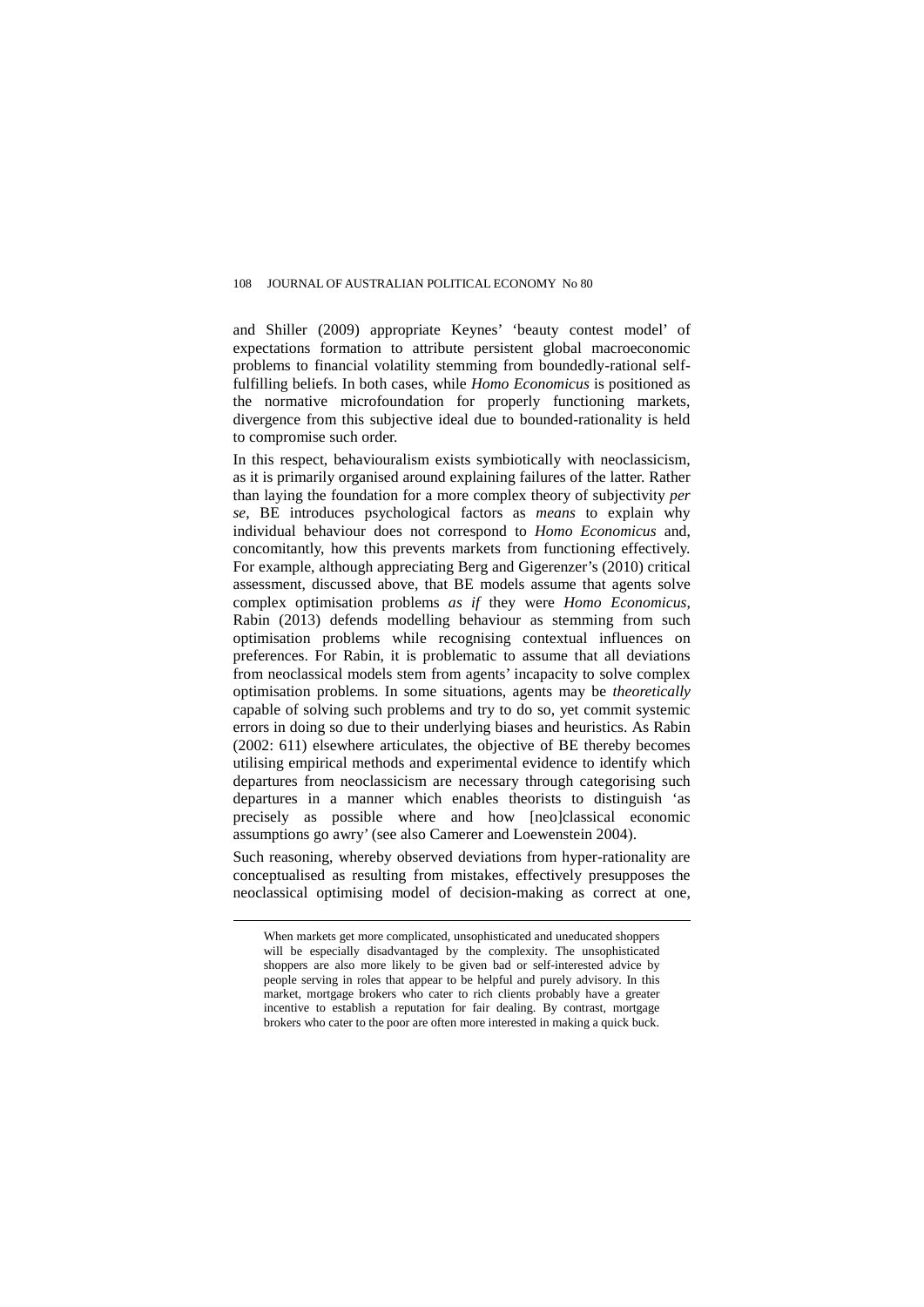*normative* level. As explored below, BE thus seeks to demonstrate, before offering a psychological explanation of, the unreality of neoclassical hyper-rational presuppositions in practice through pathologising cognitive biases and heuristics as perceptual and inferential mechanisms linked to subjects (Gilovich *et al.* 2002; Pesendorfer 2006). Rather than being employed to conceptualise an emotionally-whole actor, BE utilises psychology to comprehend the factors hindering actors' capacity to approximate *Homo Economicus*. Psychology is thereby reduced to an arrangement of dynamics *affecting* behaviour by *interfering* with hyper-rationality and articulating bounded-rationality as an individual failure to process knowledge (Pykett 2012; Wilkins 2013). The result is an epistemology grounded in an implicit dualistic model of the hyper-rational subject, as the normative microfoundation for functioning markets, effectively constrained inside an obstructive psychological shell (Sugden 2015; Infante *et al* 2016) – depicted in Figure 1 as a *behavioural matryoshka*:

## **Figure 1: The behavioural matryoshka**



*Source:* Author's design, adapted from Infante *et al* (2016).

Coterminous with the TH subject, the 'inner' actor is delineated as the essential locus of rational human identity and foundation of normative authority concerning its interests and objectives. Assuming its hyper-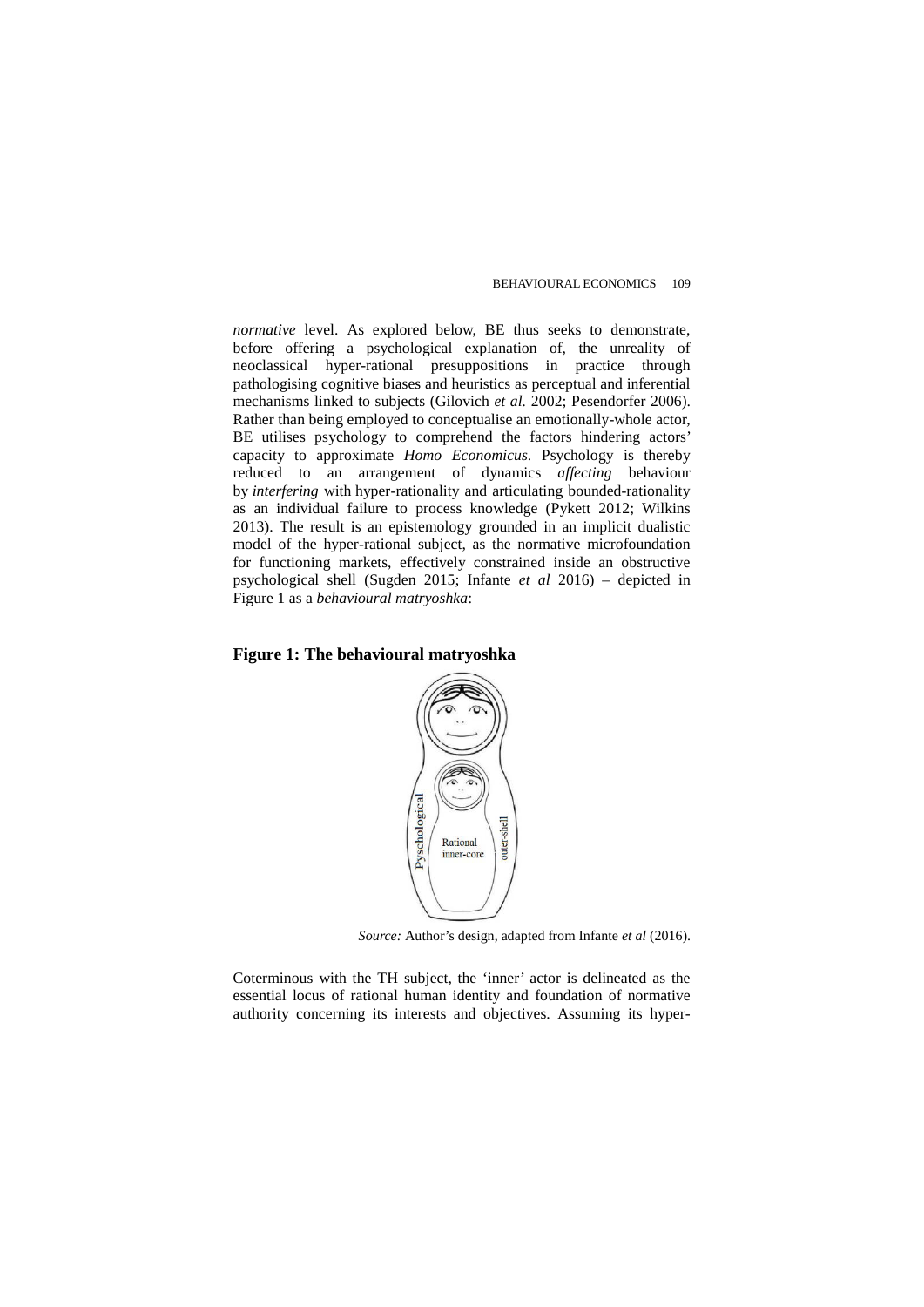rationality as given, BE does not seek to investigate the psychology of this subject; instead continuing to assert that '[t]here is basically only one way to be rational' (Laibson 2002: 22). Conversely, psychological mechanisms inducing deviations from hyper-rational decision-making are relegated as constitutive of the 'outer-shell' inhibiting the agent in the rational 'inner-core' from acting according to its true preferences, 'as if the individual's psychology were an external force subverting the will of the true self' (Sugden, 2015: 584). Thaler and Sunstein (2008), for example, articulate psychological limits – including time, cognitive capacity, information availability and unconscious emotional drives – as hindering hyper-rational decision-making. Boundedly-rational decisionmaking is, thus, conceptualised as reflecting interactions between the self-governing reasoning of the rational inner-agent and constraining properties of the psychological outer-shell. However, the inner-agent remains the normative authority with regard to matters of judgement and preference, such that BE theory and policy seeks to comprehend and reconstruct the preferences of this fictional agent, as examined below.

#### *Pathologising the 'deviant' subject*

This reworking of the theoretical problematic through investigating the psychological factors hindering the realisation of *Homo Economicus* and, thus, the effective functioning of markets is underpinned by the discursive *pathologisation* of boundedly-rationality. BE positions *Homo Economicus* as the normative microfoundation for functioning markets and introduces psychology to explain their failure to perform as predicted by neoclassicism. In turn, it *subjectifies* the former as the *norm* from which bounded-rationality deviates. That is, while recognising that this hyper-rational subject does not *describe* human rationality in reality, through revising the theoretical problematic, behaviouralism discursively prioritises it over explanations of actual behaviour as an *ideal*. Moreover, by treating it as a *potentially-realisable* state, it provides a rationale for policies seeking to change individuals' behaviour to more 'rational', market-conforming forms.

The normative priority accorded to *Homo Economicus* is informed by a methodological delineation between the *descriptive* and *normative* orientations of BE. Within neoclassicism, departures from hyperrationality are deemed anomalous and usually self-correcting, such that it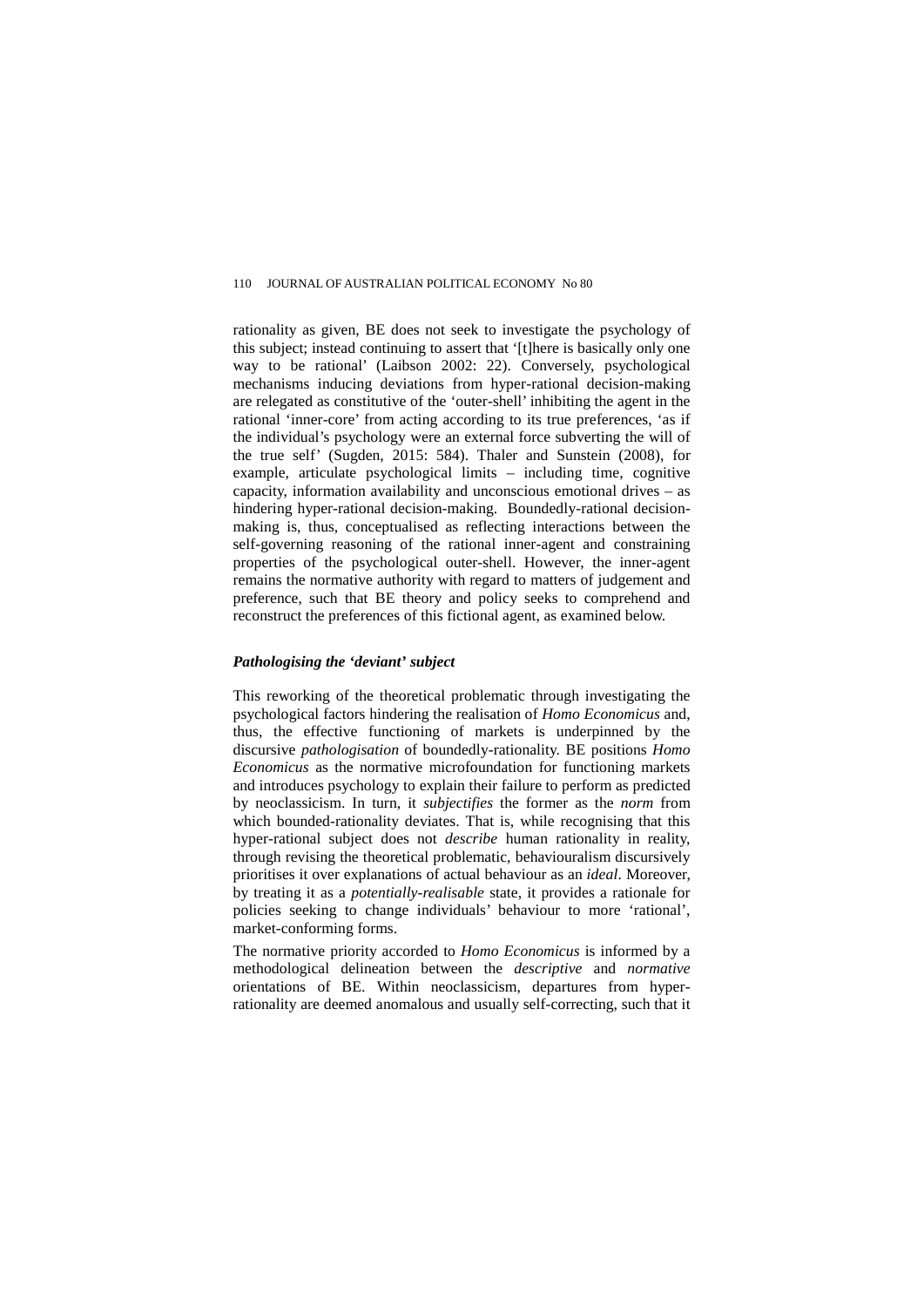is unnecessary to abandon it as a description of decision-making or the assumption that markets are generally efficient (Shaikh 2016). Conversely, BE introduces the novel – from the perspective of neoclassicism – differentiation between 'descriptive' and 'normative' theories of choice (Heukelom 2011). Questions of 'normativity' have been identified in neoclassicism at least since Keynes' (1973) *Scope and Method of Political Economy*: the 'normative' addressed ethical questions, while the 'positive' embodied the empirical basis of a valuefree discipline (Davis 1998). In contrast, BE defines 'normative' as the rubric defining how one *ought* to behave to be 'rational' (Heukelom 2011, 2014). Used to 'characterize rational choice' (the universal rules of rational decision-making accorded by actors' reasoning), the term 'normative' is thereby distinguished from 'descriptive' accounts of 'actual choices' (empirically-grounded theories of actors' decisionmaking) (Thaler 2000: 138).

From this distinction, BE articulates the characteristics of 'rational' behaviour in accordance with *Homo Economicus*, while recognising that individuals must be described as generally acting otherwise (Davis 2011). BE theorises decision-making by utilising an individual value function expressed according to two scales. The first assigns weights to diverse probabilities, whereby individuals overreact to minor probability events and underreact to medium and large ones; and the second ascribes subjective value to prospects relative to choice reference points, whereby individuals are risk-averse about gains and risk-seeking regarding losses. Neoclassical utility functions are then reclassified as *normative* explanations of choice, while the BE function is classified as a *descriptive* representation of actual choices (Davis 2011; Heukelom 2011). As outlined below, this implies that properly-designed choice architectures (Thaler and Sunstein 2008), a policy-driven construction of the choice-making environment, should facilitate decision-making *as if* individuals had complete information about the consequences of their choices and could compensate for biases and heuristics.

From Kahneman and Tversky (1974) onward, BE has thereby proceeded from presuppositions of hyper-rationality and analysed deviations from this 'rational' yardstick as 'irrational' (Berg and Gigerenzer 2010). Thus, as Kahneman (2003a: 1449) suggests, '[t]he rational-agent model was our starting point and the main source of our null hypotheses.' In making this case, bounded-rationality is articulated as *departing* from hyperrationality, thereby reinforcing the latter as the essential reference-point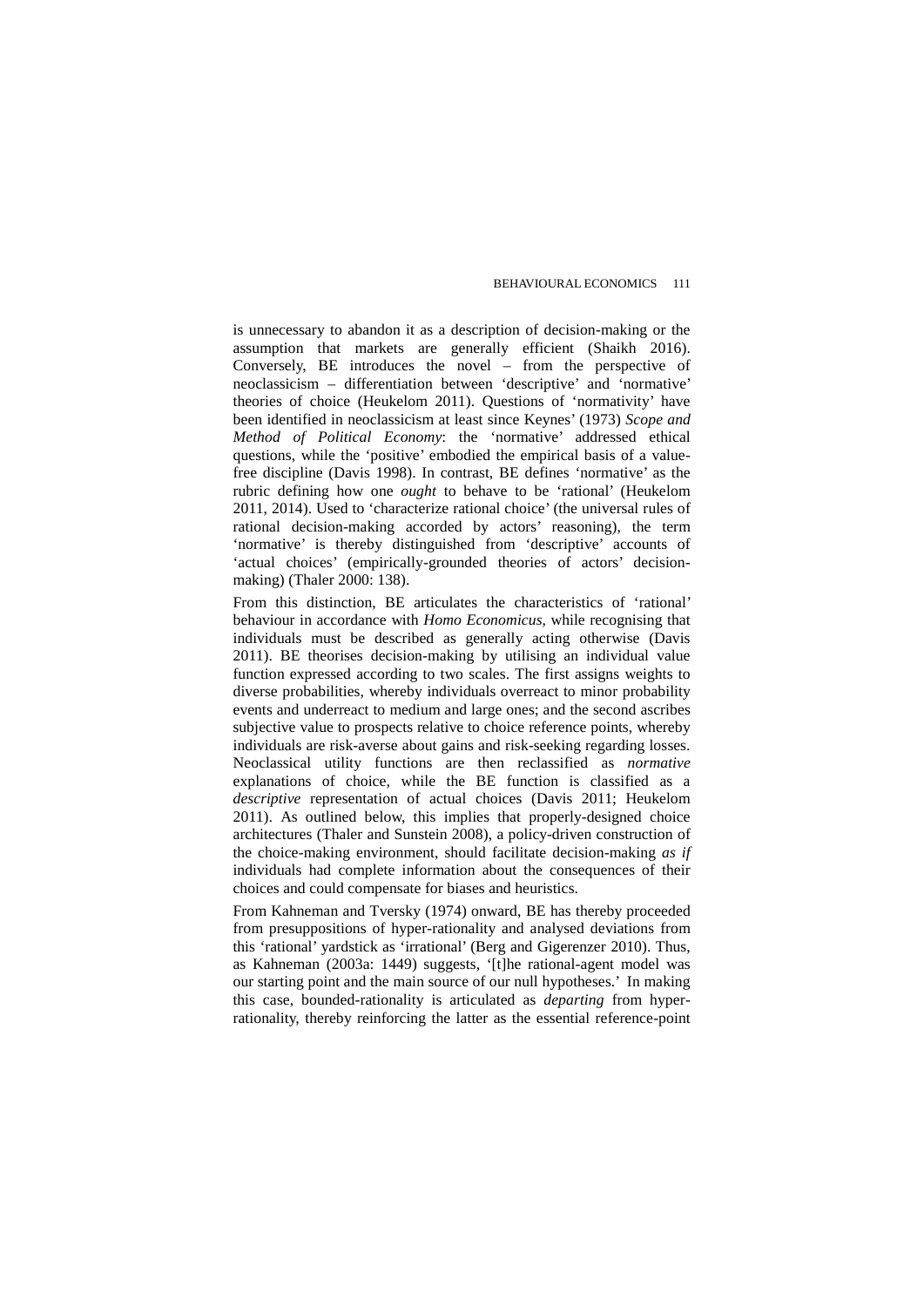in decision-making theories. While BE acknowledges that *Homo Economicus* constitutes an empirically unrealistic representation of subjects, it remains the *norm* against which reality is compared. For instance, although Kahneman and Tversky (1979) contend that neoclassical theories of constrained optimisation fail to realistically describe human behaviour and propose their own prospect theory as an alternative descriptive account, they do not abandon the former as the normatively favourable account of rationality. Consistent with the reasoning of Rabin (2013) above, they posit that 'departures from expected utility theory must lead to normatively unacceptable consequences, such as inconsistencies, intransitivities, and violations of dominance' (Kahneman and Tversky 1979: 277).

The categories utilised to classify and distinguish boundedly-rational individuals from their 'rational' counterpart subsequently pathologise the former. While characterising these subjects as 'deviants' requiring rehabilitation and boundedly-rational behaviour as 'anomalous', *Homo Economicus* is presented as a complete, healthy individual simultaneously advancing their own interests and that of society through behaviour enabling functioning markets. For instance, Thaler [\(1987:](http://cje.oxfordjournals.org.ezproxy1.library.usyd.edu.au/content/37/6/1243.full#ref-67) 198) elucidates an 'anomaly' as an empirical 'result inconsistent with the present economics paradigm', one 'difficult to "rationalize"' therein, or requiring 'implausible assumptions […] to explain it within the [dominant] paradigm'. Analogeously, Medin and Bazerman (1999: 543), frame BE as concerned with delineating the 'systematic ways in which people deviate from optimality or rationality', while Diamond (2008: 1859) contends that BE aims to identify 'circumstances where people are making "mistakes"' arising from their deviations from hyper-rationality. Koszegi and Rabin (2008) and Beshears *et al.* (2008) then formulate techniques to distinguish such mistakes – understood as revealed preferences – as deviations from 'normative' preferences conforming to neoclassical presuppositions. Critically, this pathologisation does *not* stem from empirical investigation correlating deviations to negative outcomes, with psychological enquiry restricted to gauging whether behaviour conforms to hyper-rationality (Infanti *et al.* 2016).<sup>[7](#page-24-0)</sup> Such use

 $\overline{a}$ 

<span id="page-24-0"></span><sup>7</sup> Bruni and Sugden (2007: 148) identify the analogous methodological defence rationalising the shared normative elucidations informing neoclassicism and BE: The essential idea behind the discovered preference hypothesis is that rational-

choice theory is descriptive of the behaviour of economic agents who, through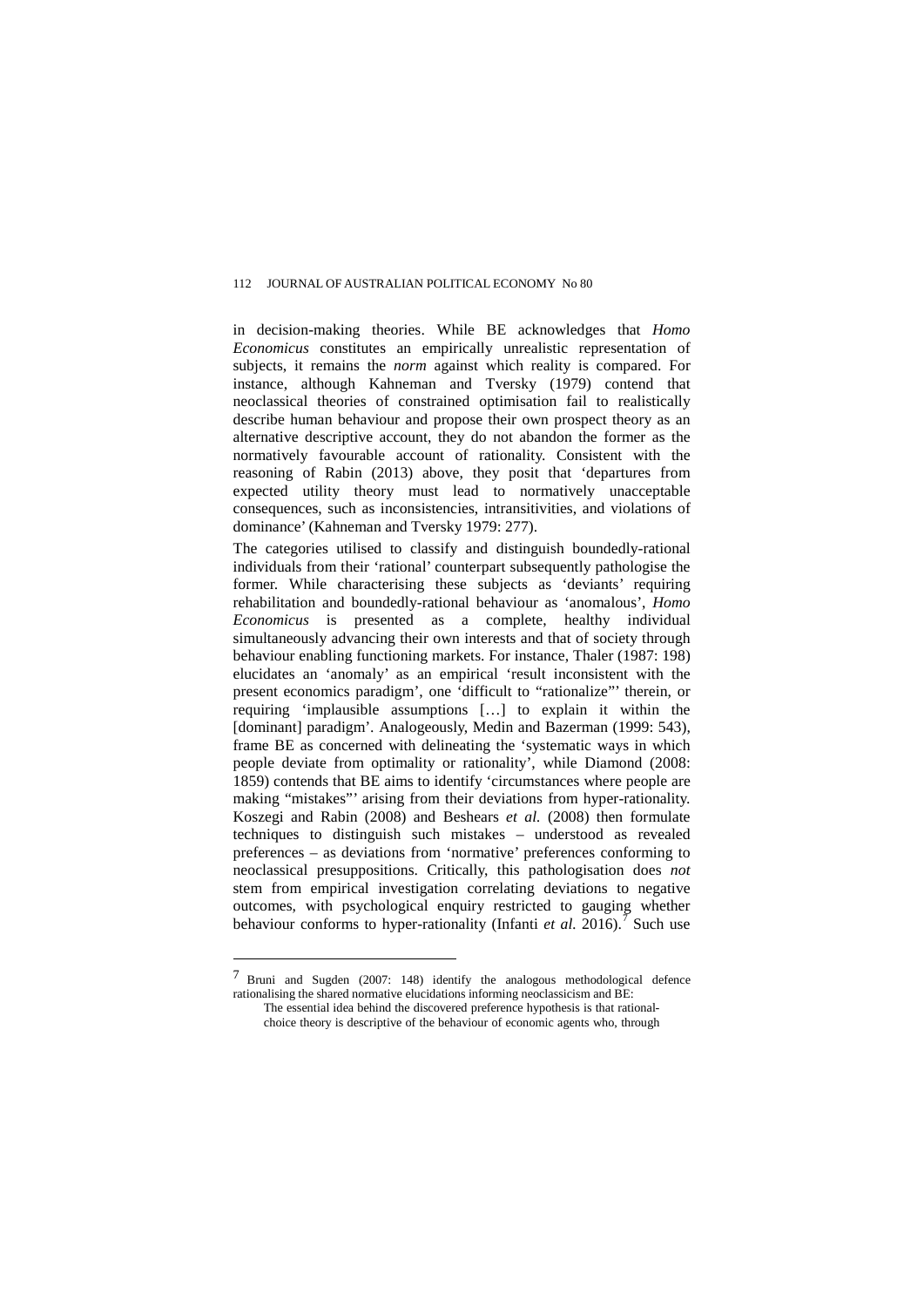of the terms 'anomaly' and 'deviation' here articulate a hierarchical correlation between the categories of (hyper-)rationality and boundedrationality, whereby the latter accedes to and is refracted through the former (Mehta 2013). Through positioning these representations of decision-making in *binary opposition*, each procures meaning when juxtaposed, such that bounded-rationality is articulated as contrary to that deemed normal or desirable.

This hierarchical ordering is especially evident in the growing literature of behavioural development economics ('BDE'). While claiming that such research should not be conflated with 'pejorative attempts to label the poor as "irrational" [...] blame the poor for their poverty [or] argue that the poor have specific irrationalities' (Mullainathan 2005: 47), it proceeds to consider how impoverished individuals' failure to conform to the hyper-rational presuppositions of *Homo Economicus* engenders and entrenches poverty in the Global South by limiting engagement in more 'rational', welfare-enhancing economic activities (*e.g.* Banerjee and Duflo 2011; Datta and Mullainathan 2014). This is routinely conceptualised through identification of 'anomalies' restricting potentially profitable, albeit risky, entrepreneurial endeavours (Berndt 2015). For instance, the principle of *loss aversion* is held to explain individuals' apprehension about the prospect of loss rather than risk *per se* (Mullainathan and Thaler 2001; Gächter *et al.* 2009). This leads to vulnerable farmers being reluctant to modify their behaviour and thereby rationalises their unwillingness 'to put assets at risk by buying agricultural inputs they are not guaranteed to recoup' (Fafchamps 2009: 16) and entrenching extant practices (Fowler and Brand 2011). Thus, Banerjee (2004) and Liu and Huang (2013) interpret the failure of impoverished peasants to adopt the 'optimal' (largely commercial) technology with which to cultivate their land as arising from biases against loss aversion, such as exhausting a considerable portion of their savings or the potential health effects of utilising pesticides. In these cases, the impoverished are held to be sufficiently averse to loss that they inadvertently propagate the poverty-cycle by declining otherwisejudicious investment opportunities.

experience and deliberation, have learned to act in accordance with their underlying preferences; deviations from that theory are interpreted as shortlived errors.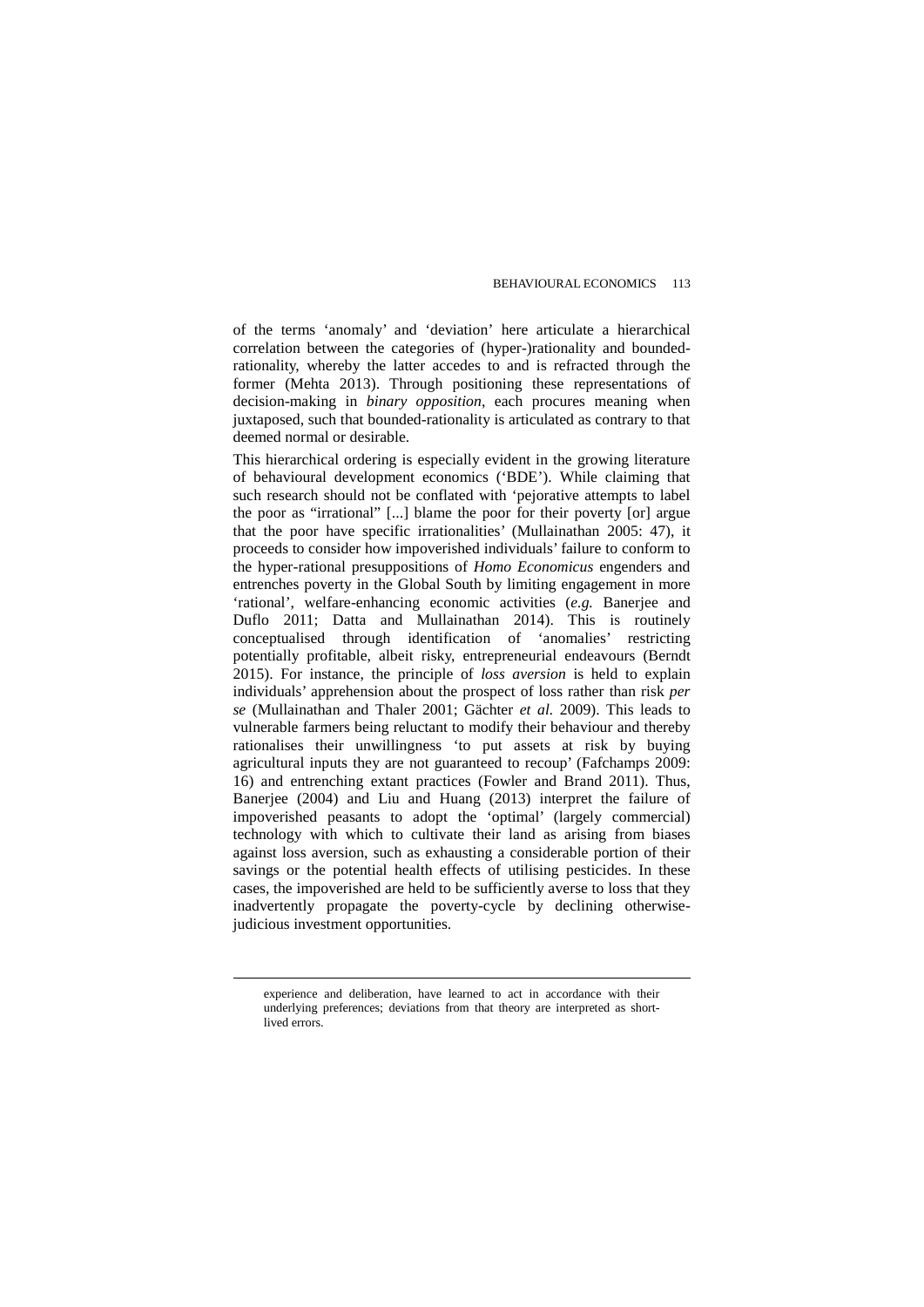Coterminous with the TH centring of the subject as *logos*, such discourse articulates a social ontology according to the accepted behavioural norms from which boundedly-rational individuals are deemed to have diverged. That is, the notions of 'deviation' and 'anomaly' encode the BE concern with investigating how an aggregation of hyper-rational actors enables markets to operate effectively. As outlined above, neoclassicism holds the essence of properly-functioning markets to be decision-making by the hyper-rational individual subject, while all subjects will derive collective benefits from the aggregation of such behaviour. Conversely, individuals exhibiting limited capacity to operate in this manner impose social costs by undermining functioning markets. Importantly, however, boundedlyrational behaviour is not *inherently* problematic to others: it only appears so in the context of neoclassical presuppositions concerning market operations and social welfare as depending on the reconciliation of individual and aggregate rationality in these markets (Mehta 2013). BE discourse thus legitimises interventions to 'correct' boundedly-rational behaviour, as examined below.

To substantiate the implications of this pathologisation of boundedrationality, it is apposite to consider the behavioural assumption that realworld decision-making may be conceptualised through the 'dual process' heuristic, outlined above. Recall that this depicts the human brain as comprised of two systems of thought operating simultaneously: the emotional and impulsive *automatic system* and the more deliberate, rational *reflective system*. Reliance on the former augments decisionmakers' vulnerability, as the ensuing biases and heuristics lead to faulty perceptions about the effects of her/his actions, preferences detrimental in the long-term, or individuals choosing damaging behaviours even when preferring otherwise. In challenging the universalist presumptions of hyper-rationality, this articulation of a more complex account of decision-making appears to complement long-standing calls for such an approach within political economy (*e.g.* Simon 1959). In particular, through embracing a form of economic analysis previously denigrated as 'feminine' and 'soft' [\(Nelson](http://onlinelibrary.wiley.com.ezproxy1.library.usyd.edu.au/doi/10.1111/j.1467-8330.2011.00897.x/full#b59) 1995: 134; Hewitson 1999), BE seemingly answers the case made by critical feminist political economists for a theory of cognition and behaviour transcending the modernist reasonemotion dualism embodied in 'Descartes' Error' (Damásio 1994). As illustrated in [Table 2,](http://www.tandfonline.com.ezproxy1.library.usyd.edu.au/action/showPopup?citid=citart1&id=T0001&doi=10.1080/19460171.2013.784622) rather than privileging characteristics of 'rationality' (left column) in the reason-emotion dualism, BE recognises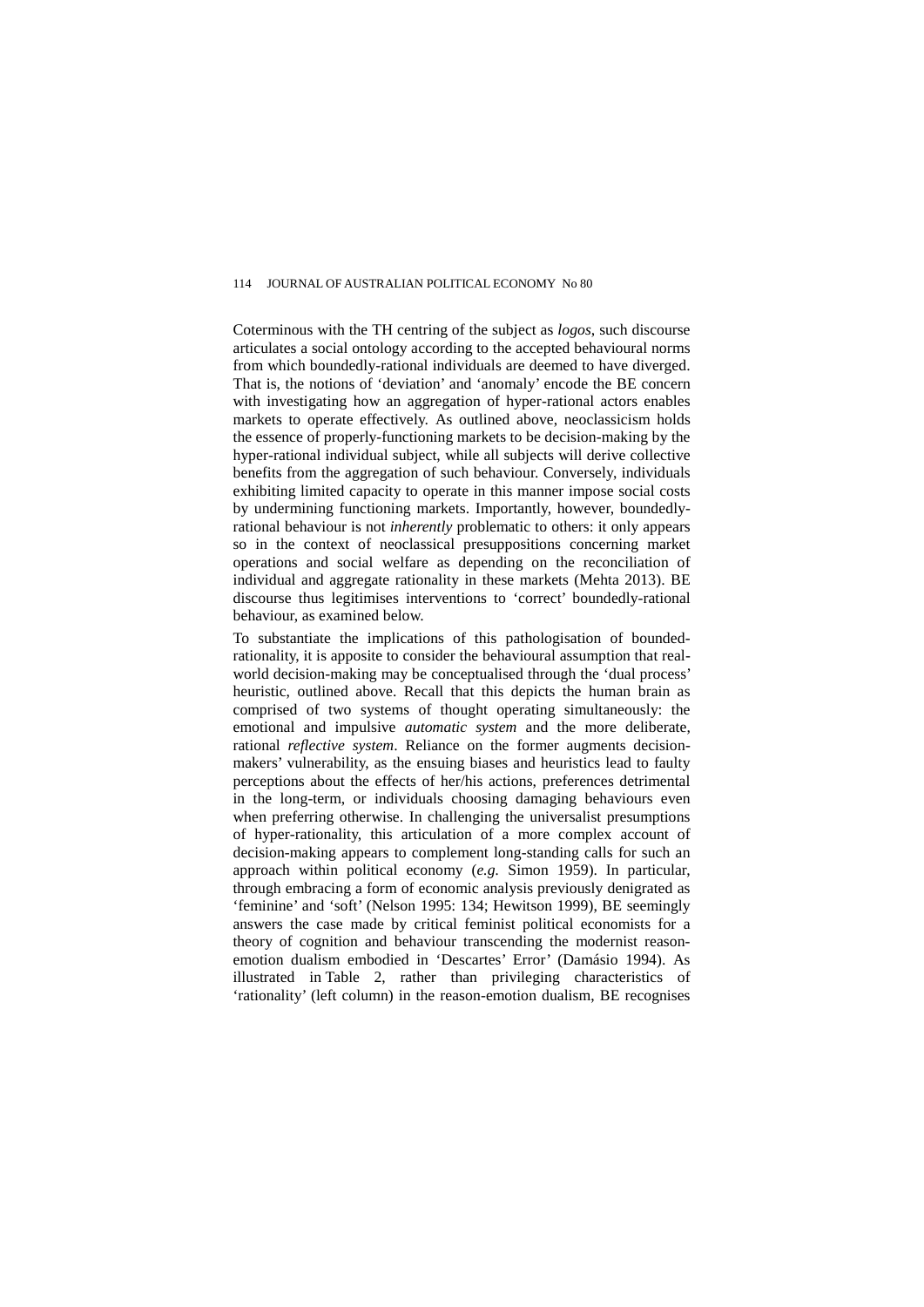behavioural diversity and explicitly models emotion, intuition and social cognition (right column).

| <b>Rational</b> | <b>Emotional</b> |
|-----------------|------------------|
| Deliberative    | Intuitive        |
| Objective       | Subjective       |
| Thoughts        | Feelings         |
| Conscious       | Unconscious      |
| Mind            | <b>Body</b>      |
| Cerebral        | Visceral         |
| Dynamic         | Predetermined    |
| Reason          | Deception        |
|                 |                  |

**Table 2: Dichotomy of the 'rational' and 'emotional'**

*Source:* Adapted from Wilkins (2013: 7).

Yet, as depicted in Figure 1, rather than examining emotion and intuition primarily to *understand* human behaviour, they are articulated as hindering hyper-rational decision-making and preventing markets from functioning effectively. BE thereby continues to implicitly separate the rational and emotional in explanations of decision-making. This depends on neurobiological interpretations of the latter as cognition: determining immanent thought processes identified within a particular (anterior insula) region of the brain [\(Gladwell](http://onlinelibrary.wiley.com.ezproxy1.library.usyd.edu.au/doi/10.1111/j.1467-8330.2011.00897.x/full#b37) 2005), rather than a differentiated, socially contextualised feeling (Pykett 2012; Wilkins 2013). By subsuming emotion into cognition, it remains grounded in 'a system of binary opposites that privileges the masculine over the feminine' and 'coopts emotional experience' [\(Mumby and Putnam](http://onlinelibrary.wiley.com.ezproxy1.library.usyd.edu.au/doi/10.1111/j.1467-8330.2011.00897.x/full#b57) 1992: 469) into a limited rationalist frame (*cf.* Thaler and Sunstein [2008:](http://www.tandfonline.com.ezproxy1.library.usyd.edu.au/doi/full/10.1080/19460171.2013.784622#CIT0059) 21). Put differently, BE perpetuates a binary construction subordinating the automatic, emotional, 'feminised' brain to the norm of its deliberative, rational, 'masculinised' counterpart: relegating feelings and ambiguity to the physical and feminine sphere of irrational, corporeal reaction and demarcating it from non-rational judgement and instinct (Pykett 2012).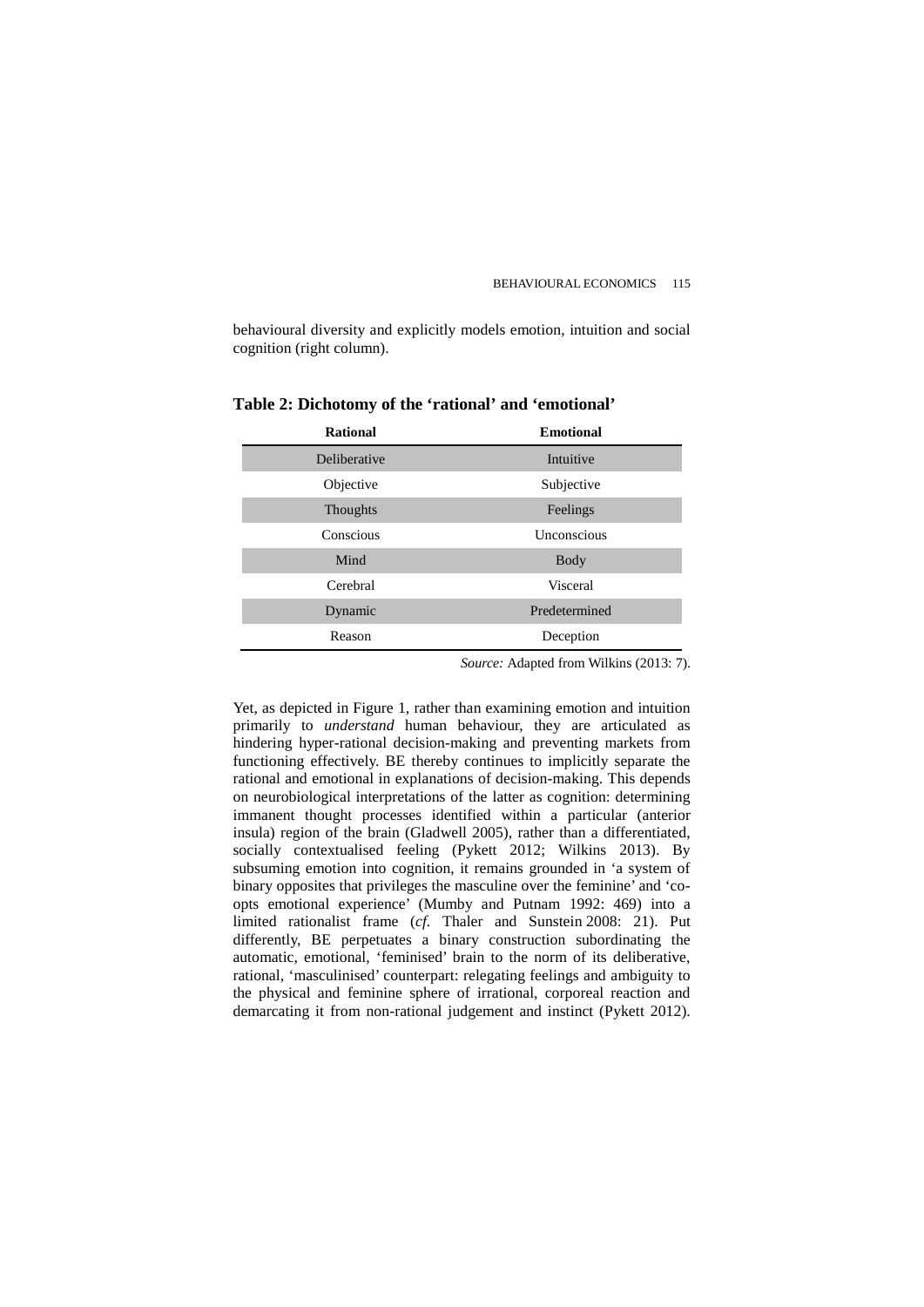Individuals are thus held as predictably erring due to their brain chemistry or inability to manage it and, consequently are unable to consistently formulate utility-maximising choices.

This appropriation of psychology to pathologise bounded-rationality formulates the limitations of actors' cognitive capacities as inherent, biomedical in origin or indicative of mental abnormality (Mehta 2013). Discursive allusions to irregularity are exacerbated by evocations of mental disorder and bodily affliction, such as the *Report* (World Bank 2015) identifying 'willpower deficits' (p. 115), 'low bandwidth' (p. 87) and diminished capacity to 'control temptation and delay gratification' (p. 123) as hindering the capacity of the poor to escape impoverishment. Similarly, in examining the prevalence of HIV in specific sub-Saharan African countries, (de Walque *et al.* 2012: 6) assert that individuals engage in risky sexual behaviour despite the pervasiveness of HIV due to myopia: weighing the short-term benefits more highly than the long-term costs. By favouring short-term physical pleasure, young people 'appear to understand their HIV risks and know how to behave to prevent transmission — yet they don't choose to act on that knowledge.' Finally, [DellaVigna and Malmendier \(2004:](http://cje.oxfordjournals.org.ezproxy1.library.usyd.edu.au/content/37/6/1243.full#ref-25) 394) demarcate 'sophisticated' *Homines Economici*, for whom 'market interaction with [...] firms enables the individuals to achieve the efficient consumption level' from 'naïve' boundedly-rational subjects, for whom 'firms design the pricing so as to take maximal advantage of the consumer overconfidence and underestimation of renewal'. Such labels denegrate boundedly-rationality individuals as deficient relative to their (hyper- )rational counterparts. Credence is thus buttressed in hyper-rational presuppositions as prescribing how a 'whole' subject should be configured.

## **Implications for policy**

This subjectification of *Homo Economicus* has tangible consequences for boundedly-rational actors. Since they are conceptualised as deviating from *Homo Economicus*, they are positioned as legitimate targets of corrective *policy*. This logic mirrors that of the 'medical' model of disability identified by [Handley \(2003: 110\),](http://cje.oxfordjournals.org.ezproxy1.library.usyd.edu.au/content/37/6/1243.full#ref-39) in which medical knowledge classifies 'disability' as 'the reduction or absence of an individual's physical, cognitive or sensory functions to the point that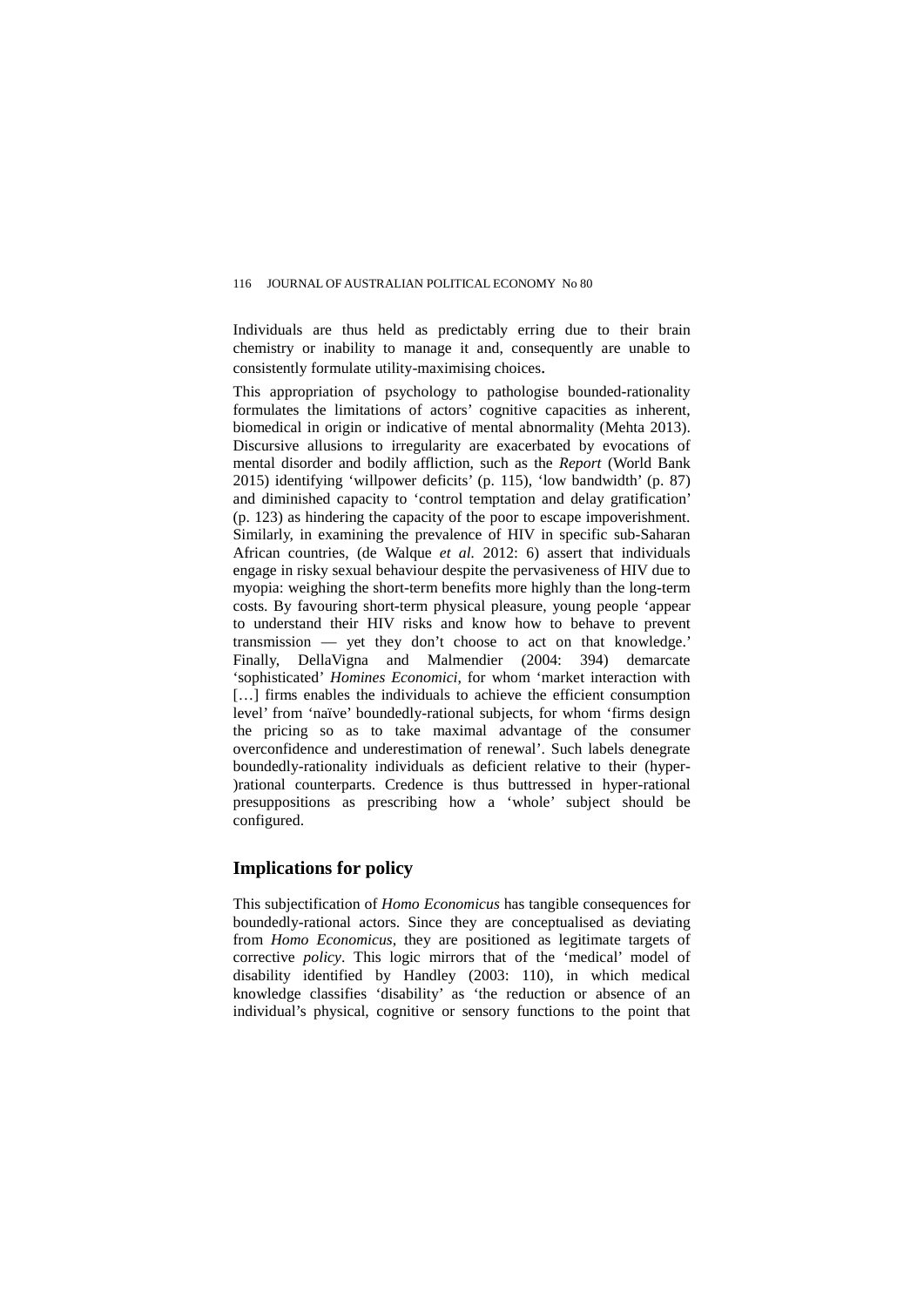"normal" functioning and capabilities are restricted or absent and that such states are entirely natural phenomena'. Actors are constructed in binary opposition by refracting conceptions of disability through the prism of assumptions concerning what constitutes 'normalcy', 'able' and 'disabled'. Correspondingly, articulating '(hyper-)rational' and 'disabled'. Correspondingly, articulating 'boundedly-rational' actors as antinomies in BE presents the latter – like disabled individuals – as *deficient* relative to the ideal (Mehta 2013). Comprehending disability as actors' functional limitations, policy prescriptions underscore convalescence and cure to reintegrate disabled individuals into social processes, rather than positing social reform accommodating them or questioning structural and cultural factors relating to disability. Analogously, by articulating bounded-rationality in terms of actors' deficient cognitive systems, BE policy prescriptions aim to engender behaviour approximating hyper-rationality, rather than interrogating the values and concerns leading BE to pathologise bounded-rationality (McMahon 2015).

In addition to constituting the normative *ideal* for subjects, *Homo Economicus* is thus also subjectified as a state *potentially-realisable*  through policy. BE policy initiatives are oriented around an imperfect and irrational subject requiring correction – whether overtly, such as through social marketing (Crawshaw 2013); implicitly, as in providing 'cooling-off periods' when purchasing insurance [\(Dolan](http://onlinelibrary.wiley.com.ezproxy1.library.usyd.edu.au/doi/10.1111/j.1467-8330.2011.00897.x/full#b28) *et al.* 2010); or circumventing the inexorable irrationality of individuals, such as through default pension enrolments (Benartzi and Thaler 2007). As Pykett [\(2012:](http://www.tandfonline.com.ezproxy1.library.usyd.edu.au/doi/full/10.1080/19460171.2013.784622#CIT0054) 222) observes, '[p]eople who are not expert in managing their emotions, by implication, need the government to manage their emotions for them – through affective arrangements, support for mental short-cuts and education and training for the more reflexive aspects of the brain.'

Grounded in the logic of what Hausman (2012: 102) labels 'preference purification', BE seeks to investigate and reconstruct the preferences that *would* have informed the decision-making of hyper-rational individuals had her/his cognition not been obstructed by psychological factors, while establishing realisation of such reconstructed preferences as a normative benchmark for policy-making (Infante *et al.* 2016). That is, based on the dualistic model of individuals in Figure 1 above, BE attempts to recreate the preferences of the hyper-rational agent in the inner-core through isolating this norm from the distorting influences of the psychological outer-shell. In turn, it recommends policies enabling individuals to make decisions in accordance with these preferences *as if* they were *Homo*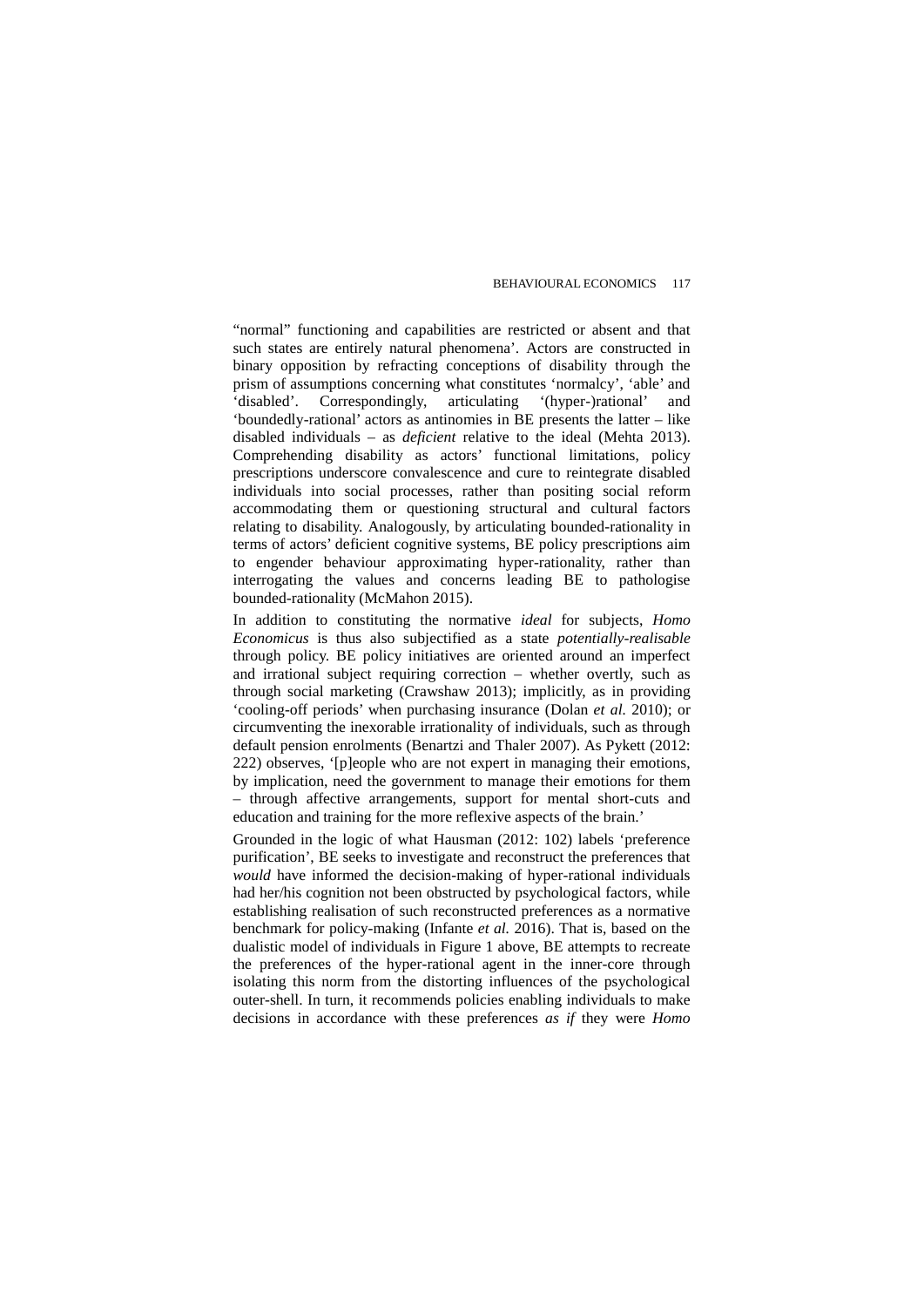*Economicus* (Thaler and Sunstein 2003). [8](#page-30-0) For instance, to enable overweight individuals to counter their willpower problems and consume healthier diets, O'Donoghue and Rabin (2006) recommend taxing potato chips and subsidising carrots. This formulation assumes hyper-rationality to be hindered by irrational biases favouring immediate (as opposed to long-term, rational) gratification (Loewenstein [1996\)](http://www.tandfonline.com.ezproxy1.library.usyd.edu.au/doi/full/10.1080/19460171.2013.784622#CIT0046). Striving for ideal subjectivity, therefore, engenders policies enabling suspension or moderation of emotion to complement the performance of its inferred opposite: hyper-rational decision-making based on constrained optimisation in which behaviour is finely attuned to pecuniary incentives. Consequently, individual bounded-rationality, presented as explaining why markets fail to operate as predicted by neoclassicism, engenders a functionalist rationalisation for corrective non-market institutional arrangements. By subjectifying *Homo Economicus* as the ideal, BE assumes that constructing institutional environments enabling individuals to formulate more 'rational' decisions – through designing default options curtailing inertia or conceiving information devices bolstering her/his capacity to select welfare-enhancing options – will resolve the theoretical problematic of mediating between individual and collective rationality. Whether grounded in discourse of libertarian-paternalism or 'nudging' (Thaler and Sunstein 2003, [2008;](http://cje.oxfordjournals.org.ezproxy1.library.usyd.edu.au/content/37/6/1243.full#ref-69) Sunstein 2015), debiasing through law (Jolls *et al.* 1998; [Jolls and Sunstein](http://cje.oxfordjournals.org.ezproxy1.library.usyd.edu.au/content/37/6/1243.full#ref-41) 2006), or asymmetric paternalism [\(Camerer](http://cje.oxfordjournals.org.ezproxy1.library.usyd.edu.au/content/37/6/1243.full#ref-15) *et al*. 2003), BE policy seeks to implement modest interventions facilitating subjectivity approximating *Homo Economicus* and, thus, accord the microfoundation for markets to function effectively.[9](#page-30-1) By not restricting choice, such interventions claim to benefit

 $\overline{a}$ 

<span id="page-30-0"></span><sup>8</sup> For a comprehensive critical overview of this logic of 'preference purification', see Infante *et al.* (2016).

<span id="page-30-1"></span><sup>9</sup> Behavioural experts have increasingly been invited by national and supranational public agencies to offer alternative policy analyses and recommendations. The former Obama administration in the United States, for example, implemented myriad BE-inspired reforms, such as the Making Work Pay tax cut in 2009, the individual mandate informing the 2010 health-care reform bill, various components of the Dodd-Frank financial reform bill, and assorted other regulations and policy measures. Embodied in the Behavioural Insights Team, the Conservative government in the United Kingdom similarly accorded increasing influence to BE, while the influence of behavioural techniques has also been noted in countries such as New Zealand, Brazil and France (for surveys, see Jones *et al.* 2013). Indeed, in the context of Australia, a Behavioural Economics Team (BETA) was also established in the Department of Prime Minister and Cabinet in 2015 (see *https://www.dpmc.gov.au/domestic-policy/behavioural-economics*).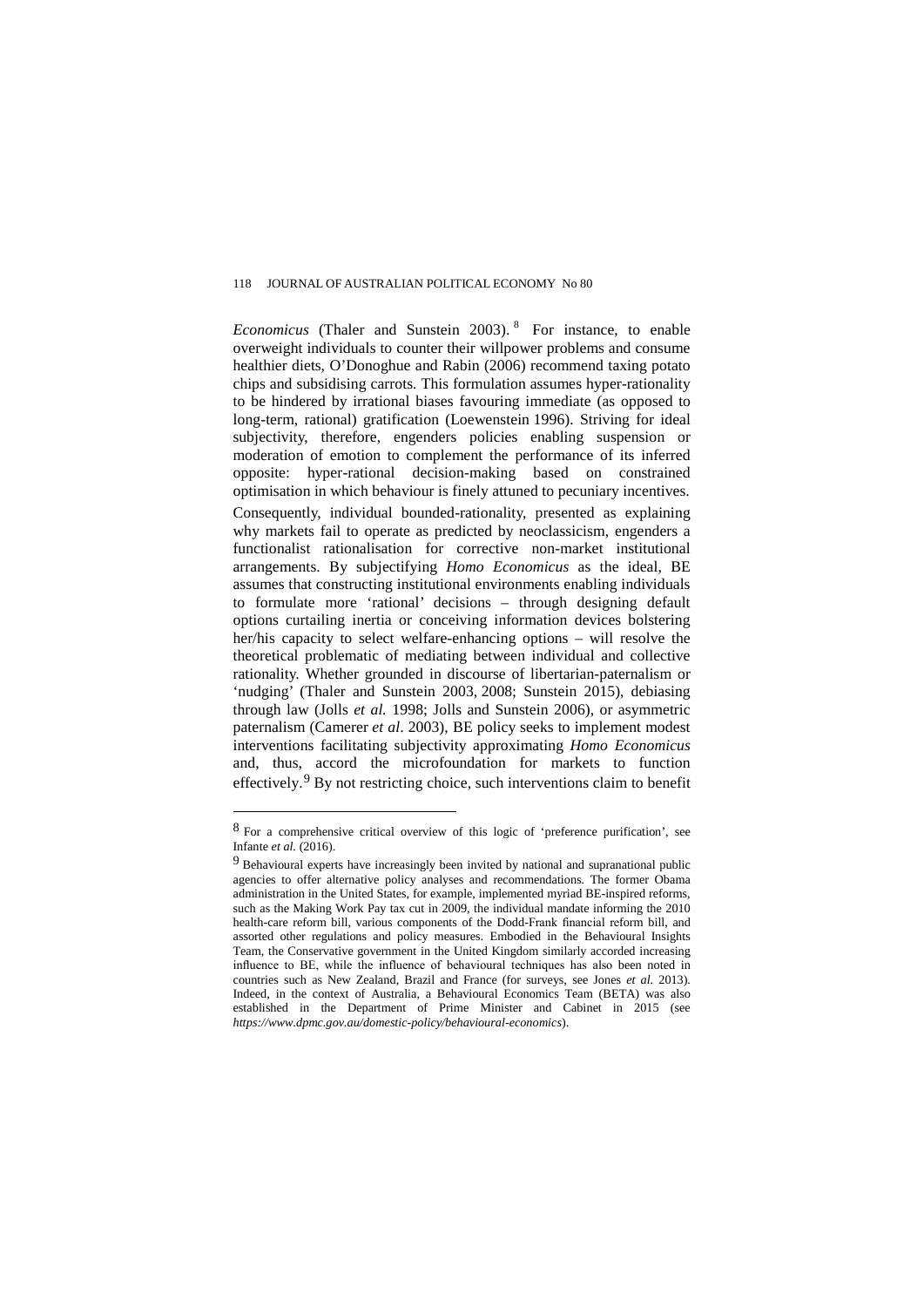boundedly-rational actors while imposing minimal harm on 'rational' actors (Sunstein 2015).

In this respect, by seeking to correct the marginal problems posed by individuals' deviations from *Homo Economicus*, the objective of BE remains to improve the functioning or expansion of markets. That is, through circumspectly arranging each individuals' choice architecture to enable her/him to act in accordance with her/his 'true' preferences (Hausman 2012), behavioural programs are deemed a means to secure the competitiveness and, indeed, legitimacy of markets (Santos and Rodgrigues 2014). The result is that political questions concerning individual decision-making are confined to empirical and technical problems concerning economic actors and the market (McMahon 2015). In their discussion of mortgage markets, for instance, Thaler and Sunstein (2008) disregard the contribution of the global financial system in augmenting rates of household indebtedness, while restricting their focus to the complexity of individual financial decisions as the primary problem to be redressed through the appropriate choice architecture. In turn, choice architects may focus on formulating and implementing default options to shield actors from inertia or design information devices to bolster her/his ability to select welfare-enhancing options. In both cases, in accordance with the dualistic model of behaviour depicted in Figure 1, policy should seek to enable individuals to act *as if* s/he were *Homo Economicus* according to her/his underlying hyper-rational preferences, whilst simultaneously avoiding alteration of the extant structure of incentives defining a given problem-situation. That is, '[t]he central goal would be to inform consumers of fees rather than set prices' (Thaler and Sunstein 2008: 83).

## **Conclusion**

This looks like two steps forward and two back. BE seems to be an advance on neoclassical theory in two respects: i) it makes mainstream economics more 'realistic' by taking account of people's decisionmaking behaviour in the real-world; and ii) it draws on literature from psychology, thereby giving the appearance of a more interdisciplinary method. However, as this article has demonstrated: iii) it retains the neoclassical focus on the individual and rational behaviour, but now treating it as a normative ideal rather than a description; and iv) it is used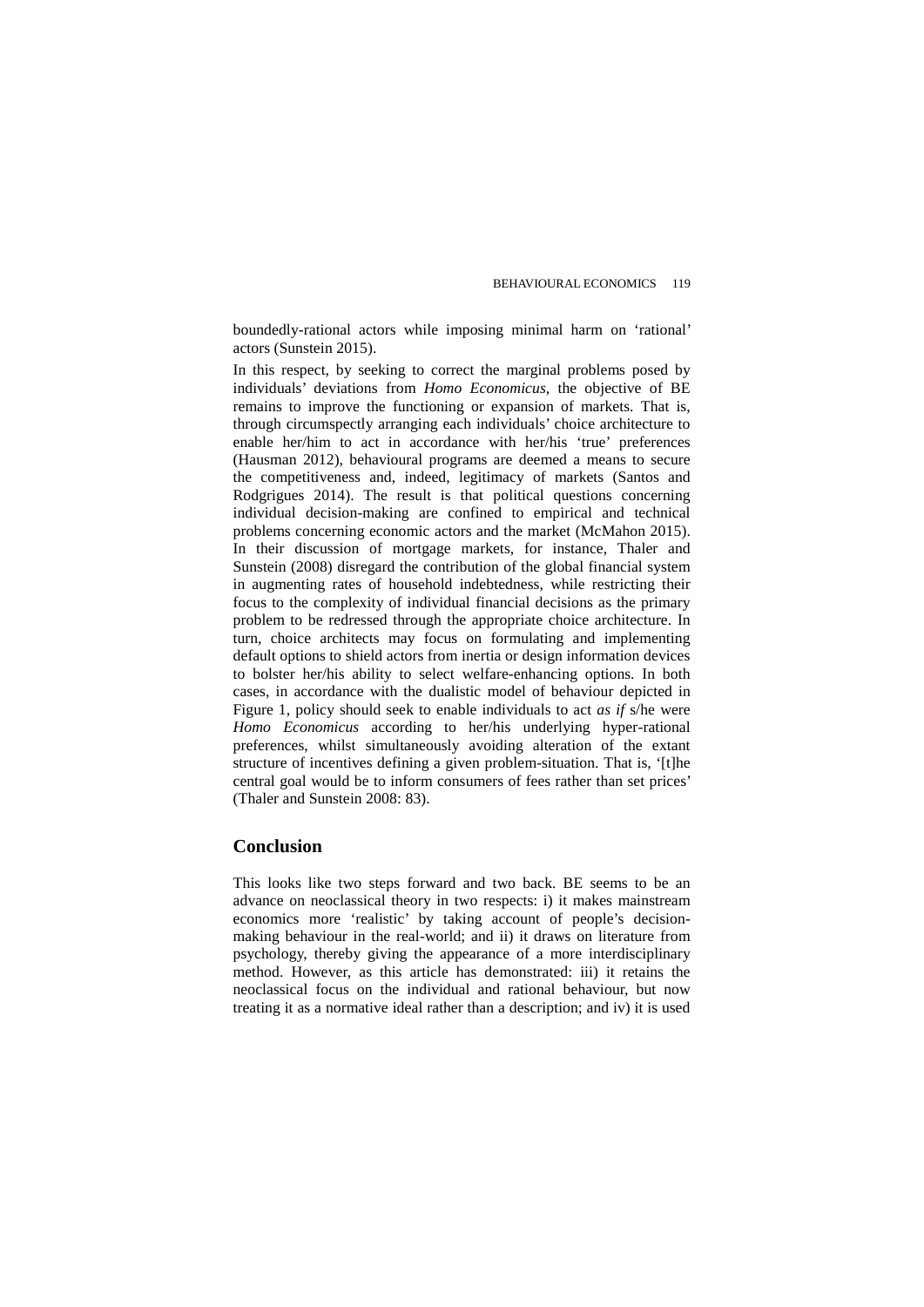as the basis for developing public policies that seek to 'nudge' people into behaving more like the hyper-rational ideal underpinning neoclassical theory. Arguably, this last feature makes BE more actively pernicious because it has become an active agent in trying to make realworld behaviour more like the *Homo Economicus* found in neoclassical economics textbooks.

*David Primrose is a doctoral candidate in the Department of Political Economy at the University of Sydney. He would like to thank Frank Stiwell and the anonymous referees for their helpful advice on previous versions of this paper.* 

*david.primrose@sydney.edu.au*

#### **References**

Ackerman, F. (2004) Still Dead After All These Years: Interpreting the Failure of General Equilibrium Theory', in F. Ackerman and A. Nadal (eds), *The Flawed Foundations of General Equilibrium*, Routledge, London and New York, pp. 14-32.

Akerlof, G.A. and R.J. Shiller (2009) *Animal Spirits: How Human Psychology Drives the Economy and Why It Matters for Global Capitalism*, Princeton University Press, Princeton.

Akerlof, G.A. and R.J. Shiller (2015) *Phishing for Phools: The Economics of Manipulation and Deception*, Princeton University Press, Princeton.

Altman, M. (2005) Reconciling Altruistic, Moralistic and Ethical Behaviour with the Rational Economic Agent and Competitive Markets, *Journal of Economic Psychology*, Vol. 26, pp. 732-57.

Altman, M. (2015) 'Introduction', in M. Altman (ed.), *Real World Decision Making: An Encyclopedia of Behavioral Economics*, Praeger, ABC-CLIO, New York, pp. xv-xxxi.

Ariely, D. (2008) *Predictably Irrational*, HarperCollins, New York.

Arrow, K.J. (1987) Rationality of Self and Others in an Economic System, in R. Hogarth and M. Reder (eds), *Rational Choice*, Chicago University Press, Chicago, pp. 201-16.

Aydinonat, N.E. (2009) *The Invisible Hand in Economics: How Economists Explain Unintended Social Consequences*, Routledge, London and New York.

Backhouse, R.E. (1998) *Explorations in Economic Methodology: From Lakatos to Empirical Philosophy*, Routledge, London and New York.

Banerjee, A.V. (2007) *Making Aid Work*, MIT Press, Cambridge and London.

Banerjee, A.V. and E. Duflo (2011) *Poor Economics: A Radical Rethinking of the Way to Fight Global Poverty*, Public Affairs, New York.

Bell, D. and I. Kristol (eds) (1981) *The Crisis in Economic Theory*, Basic Books, New York.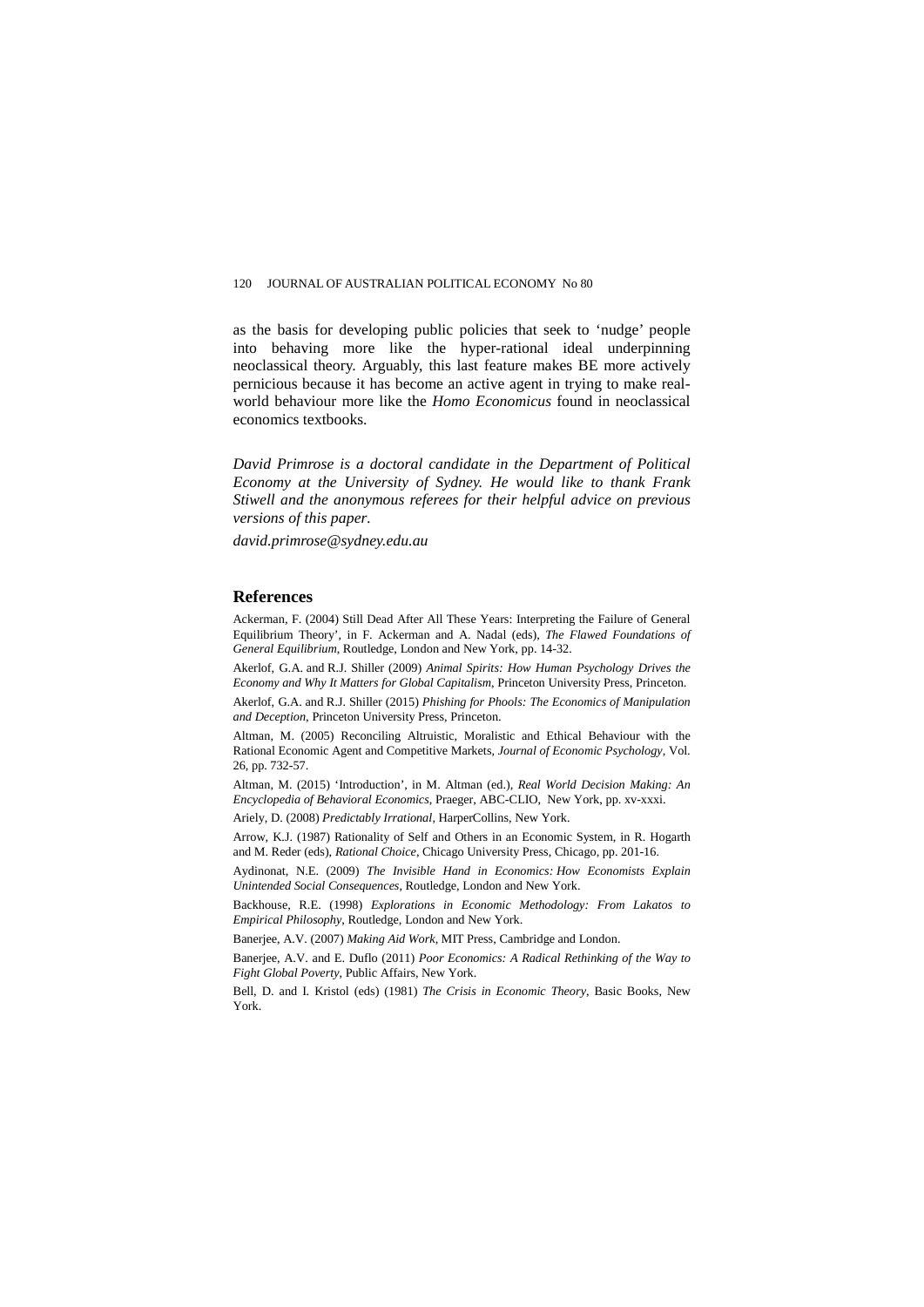Benartzi, S. and R. Thaler (2007) Heuristics and Biases in Retirement Savings Behavior, *The Journal of Economic Perspectives*, Vol. 21, No. 3, pp. 81-104.

Berg, N. and G. Gigerenzer (2010) As-If Behavioral Economics: Neoclassical Economics in Disguise?, *History of Economic Ideas*, Vol. XVIII, No. 1, pp. 133-66.

Berndt, C. (2015) Behavioural Economics, Experimentalism and the Marketization of Development, *Economy and Society*[, Vol. 44,](http://www.tandfonline.com.ezproxy1.library.usyd.edu.au/loi/reso20?open=44#vol_44) [No. 4,](http://www.tandfonline.com.ezproxy1.library.usyd.edu.au/toc/reso20/44/4) pp. 567-91.

Beshears, J., J.J. Choi, D. Laibson and B.C. Madrian (2008) How Are Preferences Revealed?, *Journal of Public Economics*, Vol. 92, No. 8, pp. 1787-94.

Blaug, M. (1992) *The Methodology of Economics: Or How Economists Explain*, Cambridge University Press, Cambridge.

Bowles, S. and H. Gintis (1990) Contested Exchange: New Microfoundations for the Political Economy of Capitalism, *Politics and Society*, Vol. 18, No. 2, pp. 165-222.

Bowles, S. and H. Gintis (2000) Walrasian Economics in Retrospect, *The Quarterly Journal of Economics*, Vol.115, No. 4, pp. 1411-39.

Bruni, L. and R. Sugden (2007) The Road Not Taken: How Psychology Was Removed from Economics, and How it Might be Brought Back, *Economic Journal*, Vol. 117, pp. 146-73.

Butler, J. (1995) Conscience Doth Make Subjects of Us All, *Yale French Studies*, Vol. 88, pp. 6-26.

Caldwell, B.J. (1991[\) The Methodology of Scientific Research Programmes: Criticisms and](http://public.econ.duke.edu/~bjc18/docs/MSRP%20in%20Economics.pdf)  [Conjectures](http://public.econ.duke.edu/~bjc18/docs/MSRP%20in%20Economics.pdf) in G.K. Shaw (ed.), *Economics, Culture, and Education: Essays in Honor of Mark Blaug*, Elgar, Aldershot, pp. 95-107.

Callari, A.G. (2011) Robinson Crusoe and the Subject of Economics, in U. Grapard and G. Hewitson (eds), *Robinson Crusoe's Economic Man: A Deconstruction and Reconstruction*, Routledge, London and New York, pp. 75-90.

Camerer, C.F. (1999) Behavioral Economics: Reunifying Psychology and Economics, *Proceedings of the National Academy of Sciences*, Vol. 96, No. 19, pp. 10575- 7.

Camerer, C.F. and E. Fehr (2006) When Does "Economic Man" Dominate Social Behavior?, *Science*, Vol. 311, No. 5757, pp. 47-52.

Camerer, C.F., S. Issacharoff, G. Loewenstein, T. O'Donoghue and M. Rabin (2003) Regulation for Conservatives: Behavioral Economics and the Case for 'Asymmetric Paternalism', *University of Pennsylvania Law Review*, Vol. 151, No. 1211, pp. 1211-54.

Camerer, C.F. and G. Loewenstein (2004) Behavioral Economics: Past, Present, Future, in C. Camerer, G. Loewenstein and M. Rabin (eds.), *Advances in Behavioral Economics*, Princeton University Press, New Jersey, pp. 3-52.

Camerer, C. and D. Lovallo (1999) Overconfidence and Excess Entry: An Experimental Approach, *The American Economic Review*, Vol. 89, No. 1, pp. 306-18.

Chernomas, R. and I. Hudson (2016) *Economics in the Twenty-First Century: A Critical Perspective*, University of Toronto Press, Toronto.

Coase, R.H. (1937) The Nature of the Firm, *Economica*, Vol. 4, pp. 386-405.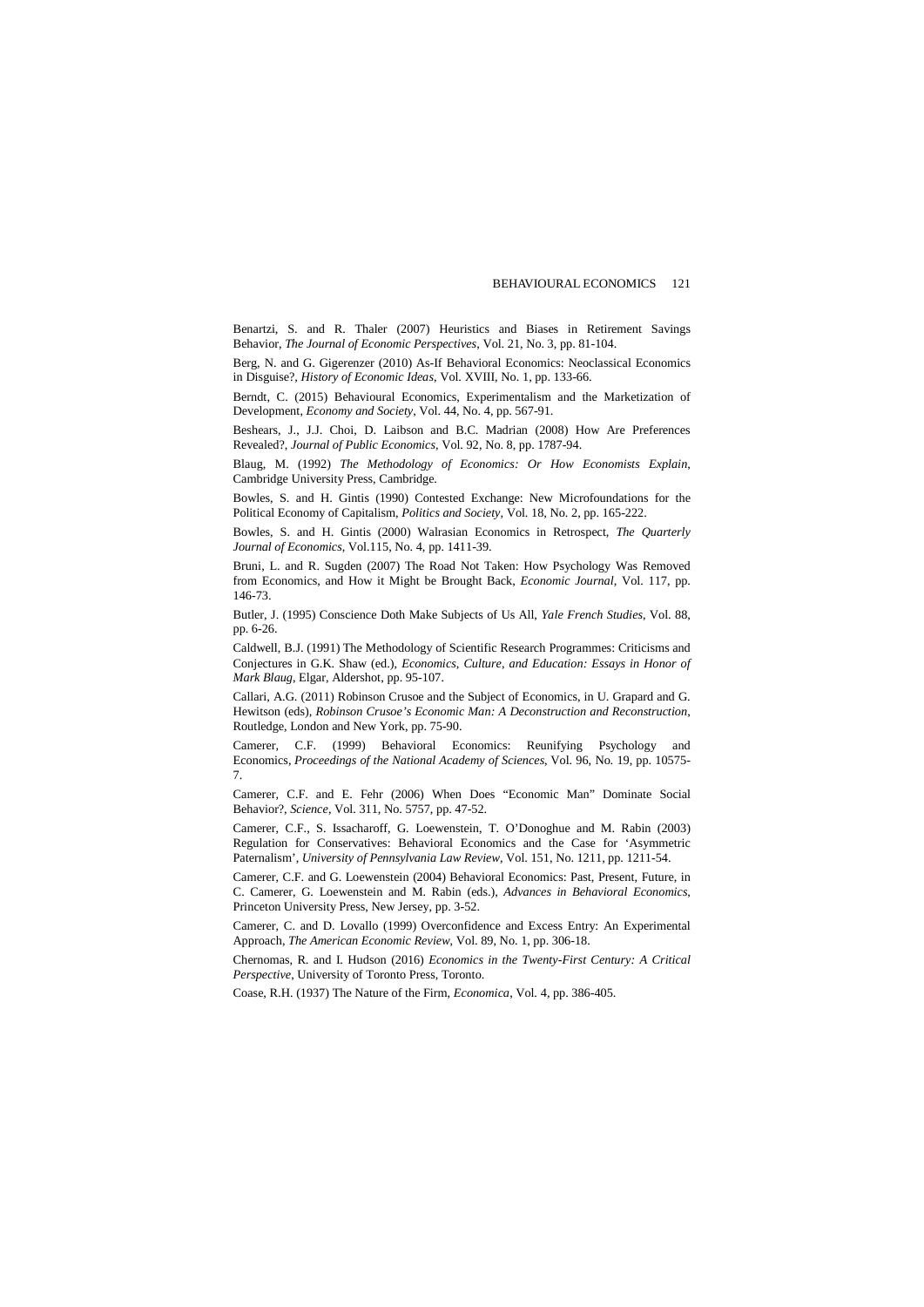Coase, R.H. (1960) The Problem of Social Cost, *Journal of Law and Economics*, Vol. 3, No. 4, pp. 1-44.

Colander, D. (2000) The Death of Neoclassical Economics, *Journal of the History of Economic Thought*, Vol. 22, No. 2, pp. 127-43.

Colander, D. (2006) Post Walrasian Economics: Some Historical Links, in D. Colander (ed.), *Post Walrasian Macroeconomics: Beyond the Dynamic Stochastic General Equilibrium Model*, Cambridge University Press, Cambridge, pp. 46-69.

Colander, D., R.P.F. Holt and J.B. Rosser (2004) The Changing Face of Mainstream Economics, *Review of Political Economy*, Vol. 16, No. 4, pp. 485-99.

Conly, S. (2012) *Against Autonomy: Justifying Coercive Paternalism,* Cambridge University Press, Cambridge University Press, Cambridge.

Copson, A. (2015) What Is Humanism?, in A. Copson and A.C. Grayling (eds), *The Wiley Blackwell Handbook of Humanism*, Wiley Blackwell, Chichester, pp. 1-33.

Crawshaw, P. (2013) Public Health Policy and the Behavioural Turn: The Case of Social Marketing, *Critical Social Policy*, Vol. 33, No. 4, pp. 616-37.

Crespo, R.F. (2017) *Economics and Other Disciplines: Assessing New Economic Currents*, Routledge, London and New York.

Damásio, A.R. (1994) *Descartes' Error: Emotion, Reason and the Human Brain*, Picador, London.

Datta, S. and S. Mullainathan (2014) Behavioral Design: A New Approach to Development Policy, *Review of Income and Wealth*, Vol. 60, No. 1, pp. 7-35.

Davis, J.B. (1998) Normative and Positive Economics, in P.A. O'Hara (ed.), *Encyclopedia of Political Economy*, Taylor and Francis (Routledge), London and New York, pp. 804-7

Davis, J.B. (2006) The Turn in Economics: Neoclassical Dominance to Mainstream Pluralism?, *Journal of Institutional Economics*, Vol. 2, No. 1, pp. 1-20.

Davis, J.B. (2011) *Individuals and Identity in Economics*, Cambridge University Press, Cambridge.

Davis, J.B. (2015) Bounded Rationality and Bounded Individuality, *Research in the History of Economics and Methodology*, Vol. 33, pp. 75-93.

Della Vigna, S. (2009) Psychology and Economics: Evidence from the Field, *Journal of Economic Literature*, Vol. 47, No. 2, pp. 315-72.

Della Vigna, S. and U. Malmendier (2004) Contract Design and Self-Control: Theory and Evidence, *Quarterly Journal of Economics*, Vol. 119, No. 2, pp. 353-402.

De Walque, D., W.H. Dow, C. Medlin and R. Nathan (2012) Stimulating Demand for AIDS Prevention: Lessons from the RESPECT Trail, *National Bureau of Economic Research (NBER) Working Paper 17865*, NBER, Cambridge, available online: *http://www.nber.org/papers/w17865* (accessed: 7 January, 2016).

Diamond, P.A. (2008) Behavioural Economics, *Journal of Public Economics*, Vol. 92, pp. 1858-62.

Dow, S. (2013) Mark Blaug on Formalism and Reality: The Case of Behavioural Economics, *Erasmus Journal for Philosophy and Economics*, Vol. 6, No. 3, pp. 26-43.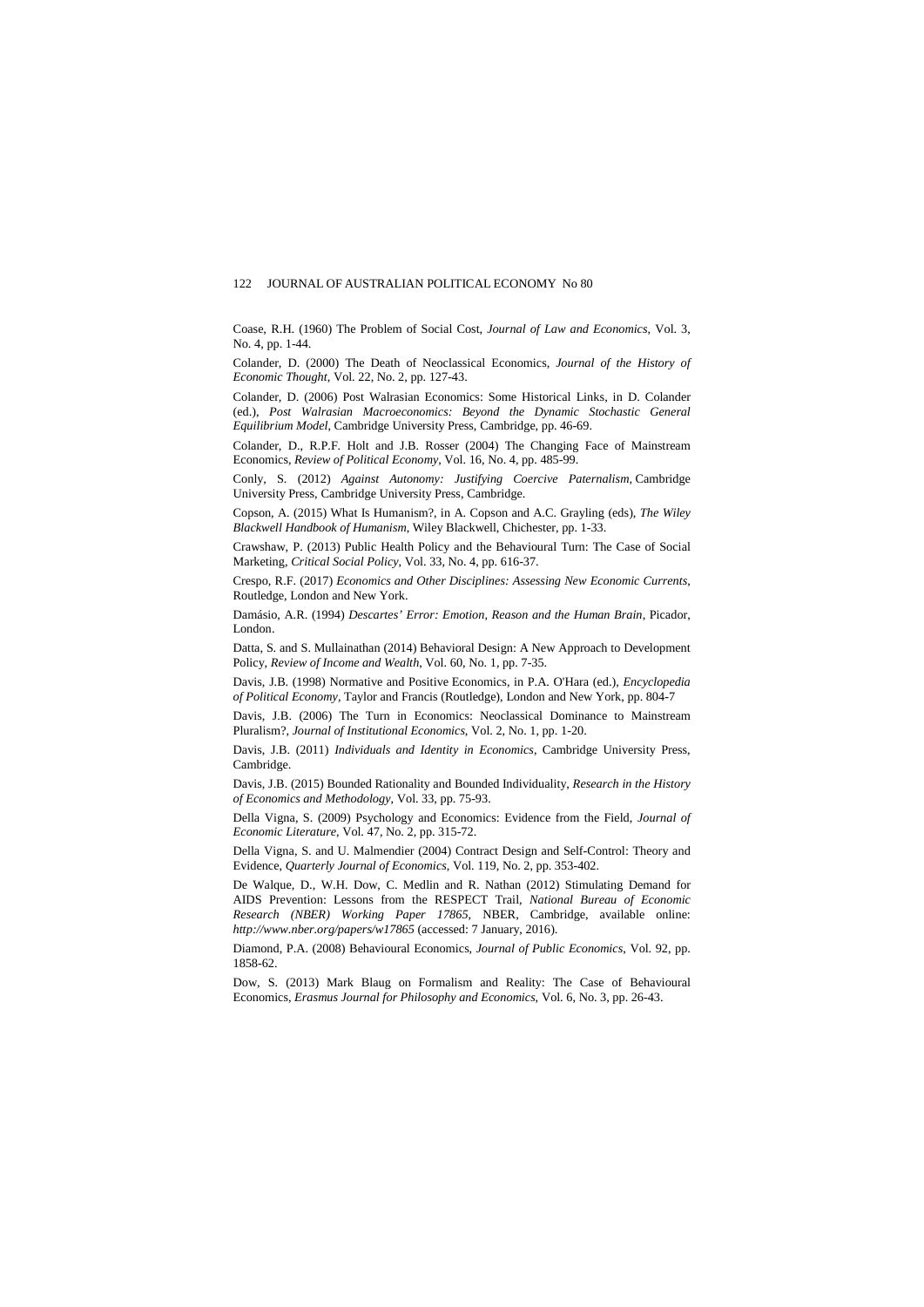Fafchamps, M. (2009) Vulnerability, Risk Management and Agricultural Development', paper prepared for the *AERC Conference on Agriculture and Development*, Mombasa, available online: *http://ww[w.web.stanford.edu/~fafchamp/vulneb.pdf](http://web.stanford.edu/%26%23x007E%3Bfafchamp/vulneb.pdf)* (accessed: 21 December 2016).

Fehr, E., U. Fischbacher and S. Gächter (2002) Strong Reciprocity, Human Cooperation, and the Enforcement of Social Norms, *Human Nature*, Vol. 13, No. 1, pp. 1-25.

Fehr, E. and K. Schmidt (1999) A Theory of Fairness, Competition and Cooperation, *Quarterly Journal of Economics*, Vol. 114, No. 3, pp. 817-68.

Fine, B. and D. Milonakis (2009) *From Economics Imperialism to Freakeconomics: The Shifting Boundaries between Economics and Other Social Science*, Routledge, London and New York.

Foucault, M. (1972) *The Order of Things: An Archaeology of the Human Sciences*, Vintage/Random House, New York.

Foucault, M. (1980) *Power/Knowledge: Selected Interviews and Other Writings, 1972- 1977*, Harvester Wheatsheaf, London.

Foucault, M. (1982) The Subject and Power', *Critical Inquiry*, Vol. 8, No. 4, pp. 777-95.

Foucault, M. (1991) *Discipline and Punish: The Birth of the Prison*, translated by Alan Sheridan, Penguin Books, New York.

Foucault, M. (2003) *Society Must Be Defended: Lectures at the Collège de France 1975- 1976*, Allen Lane, London.

Fowler, B. and M. Brand (2011) Pathways Out of Poverty: Applying Key Principles of the Value Chain Approach to Reach the Very Poor', *USAID Discussion Paper Microreport No. 173*, available online: *http://microlinks.kdid[.org/library/pathways-out-poverty- applying](http://microlinks.kdid.org/library/pathways-out-poverty-applying-key-principles-value-chain-approach-reach-very-poor)[key-principles-value-chain-approach-reach-very-poor](http://microlinks.kdid.org/library/pathways-out-poverty-applying-key-principles-value-chain-approach-reach-very-poor)* (accessed 19 November 2016).

Friedman, M. (1953) The Methodology of Positive Economics, in *Essays in Positive Economics*, University of Chicago Press, Chicago.

Fullbrook, E. (2001) Real Science is Pluralist, *Post-Autistic Economics Newsletter*, Vol. 5 March, Article 5.

Gächter, S., H. Orzen, E. Renner and C. Starmer (2009) Are Experimental Economists Prone to Framing Effects? A Natural Field Experiment, *Journal of Economic Behavior and Organization*, Vol. 70, pp. 443-46.

Garnett Jr., R.F. (1994) *Value, Man and Markets in Modern Economic Discourse*, unpublished doctoral dissertation, University of Massachusetts, Michigan.

Garnett Jr, R.F. (2006) Paradigms and Pluralism in Heterodox Economics, *Review of Political Economy*, Vol. 18, No. 4, 521-46.

Gigerenzer, G. (2000) *[Adaptive Thinking: Rationality in the Real World](https://books.google.com.au/books?id=4ObhBwAAQBAJ&pg=PA377&lpg=PA377&dq=G+Gigerenzer,+J+Czerlinski,+L+Martignon+-+Decision+Science+and&source=bl&ots=P_EfOsxE9O&sig=3CEa84FrGc50U_bESSxx0DFd9fc&hl=en&sa=X&ved=0ahUKEwj16qTnm6jPAhWFjpQKHb-JA5gQ6AEIOjAG)*, Oxford University Press, New York.

Gigerenzer, G. (2015) On the Supposed Evidence for Libertarian Paternalism, *Review of Philosophy and Psychology*, Vol. 6, No. 3, pp. 361-83.

Gilovich, T., D. Griffin and D. Kahneman (eds) (2002) *Heuristics and Biases: The Psychology of Intuitive Judgement*, Cambridge University Press, Cambridge.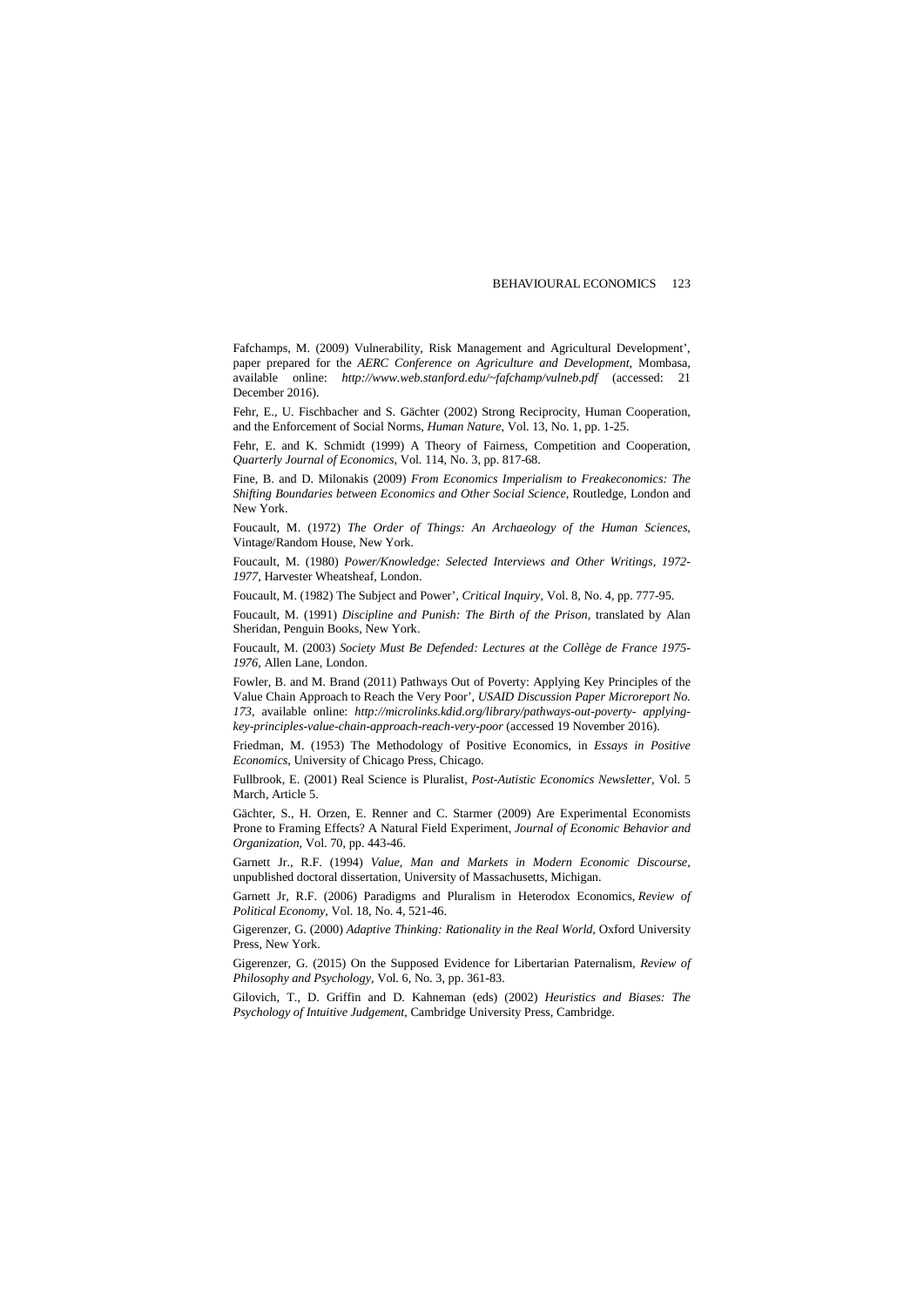Gladwell, M. (2005) *Blink: The Power of Thinking Without Thinking*, Penguin Books, London.

Goldstein, D. and D. Gigerenzer (2002) Models of Ecological Rationality: The Recognition Heuristic', *Psychological Review*, Vol. 109, pp. 75-90.

Griffin, D. and A. Tversky (1992) The Weighing of Evidence and the Determinants of Confidence, *Cognitive Psychology*, Vol. 24, No. 3, pp. 411-35.

Hahn, F. (1984) *Equilibrium and Macroeconomics*, MIT Press, Cambridge.

Handley, P. (2003) Theorising Disability: Beyond 'Common Sense', *Politics*, Vol. 23, No. 3, pp. 109-18.

Hausman, D.M. (2012) *Preference, Value, Choice, and Welfare*, Cambridge University Press, Cambridge.

Heidl, S. (2016) *Philosophical Problems of Behavioural Economics*, Routledge, London.

Heilmann, C. (2014) 'Success Conditions for Nudges: A Methodological Critique of Libertarian Paternalism', *European Journal for Philosophy of Science*, Vol. 4, No. 1, pp. 75-94.

Hennings, K. and W.J. Samuels (eds) (1990) *Neoclassical Economic Theory: 1870 to 1930*, Kluwer Academic Publishers, Boston.

Henrich, J., R. Boyd, S. Bowles, C. Camerer, E. Fehr, H. Gintis, [R. McElreath,](https://www.cambridge.org/core/search?filters%5BauthorTerms%5D=Richard%20McElreath&eventCode=SE-AU) [M.](https://www.cambridge.org/core/search?filters%5BauthorTerms%5D=Michael%20Alvard&eventCode=SE-AU)  [Alvard,](https://www.cambridge.org/core/search?filters%5BauthorTerms%5D=Michael%20Alvard&eventCode=SE-AU) [A. Barr,](https://www.cambridge.org/core/search?filters%5BauthorTerms%5D=Abigail%20Barr&eventCode=SE-AU) [J. Ensminger,](https://www.cambridge.org/core/search?filters%5BauthorTerms%5D=Jean%20Ensminger&eventCode=SE-AU) [N.S. Henrich,](https://www.cambridge.org/core/search?filters%5BauthorTerms%5D=Natalie%20Smith%20Henrich&eventCode=SE-AU) [K. Hill,](https://www.cambridge.org/core/search?filters%5BauthorTerms%5D=Kim%20Hill&eventCode=SE-AU) [F. Gil-White,](https://www.cambridge.org/core/search?filters%5BauthorTerms%5D=Francisco%20Gil-White&eventCode=SE-AU) [M. Gurven,](https://www.cambridge.org/core/search?filters%5BauthorTerms%5D=Michael%20Gurven&eventCode=SE-AU) [F.W.](https://www.cambridge.org/core/search?filters%5BauthorTerms%5D=Frank%20W.%20Marlowe&eventCode=SE-AU)  [Marlowe,](https://www.cambridge.org/core/search?filters%5BauthorTerms%5D=Frank%20W.%20Marlowe&eventCode=SE-AU) [J.Q. Patton](https://www.cambridge.org/core/search?filters%5BauthorTerms%5D=John%20Q.%20Patton&eventCode=SE-AU) and [D. Tracer](https://www.cambridge.org/core/search?filters%5BauthorTerms%5D=David%20Tracer&eventCode=SE-AU) (2005) 'Economic Man' in Cross-Cultural Perspective: Behavioral Experiments in 15 Small-Scale Societies, *Behavioral and Brain Sciences*, Vol. 28, No. 6, pp. 795-815.

Heukelom, F. (2011) Behavioral Economics, in J.B. Davis and D. Wade-Hands (eds), *The Elgar Companion to Recent Economic Methodology*, Edward Elgar, Cheltenham, pp. 19- 38.

Heukelom, F. (2012) A Sense of Mission: The Alfred P. Sloan and Russell Sage Foundations' Behavioural Economics Program, 1984-1992, *Science in Context*, Vol. 25, No. 2, pp. 263-86.

Heukelom, F. (2014) *Behavioural Economics: A History*, Cambridge University Press, Cambridge.

Hewitson, G. (1999) *Feminist Economics: Interrogating the Masculinity of Rational Economic Man*, Edward Elgar, Cheltenham.

Hollis, M. and E.J. Nell (1975) *Rational Economic Man: A Philosophical Critique of Neo-Classical Economics*, Cambridge University Press, London.

Infante, G., G. Lecouteux and R. Sugden (2016) Preference Purification and the Inner Rational Agent: A Critique of the Conventional Wisdom of Behavioural Welfare Economics, *Journal of Economic Methodology*, Vol. 23, No. 1, pp. 1-25.

Ingrao, B. and G. Israel (1990) *The Invisible Hand: Economic Theory in the History of Science*, MIT Press, Cambridge.

Jolls, C. and C.R. Sunstein (2006) Debiasing Through Law, *Journal of Legal Studies*, Vol. 35, pp. 199-241.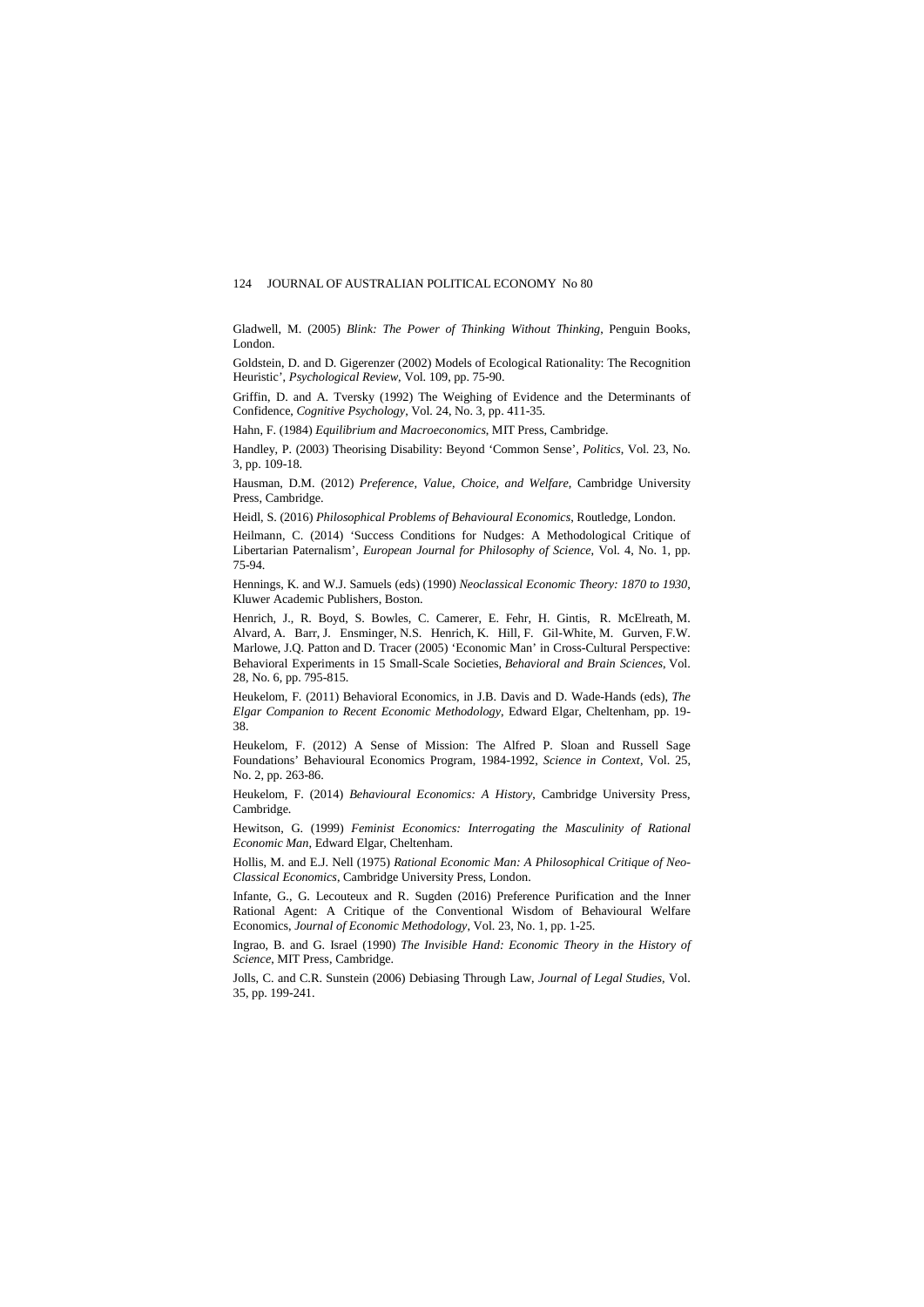Jolls, C., C.R. Sunstein and R. Thaler (1998) A Behavioral Approach to Law and Economics, *Stanford Law Review*, Vol. 50, No. 5, pp. 1593-1608.

Jones, R., J. Pykett and M. Whitehead (2013) *Changing Behaviours: On the Rise of the Psychological State*, Edward Elgar, Cheltenham.

Kahneman, D. (2003a) Maps of Bounded Rationality: Psychology for Behavioral Economics (Nobel Speech), *American Economic Review*, Vol. 93, No. 5, pp. 1449-75.

Kahneman, D. (2003b) A Psychological Perspective on Economics, *American Economic Review*, Vol. 93, No. 2, pp. 162-8.

Kahneman, D. (2011) *Thinking, Fast and Slow*, Farrar, Straus and Giroux, New York.

Kahneman, D. and A. Tversky (1979) Prospect Theory: An Analysis of Decision Under Risk, *Econometrica*, Vol. 47, No. 2, pp. 263-91.

Katzner, D. (1999) Methodological Individualism and the Walrasian Tâtonnement, *Journal of Economic and Social Research*, Vol. 1, pp. 5-33.

Katzner, D. (2010) The Current Non-Status of General Equilibrium Theory, *Review of Economic Design*, Vol. 14, No. 1-2, pp. 203-219.

Keynes, J.N. (1973) *The Scope and Method of Political Economy*, Transaction Publishers, New Brunswick and London.

Koppl, R. (1992) Invisible-Hand Explanations and Neoclassical Economics: Toward a Post Marginalist Economics, *Journal of Institutional and Theoretical Economics*, Vol. 148, No. 2, pp. 292-313.

Kőszegi, B. and M. Rabin (2008) Choices, Situations, and Happiness, *Journal of Public Economics*, Vol. 92, pp. 1821-32.

Laibson, D.I. (1997) Golden Eggs and Hyperbolic Discounting, *Quarterly Journal of Economics,* Vol. 112, No. 2, pp. 443-77.

Laibson, D.I. (2002) Bounded Rationality in Economics, PowerPoint slides, University of California Berkeley 2002 Summer Institute on Behavioral Economics website, available online: *<http://elsa.berkeley.edu/symposia/sage02/slides/laibson3.pdf>* (accessed: 21 January 2016).

Laibson, D.I. and J.A. List (2015) Principles of (Behavioral) Economics, *American Economic Review*, Vol. 105, No. 5, pp. 385-90.

Leggett, W. (2014) The Politics of Behaviour Change: Nudge, Neoliberalism and the State, *Policy and Politics*, Vol. 42, No. 1, pp. 3-19.

Liu, E.M. and J-K. Huang (2013) Risk Preferences and Pesticide Use by Cotton Farmers in China, *Journal of Development Economics*, Vol. 103, pp. 202-15.

Loewenstein, G. (1996) Out of Control: Visceral Influences on Behavior, *Organizational Behavior and Human Decision Processes*, Vol. 65, No. 3, pp. 272-92.

Madra, Y.M. (2016) *Late Neoclassical Economics: The Restoration of Theoretical Humanism in Contemporary Economic Theory*, Routledge, London and New York.

McMahon, J. (2015) Behavioral Economics as Neoliberalism: Producing and Governing *Homo Economicus*, *Contemporary Political Theory*, Vol. 14, No. 2, pp. 137-58.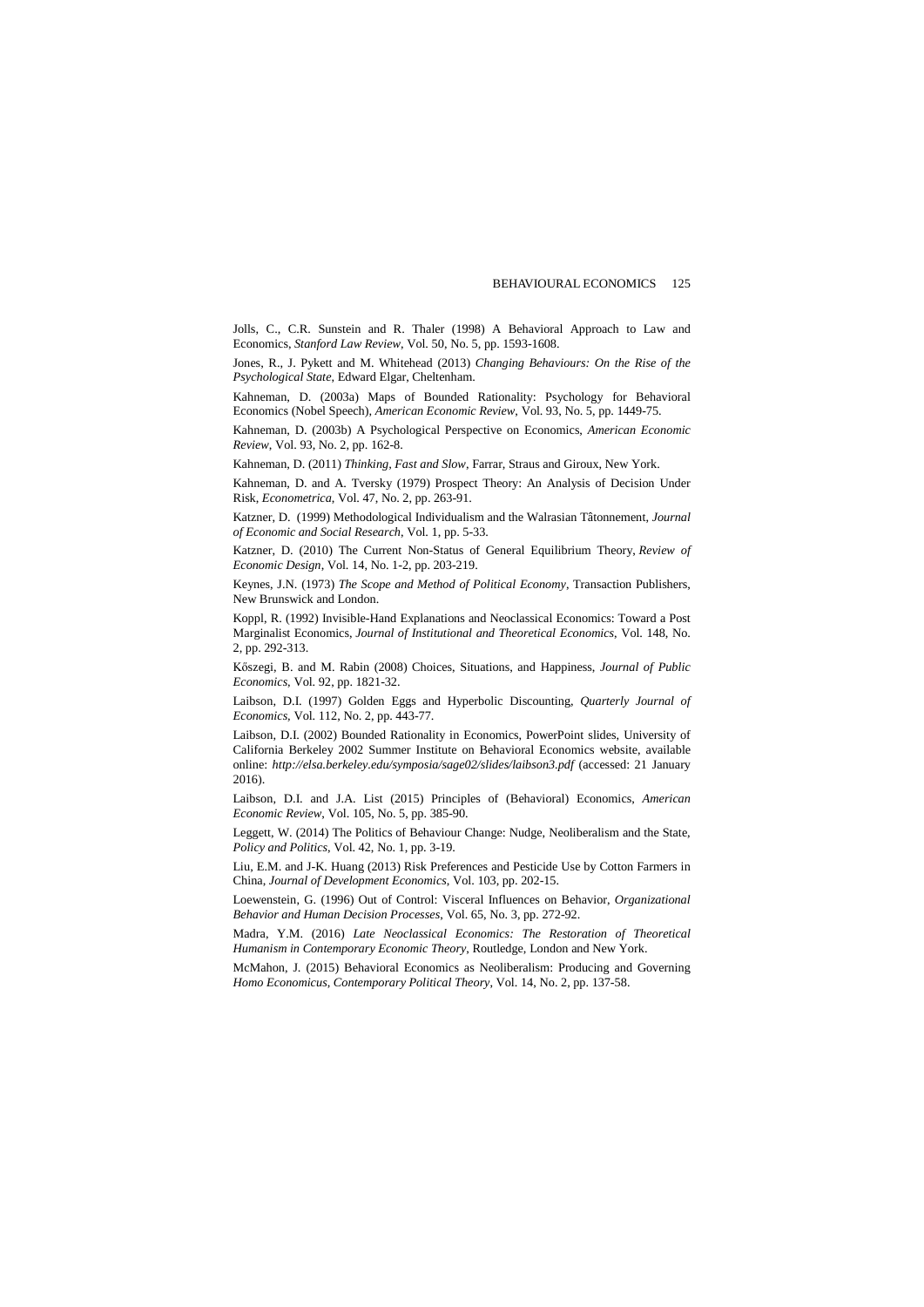Medin, D. and M. Bazerman (1999) Broadening Behavioral Decision Research: Multiple Levels of Cognitive Processing, *Psychonomic Bulletin and Review*, Vol. 6, No. 4, pp. 533– 46.

Mehta, J. (2013) The Discourse of Bounded Rationality in Academic and Policy Arenas: Pathologising the Errant Consumer, *Cambridge Journal of Economics*, Vol. 37, No. 6, pp. 1243-61.

Milonakis, D. and B. Fine (2008) *From Political Economy to Economics: Method, the Social and the Historical in the Evolution of Economic Theory*, Routledge, London.

Mirowski, P. and E. Nik-Khah (2017) *The Knowledge We Have Lost in Information: The History of Information in Modern Economics*, Oxford University Press, New York.

Mullainathan, S. (2005) Development Economics Through the Lens of Psychology, in F. Bourguignon and B. Pleskovic (eds), *Annual World Bank Conference in Development Economics 2005: Lessons of Experience*, The World Bank/Oxford University Press, New York, pp. 45-70.

Mullainathan, S. and R. Thaler (2001) Behavioural Economics, in N. Smelser and P. Baltes (eds), *International Encyclopedia of the Social and Behavioural Sciences*, Pergamon, Oxford, pp. 1094-100.

Mumby, D.K. and L.L. Putnam (1992) The Politics of Emotion: A Feminist Reading of Bounded Rationality, *Academy of Management Review*, Vol. 17, No. 3, pp. 465-86.

Nelson, J.A. (1995) Feminism and Economics, *Journal of Economic Perspectives*, Vol. 9, No. 2, pp. 131-48.

O'Donoghue, T. and M. Rabin (1999) Doing It Now or Later, *American Economic Review*, Vol. 89, No. 1, pp. 103-24.

O'Donoghue T. and M. Rabin (2006) Optimal Sin Taxes, *Journal of Public Economics*,Vol. 90, No. 10-11, pp. 1825-49.

Pesendorfer, W. (2006) Behavioral Economics Comes of Age: A Review Essay on 'Advances in Behavioral Economics', *Journal of Economic Literature*, Vol. 44, No. 3, pp. 712-21.

Pykett, J. (2012) The New Maternal State: The Gendered Politics of Governing Through Behaviour Change, *Antipode*, Vol. 44, No. 1, pp. 217-38.

Rabil Jr., A. (ed.) (1988a) *Renaissance Humanism, Volume 1: Foundations, Forms, and Legacy*, University of Pennsylvania Press, Philadelphia.

Rabil Jr., A. (ed.) (1988b) *Renaissance Humanism, Volume 2: Foundations, Forms, and Legacy*, University of Pennsylvania Press, Philadelphia.

Rabin, M. (1998) Psychology and Economics, *Journal of Economic Literature*, Vol. 36, No. 1, pp. 11-46.

Rabin, M. (2002) A Perspective On Psychology and Economics, *European Economic Review*, Vol. 46, No. 4, pp. 657-85.

Rabin, M. (2013) Incorporating Limited Rationality into Economics, *[Journal of Economic](http://www.ingentaconnect.com/content/aea/jel)  [Literature](http://www.ingentaconnect.com/content/aea/jel)*, Vol. 51, No. 2, pp. 528-43.

Robbins, L. (1935) *An Essay on the Nature and Significance of Economic Science*, Macmillan, London.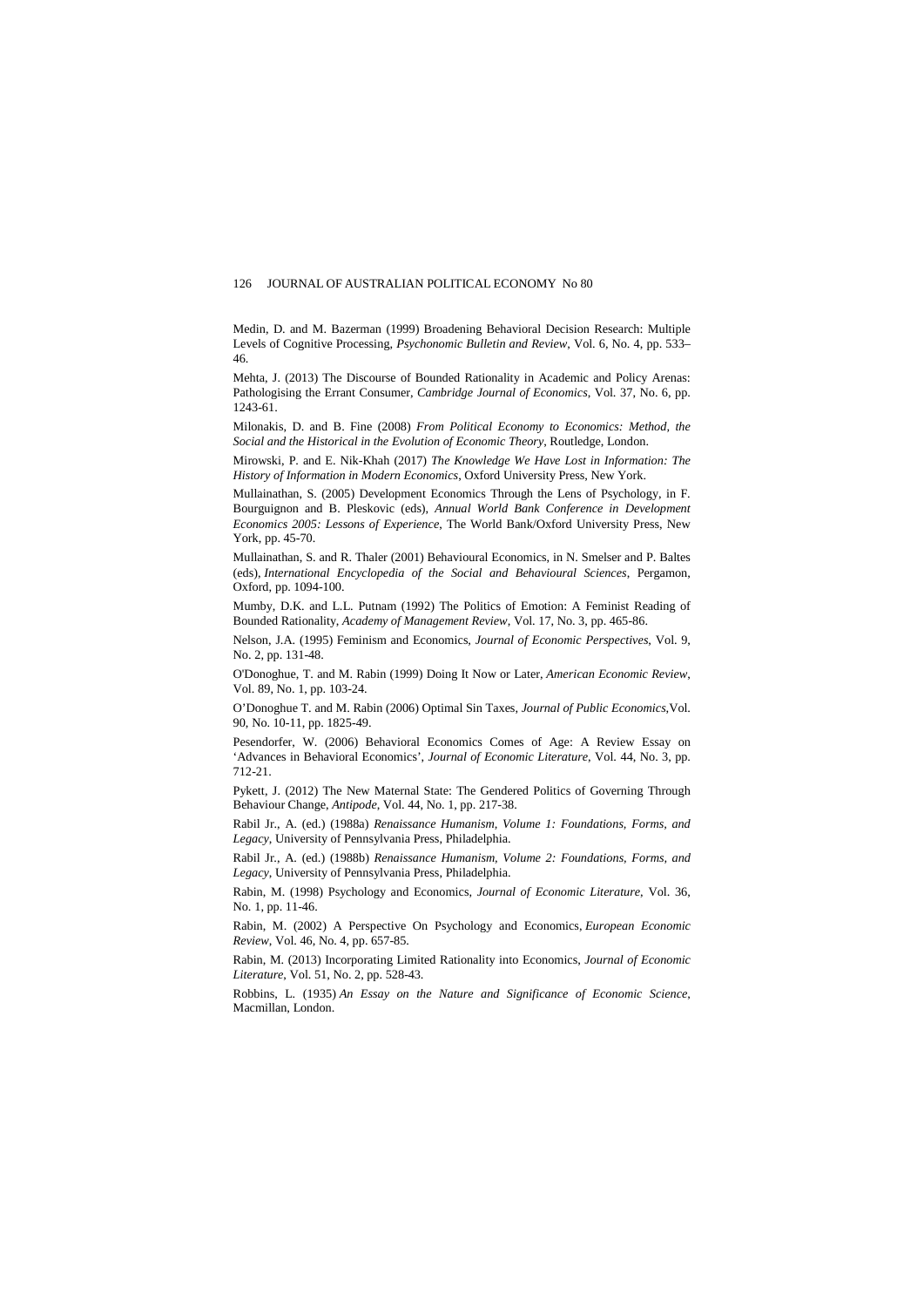Roberto, C.A. and I. Kawachi (2016) An Introduction to Behavioral Economics and Public Health', in C.A. Roberto and I. Kawachi (eds), *Behavioral Economics and Public Health*, Oxford University Press, New York, pp. 1-26.

Rodrik, D. (2015) *Economic Rules: The Rights and Wrongs of the Dismal Science*, W.W. Norton, New Yor[k.](javascript:;)

Roncaglia, A. (2005) *The Wealth of Ideas: A History of Economic Thought*, Cambridge University Press, Cambridge.

Ruccio, D.F. and J. Amariglio (2003) *Postmodern Moments in Modern Economics*, Princeton University Press, New Jersey.

Santos, A. and J. Rodrigues (2014) Neoliberalism in the Laboratory? Experimental Economics on Markets and their Limits, *New Political Economy*, Vol. 19, No. 4, pp. 507- 33.

Screpanti, E. (2000) The Postmodern Crisis in Economics and the Revolution Against Modernism', *Rethinking Marxism*, Vol. 12, No. 1, pp. 87-111.

Selten, R. (1998) Features of Experimentally Observed Bounded Rationality, *European Economic Review*, Vol. 42, No. 3, 413-36.

Sen, A. (1977) Rational Fools: A Critique of the Behavioural Foundations of Economic Theory, *Philosophy and Public Affairs*, Vol. 6, No. 4, pp. 317-44.

Sen, A. (2002) *Rationality and Freedom*, The Belknap Press of Harvard University Press, Cambridge and London.

Senstat, J. and G. Constantine (1975) A Critique of the Foundations of Utility Theory, *Science and Society*, Vol. 39, pp. 157-79.

Sent, E-M. (1998) *The Evolving Rationality of Rational Expectations: An Assessment of Thomas Sargent's Achievements*, Cambridge University Press, Cambridge.

Shaikh, A. (2016) *Capitalism: Competition, Conflict, Crises*, Oxford University Press, New York.

Shapiro, C. and J.E. Stiglitz (1984) Equilibrium Unemployment as a Worker Discipline Device, *American Economic Review*, Vol. 74, pp. 433-44.

Simon, H.A. (1955) A Behavioral Model of Rational Choice, *Quarterly Journal of Economics*, Vol. 69, No. 1, pp. 99-118.

Simon, H.A. (1956) Rational Choice and the Structure of the Environment, *Psychological Review*, Vol. 63, pp. 129-38.

Simon, H.A. (1959) Theories of Decision-Making in Economics and Behavioral Science, *American Economic Review*, Vol. 49, No. 3, pp. 253-83.

Sloman, S.A. (1996) The Empirical Case for Two Systems of Reasoning, *Psychological Bulletin*, Vol. 119, No. 1, pp. 3-22.

Sugden, R. (2015) Looking for a Psychology for the Inner Rational Agent, *Social Theory and Practice*, Vol. 41, No. 4, pp. 579-98.

Sunstein, C.R. (2014) *Why Nudge? The Politics of Libertarian Paternalism*, Yale University Press, New Haven.

Thaler, R. (1987) Anomalies: The January Effect, *Journal of Economic Perspectives*, Vol. 1, No. 1, pp. 197-201.